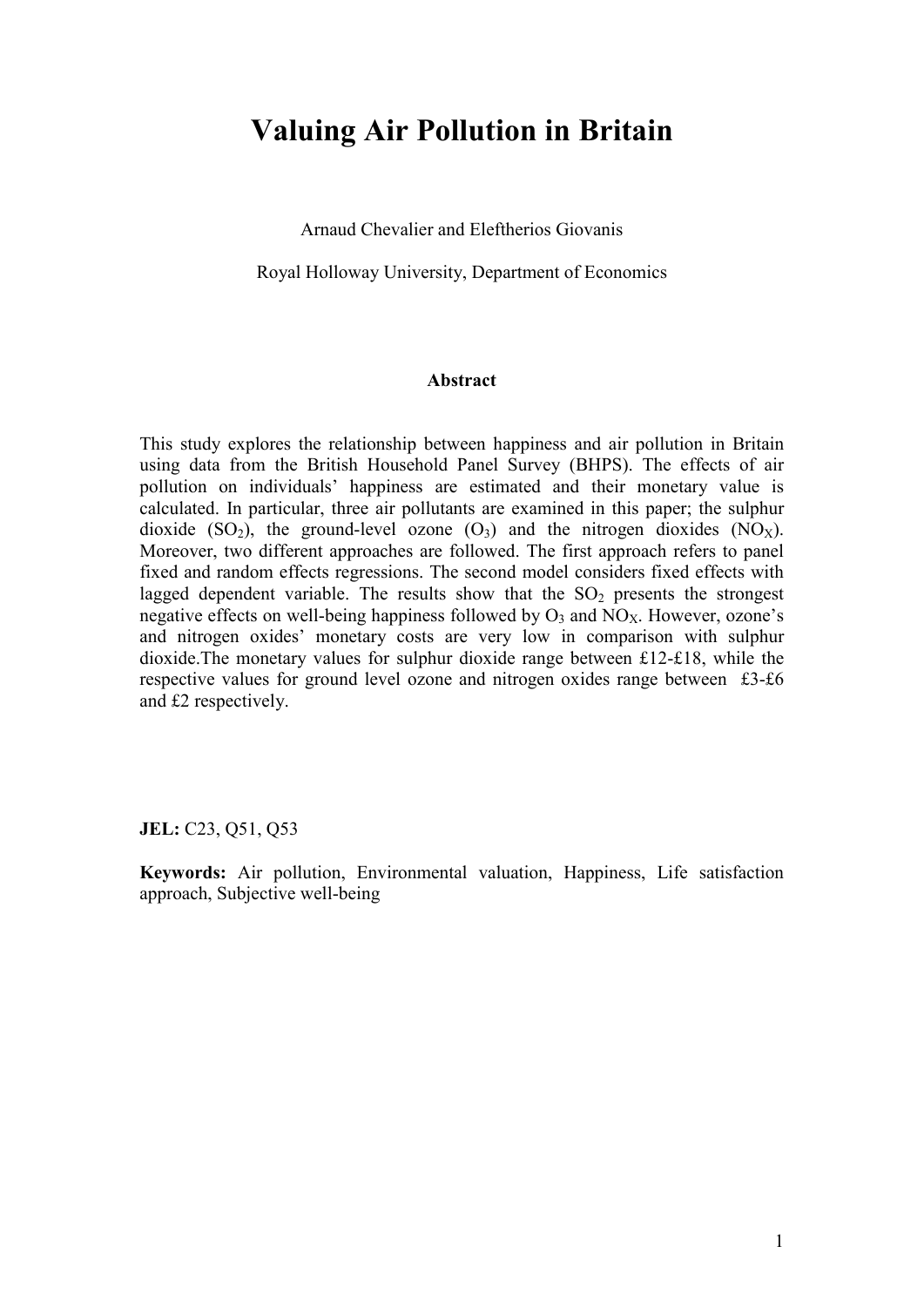#### **1. Introduction**

Economists have long worried about valuing the environment (see Leontief, 1970 for an early example). The difficulty steams from the absence of markets pricing the environment/pollution. More specifically, environmental externalities are usually negative and because of the absence of the markets and market prices the economic agents have no concept of their actions on the environment. To value the environment, two popular methods exist: revealed preference and stated preference. The first method relies on hedonic price analysis or the travel cost approach while the stated preference approach, based on contingent valuation surveys, directly educidate the environmental value from question. Both methods have been widely used in practice (Carson *et al*. 2003). Both methods have weaknesses. Revealed preference approaches are based on stringent assumptions concerning the rationality of agents and the functioning of markets. More specifically, the results yielded following this approach can be biased, if the housing markets are not in equilibrium, maybe because individuals are not fully informed.

Moreover, using the hedonic method the results can be underestimations of the clean air benefits (Bayer et *al*. 2006). More specifically, decisions in markets for private goods may not accurately reveal people's hedonic experience from the consumption of public goods (Rabin, 1998).

<sup>1.</sup> The European Carbon market is an exception, European Commission Climate Action, 2005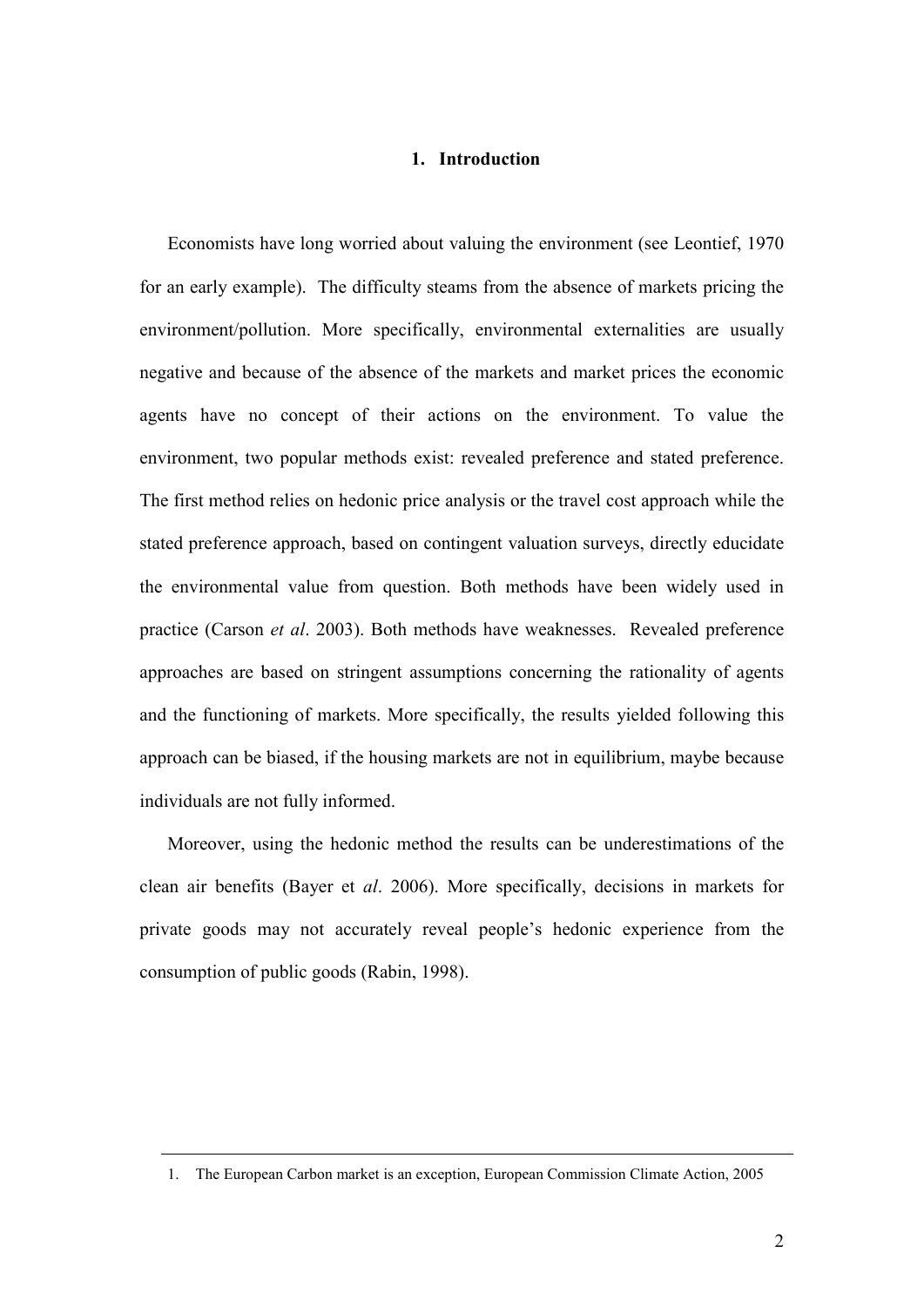In the stated preference approach, hypothetical scenarios are used, which may entail unreliable results. In particular, the hypothetical nature of the surveys allow for strategic behaviour and superficial answers (Kahneman *et al*., 1999). Overall, the problem of both approaches is that they only value the environmental goods of which individuals are aware of.

Instead this paper relies on life satisfaction evaluation (LSE). One advantage of this method is that it does not rely on asking people how they value environmental conditions. More specifically, individuals are not asked to value the environmental good directly, but to evaluate their general life satisfaction. Therefore, the LSE approach does not require awareness of cause-effects relationships but simply assumes that pollution leads to change in life satisfaction. These changes can be driven by observed or unobserved pollution. For example, if unobserved pollution leads to a health deterioration which triggers a reduction in life satisfaction. LSE is thus closely related to hedonic pricing but relies on life satisfaction rather than house price to evaluate how individuals value their environment. As such, it is not subject to market distortion and can be used even in area with shallow housing markets<sup>2</sup>

This is closely related to hedonic pricing but relies on life satisfaction rather than house price to evaluate how individuals value their environment. As such, it is not subject to market distortion and can be used even in area with shallow housing markets. Indeed the depth of the housing market may well be correlated with pollution, leading to selection bias in hedonic pricing analysis.

<sup>2.</sup> Indeed the depth of the housing market may well be correlated with pollution, leading to selection bias in hedonic pricing analysis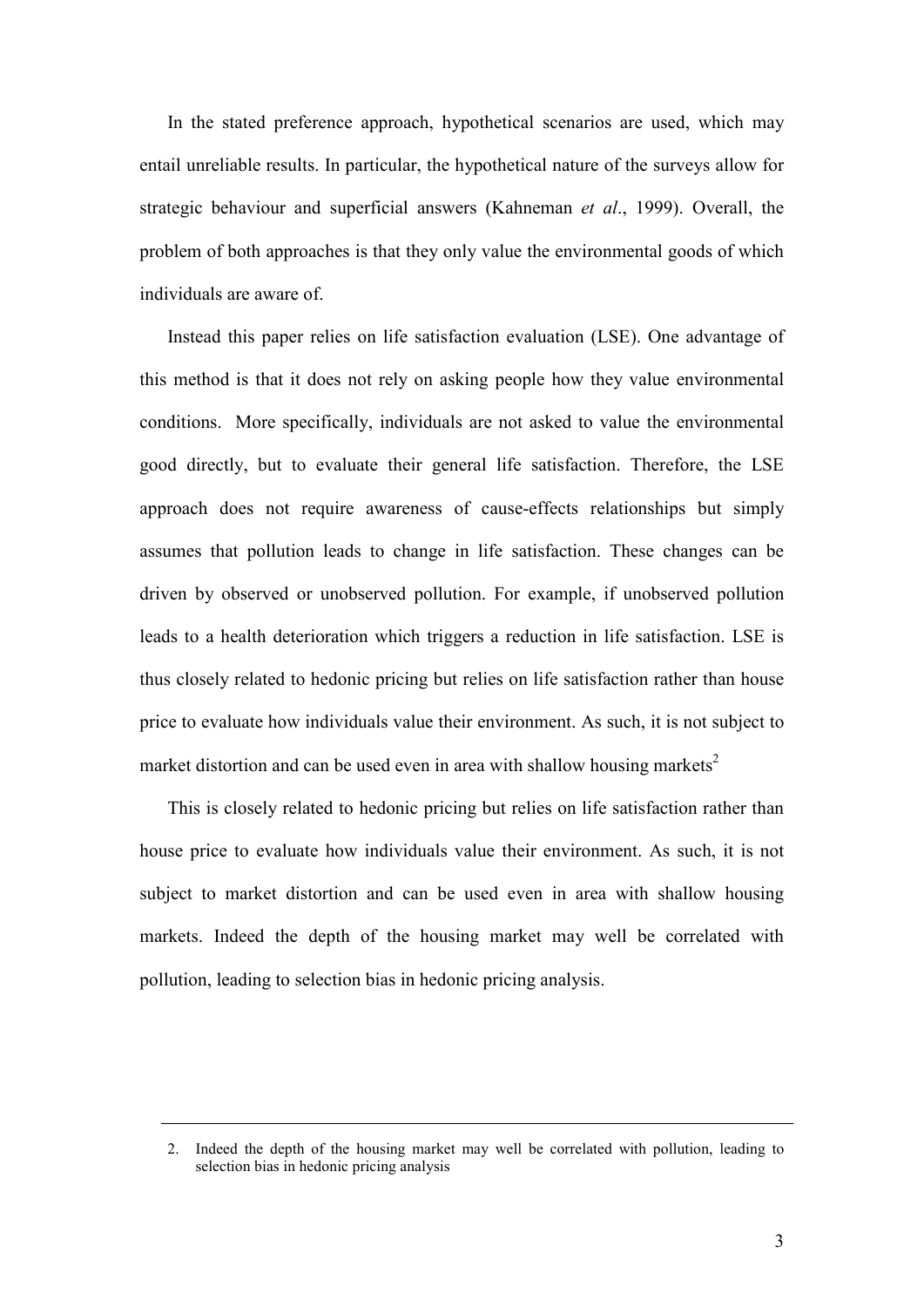Additionally, with life satisfaction approach the individual's demand can be captured, while using other approaches the individuals have limited incentive to disclose their true demand (Luechinger, 2009; Frey *et al*., 2009; MacKerron and Mourato, 2009). Furthermore, this approach does not rely on an equilibrium assumption (Frey *et al*., 2009). More precisely, LSE does not rely on the ability of the respondents to account and consider all the relevant consequences of a change in the provision of a public good. For example, the respondents might not notice that there is a relationship between environmental conditions and their subjective well-being. Additionally, the strategic behaviour might be avoided because the relationship between life satisfaction and the environmental good is made ex post by the researcher. On the other hand, there is the argument that a respondent exposed to a negative externality, he or she might strategically report an overly low life satisfaction. However, this can be a minor problem in LSE for the reason that life satisfaction data are usually collected for many and various purposes. Therefore, the same data can be used for a wide array of environmental goods evaluation, leading to the prevention of strategic behaviour and biases.

The contribution of this study is the exploration of the association between air pollution and happiness using panel micro-data in Britain, while other studies use panel macro-level data or cross section micro-level data. Moreover, other studies examine micro-level panel data taking into consideration the clustering on individual or household level, while the clustering on location or district is been ignored.

The paper explores the relationship between air pollution and well-being happiness using data from the British Household Panel Survey. The paper is organized as follows. Section 2 presents a short literature review. Section 3 describes the methodological framework. In section 4 the data and the research sample design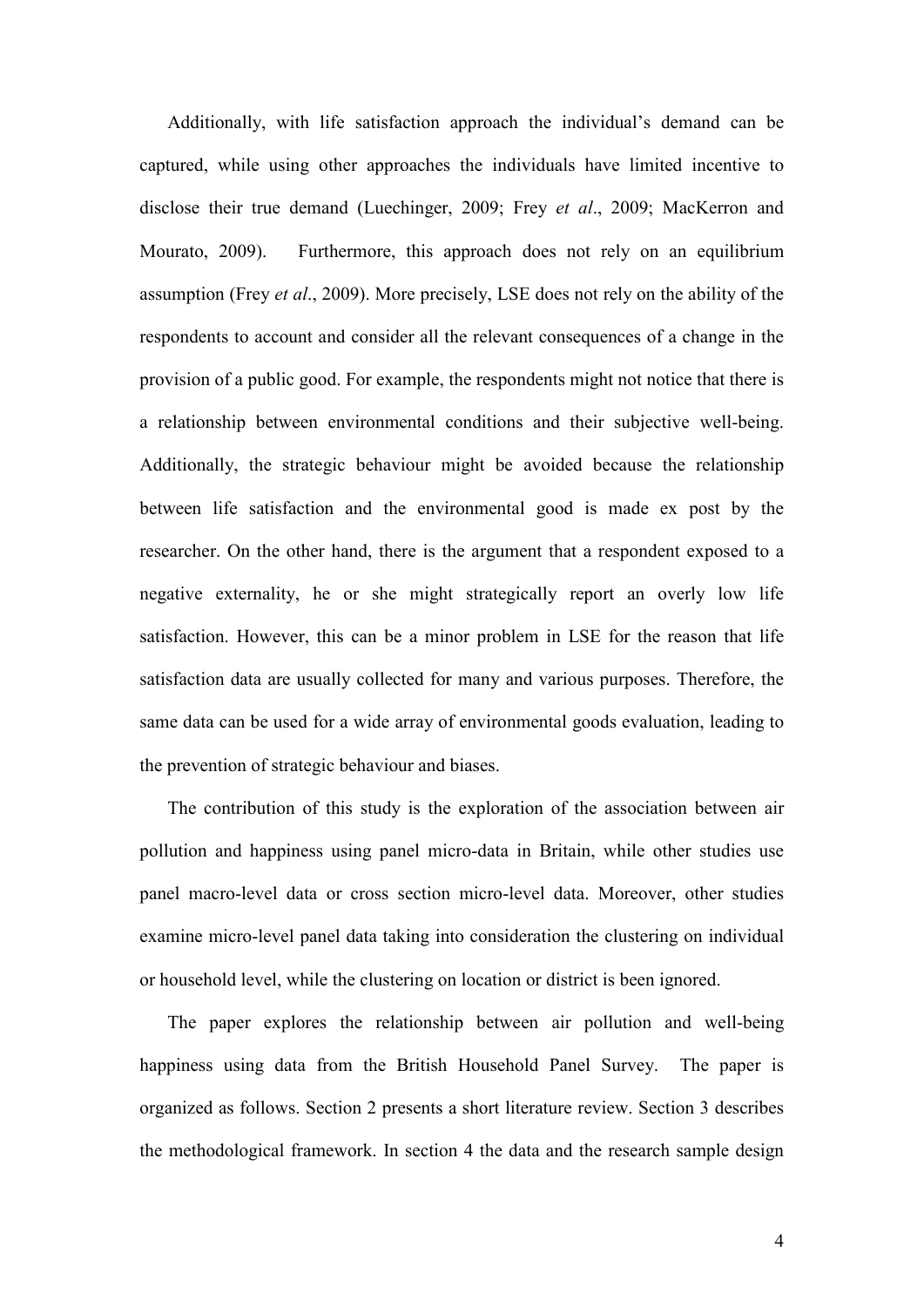are provided. In section 5 the results of estimating several versions of a happiness function, with air pollution included, are reported, as well as, the effects of air pollution on happiness and their monetary value are presented and discussed. In section 6 the concluding remarks are presented.

#### **3. Literature Review**

Research studies on happiness have identified various personal, demographic and socio-economic factors of happiness that explain observed happiness patterns. Some of the most important personal and demographic characteristics which affect happiness are age, sex, marital status, the size of the household and the education level. Sandvik *et al*. 1993 have shown that respondents who are satisfied with their lives are also rated as satisfied by family members and friends. Blanchflower and Oswald (2007) found that satisfied individuals are less likely to suffer from hypertension. Furthermore, life satisfaction predicts future marriage and future marital break-up (Gardner and Oswald 2006; Stutzer and Frey, 2006). There is the general belief that data on subjective well-being are valid and can be used for formal analyses (Di Tella *et al*., 2003; Pischke, 2011).

Empirical work has demonstrated that economic conditions like income, unemployment and inflation have a strong impact on people's subjective well-being (Clark and Oswald, 1994; Di Tella *et al*., 2001; Easterlin, 2001). The life satisfaction

5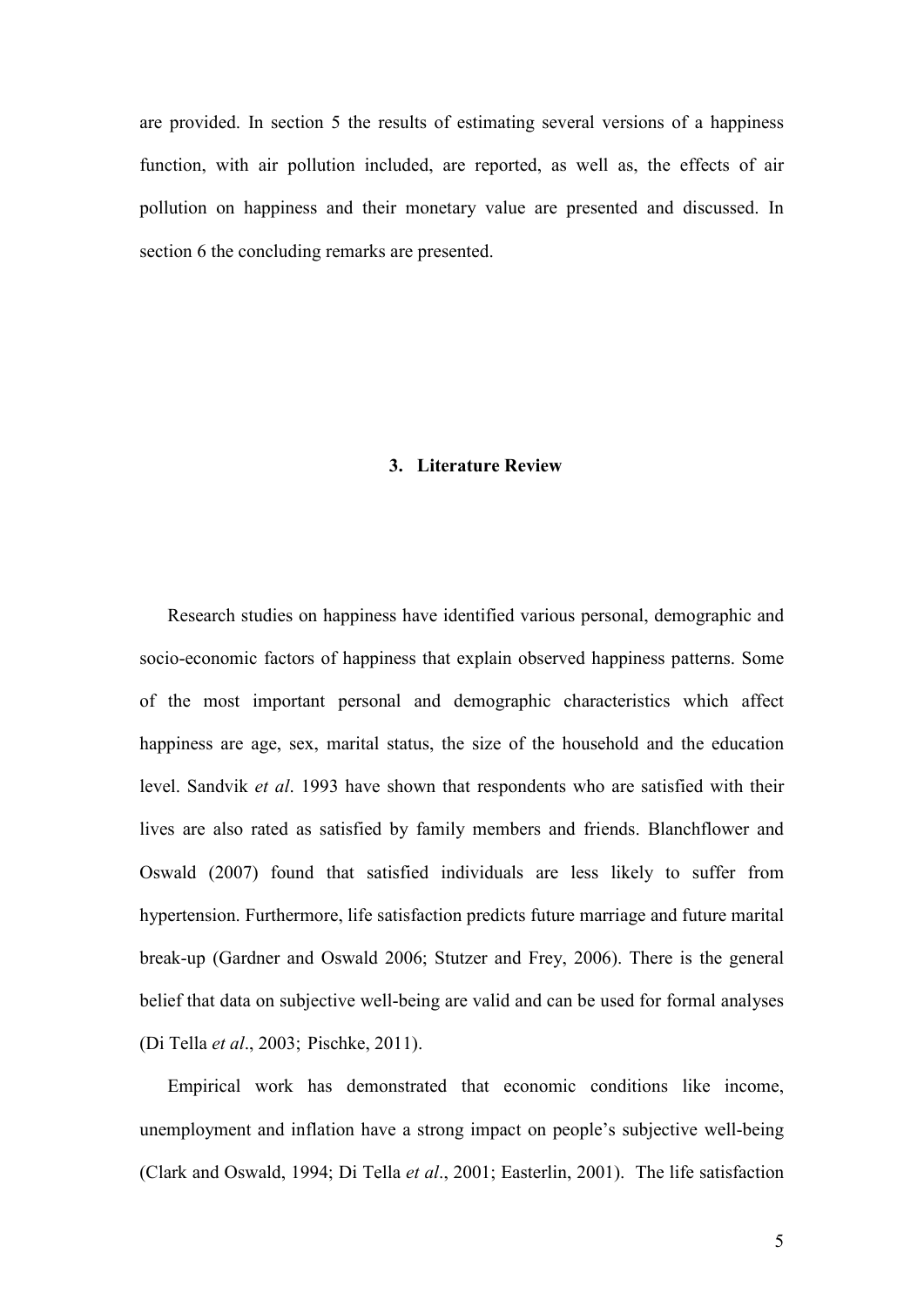evaluation (LSE) computes the monetary equivalent of any determinant of satisfaction by dividing the estimated coefficient for this variable of interest on the estimated coefficient for income.

More specifically, the estimated coefficients can be interpreted as marginal utilities of the public goods or the marginal dis-utilities of the public bads. Together with estimates for the marginal utility of income, the marginal rate of substitution between income and the public good can be calculated. Thus, reported subjective well-being can serve as an empirically adequate and valid approximation for individually experienced welfare. Hence, it is a straightforward strategy for the direct evaluation of a public goods or bad expressed in utility terms (Clark and Oswald, 1996).

 The LSE has been used by Welsh (2002; 2006; 2007) to evaluate environmental factors. More precisely, Welsch (2002; 2006; 2007), examines average life satisfaction in relation to average air pollution values across countries and he finds significant negative associations in each case. Ferreira *et al*. (2006), using individuallevel data on air pollution and other environmental quality parameters in Ireland, find negative associations between air pollution and life satisfaction. Rehdanz and Maddison (2008) find that perceived levels of air pollution are also negatively related to life satisfaction scores in Germany using information about how strongly the respondent feels affected by air and noise pollution in their place of residence. One drawback of this study is that the analysis is based on subjective measures rather than objective measures.

Welsh notes that LSE does not require the awareness of individuals about the cause-effect relationship between their own health or happiness and the environmental conditions. However, the awareness of air pollution may reduce individuals'

6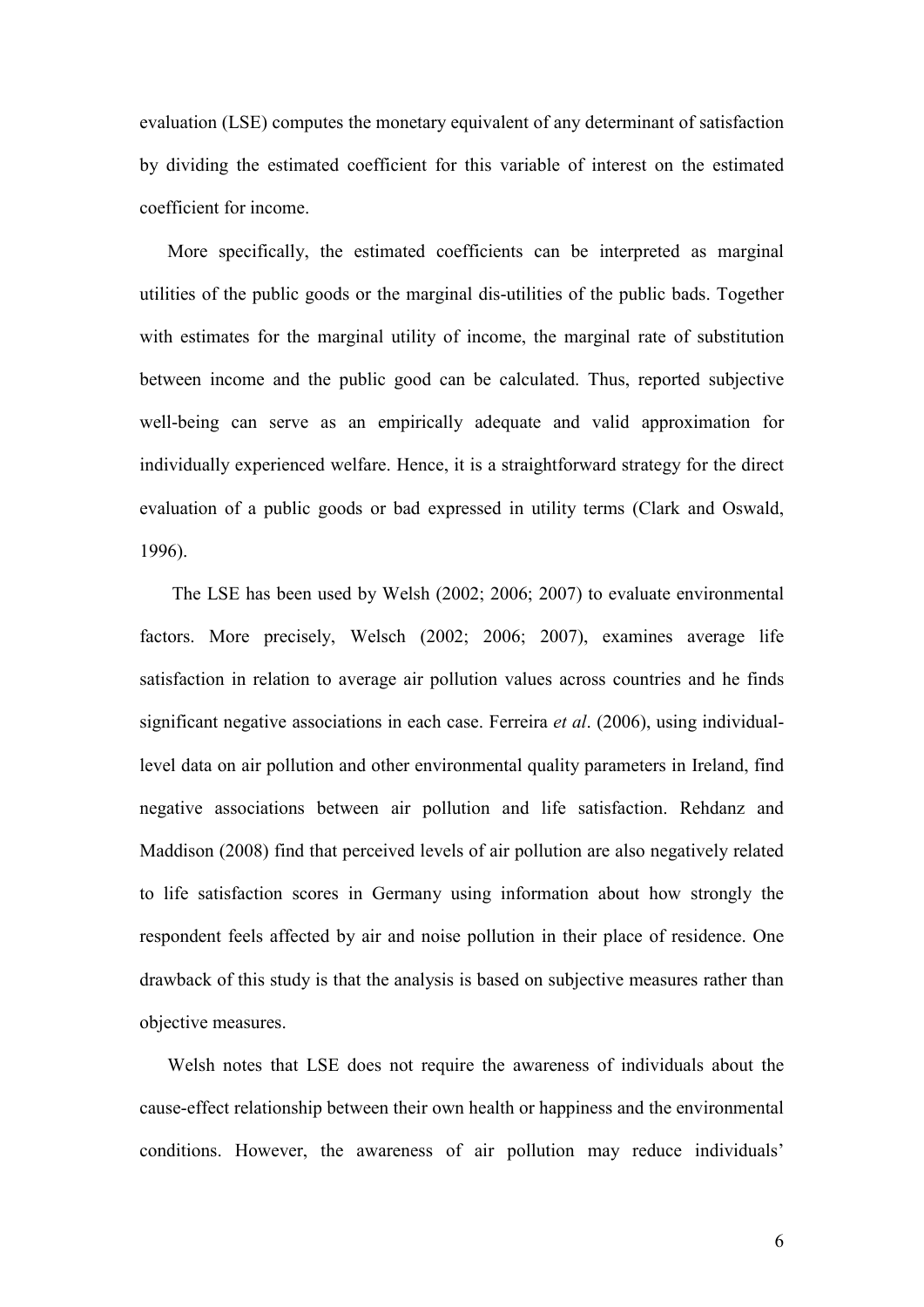happiness directly and independent of the possible health effects. Moreover, based on Bickerstaff and Walker's (2001) study individuals are generally aware of pollutions sources, mainly the road traffic, the fluctuations on pollutions emissions, because of the meteorological and weather conditions, and their effects on health.

One major limitation of these studies is the individual identification at the same level. Roback (1982, 1988) circumvent at this limitation by assuming that households with identical wage-earning capacities are at the same welfare level. More over, this is based on the assumption that households present identical utility functions, as well as, this approach is based on the assumption of perfect mobility.

Welsh (2002) examined the water pollution in 54 countries during early and mid of 1990s and he found that marginal-willingness-to-pay (MWTP) is \$113 for nitrogen dioxides  $(NO<sub>2</sub>)$ . Similarly, Welsh  $(2006)$  using repeated cross-section for 10 European countries during period 1990-1997 found that MWTP is valued at about \$184 per capita per year in the case of lead. Based on Di Tella and MacCulloch's study (2007), the MWTP is valued at \$171 for sulphur dioxides  $(SO<sub>x</sub>)$ . Luechinger (2009) examined 13 European countries during period 1979-1994 and the MWTP is \$157 for sulphur dioxide  $(SO_2)$ , while it becomes larger at \$324 when instrumental variable estimates are considered. Similarly, Luechinger (2010) using data from the German Socio-Economic Panel (GSOEP) for about 450 German counties during period 1985- 2003 finds that MWTP is valued at \$200 for sulphur dioxide  $(SO<sub>2</sub>)$ . However, using IV estimates the MWTP becomes \$340.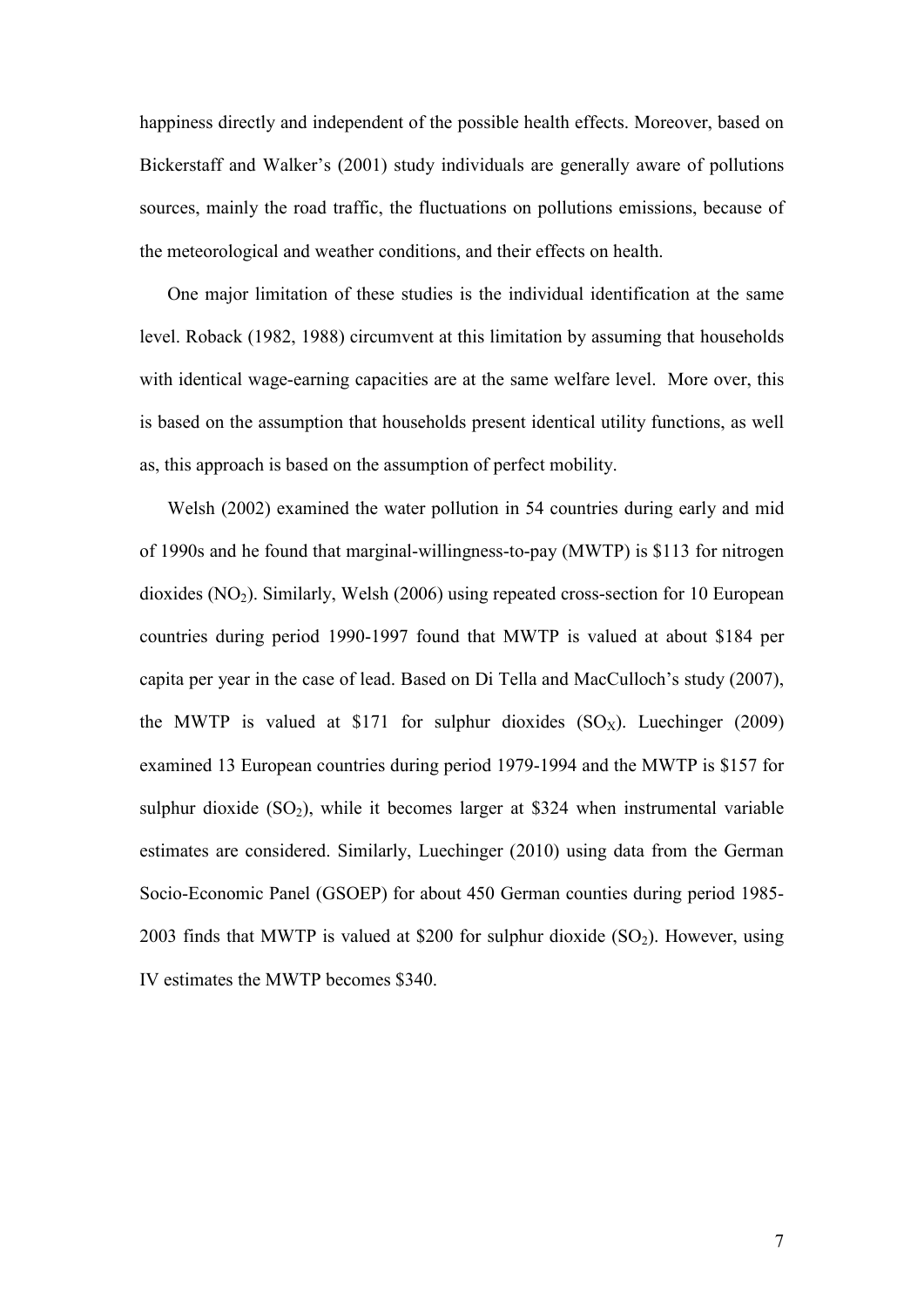#### **4. Methodology**

Happiness and life satisfaction can serve as an empirically valid and adequate approximation of individual welfare, in a way to evaluate directly the public goods. Additionally, by measuring the marginal disutility of a public bad or air pollution in that case, the trade-off ratio between income and the air pollution can be calculated. Therefore, the individual's reported happiness or life satisfaction levels can be treated as proxy utility data. More specifically, the life satisfaction approach assumes that interpersonal comparisons of utility are meaningful (Clark and Oswald, 1996).

$$
LS_{i,j,t} = \beta_0 + \beta_1 e_{j,t} + \beta_2 \log(y_{i,t}) + \beta' z_{i,j,t} + \gamma W_{k,t} + \mu_i + l_j + \theta_t + \varepsilon_{i,j,t}
$$
 (1)

The set  $e_{j,t}$  is the measured air pollution in location *j* and in time *t*.  $log(y_{i,t})$ denotes the logarithm of personal or household income and *z* is a vector of all the other possible household and demographic factors, discussed in the next section. *W* is a vector of meteorological variables, as mean temperature and wind speed in locationcity *k* and in time  $t^3$ .

<sup>3.</sup> Both calendar effects and weather affect life satisfaction; see for example Brereton et al. (2007) for the effect of wind speeds and temperature and pollution. Wind and temperature may also have a direct effect on the prevalence of pollution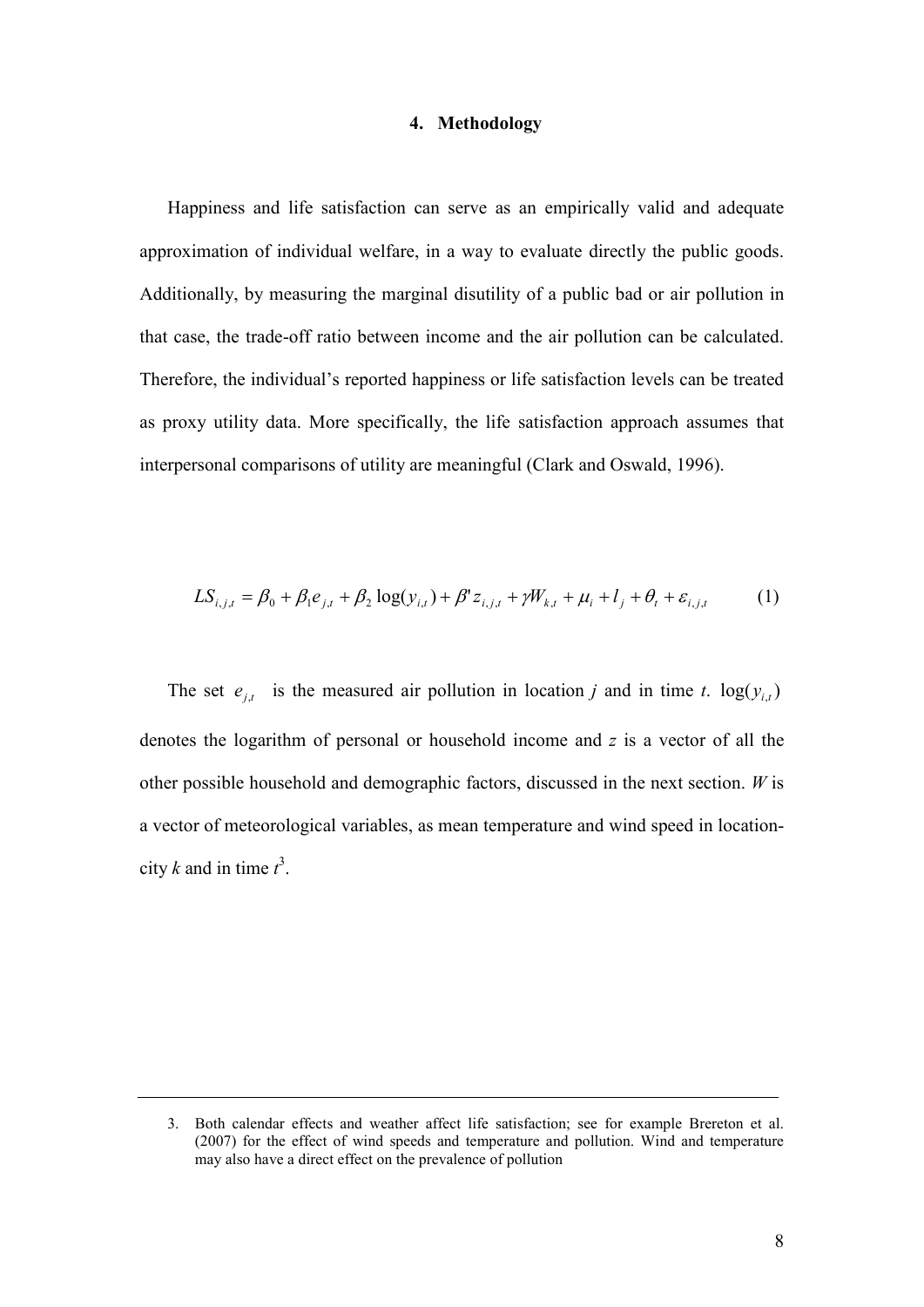Set <sup>µ</sup>*<sup>i</sup>* denotes the individual-fixed effects,  $l_j$  is a set of location (local authority) fixed effects and  $\theta_t$  is a time-specific vector of indicators for the day and month the interview took place and the survey wave. Finally,  $\varepsilon_{i,j,t}$  expresses the error term which we assume to be *iid*. Standard errors are clustered at the local authority level.

For a marginal change of *e*, the marginal willingness-to-pay (MWTP) can be derived from differentiating (1) and setting dLS=0. This is the income drop that would lead to the same reduction in life satisfaction than an increase in pollution. Thus, relation (1) becomes:

$$
MWTP = -\frac{dLS}{de} = \frac{\partial f}{\partial e} / \frac{\partial f}{\partial LS}
$$
 (2)

Such a model is identified from changes in the pollution level within individuals (i.e. between interviews) rather than between individuals. To capture unobservable characteristics of the neighbourhood that may be correlated with pollution and life satisfaction, the model is estimated for a population of non-movers since the decision to move may well be correlated with pollution level. The identification is thus crucially dependent on variation in the pollution level between interviews. We argue that this is possibly exogenous and driven by differences in the time of the year that the interviews take place, as well as variation in the level of pollution between years due to variations in economic activity, weather conditions, and general reduction of pollution over time. Evidence of these exogenous changes is provided in the data section. Of course, time of interview and weather may have a direct effect on selfreported life satisfaction, it is thus important to directly control for these variables.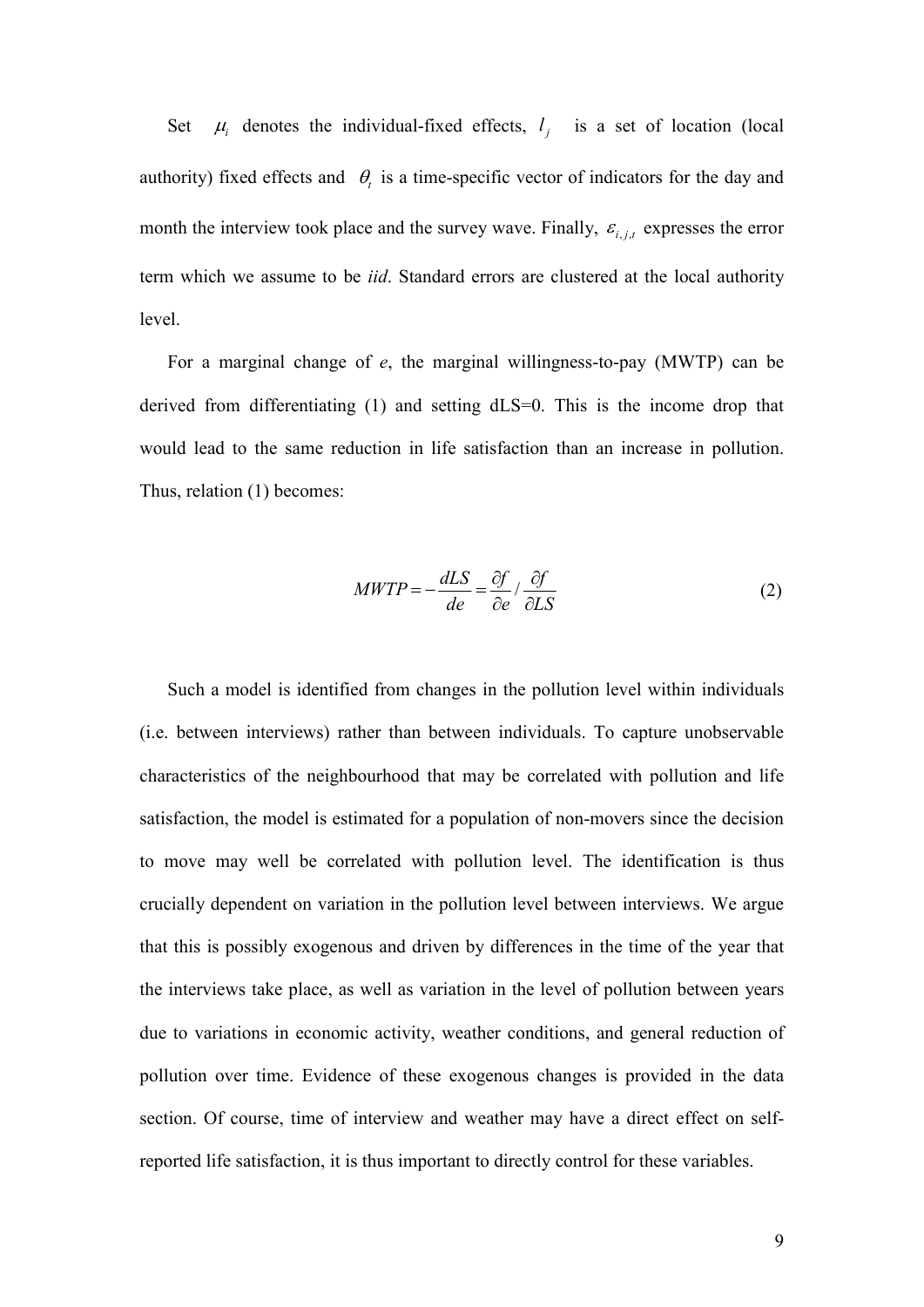In its current form the model can be estimated by ordered probit or logit. Therefore, the dependent ordinal variable is converted in such a form where ordinary least squares can be applied. This procedure was introduced by van Praag and Ferreri-Carbonell (2004). More specifically, when the dependent variable is categorical, the ordinary least squares (OLS) method can no longer produce the best linear unbiased estimator (BLUE); that is, the OLS is biased and inefficient (van Praag and Ferrer-i-Carbonell, 2004).

More precisely, the categorical dependent variable is rescaled by deriving *Z*values of the standard normal distribution that correspond to cumulative frequencies of the original categories. The calculation of the dependent ordinal variable can be stated as:

$$
LS_{i,j,t} = E(Z \mid \mu_1 < Z < \mu_2) = [\phi(\mu_1) - \phi(\mu_2)] / [\Phi(\mu_2) - \Phi(\mu_1)] \tag{3}
$$

, where *Z* is a standard normal random variable,  $\varphi$  is the standard normal probability density function, and *Φ* is the standard normal cumulative density function.

Finally, the regressions are estimated for each air pollutant separately. The reason is that the data are available in different dates for each pollutant.

Concerning the samples used, the movers might tend to be more individualistic and less loyal to where they live. However, the total sample is considered to account for all respondents. On the other hand by restricting the sample to non-movers some bias associated with unobserved characteristics might be removed. A location fixed effect may derive, for example living to rural or urban areas, or living close to natural attractions as rivers. Furthermore, recent research has shown that the collective self is more central to identity and well-being among non-movers individuals than among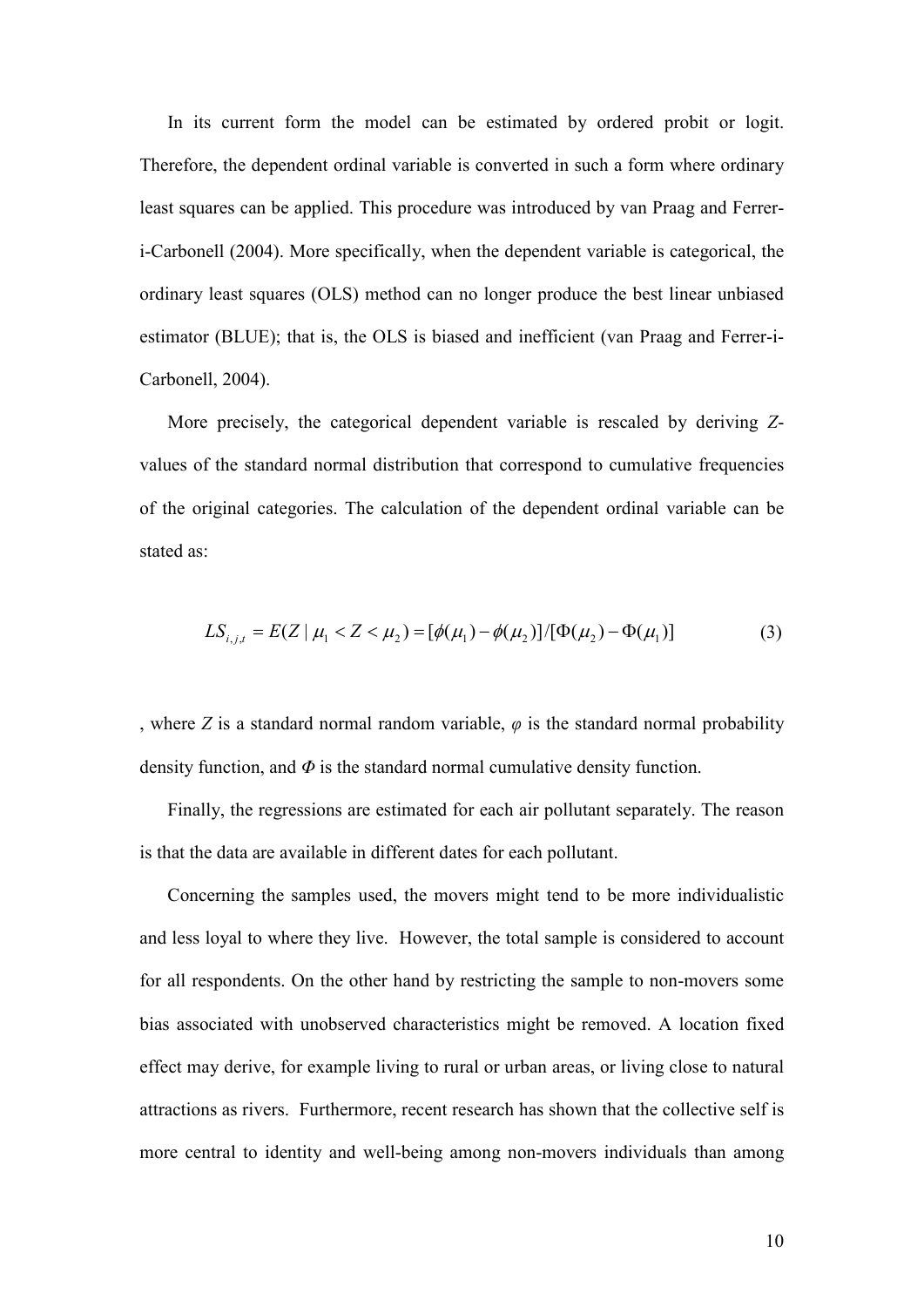movers (Oishi *et al*., 2007). Therefore, the relation between national happiness or life satisfaction and air pollution might be stronger among non-movers than movers.

#### **4. Data**

We use the British Household Panel Survey (BHPS) an annual survey of each adult member of a nationally representative sample of more than 5,000 households which started in 1991 and stopped in 2009. Individuals moving out or into the original household are also followed (Taylor *et al*., 2010). The data period used in the current study covers the waves 1-18, i.e. years 1991-2009.

Based on the happiness literature the demographic and household variables used in this study are income, gender, age, age squared, family size or household size, job status, house tenure, marital status, the education level and qualification, health status and local authority districts. Additionally, the regressions control for the day of the week, month of the year and the wave of the survey. Moreover, the minimum, maximum and average temperature, precipitation and wind speed are considered as additional variables.

Regarding the dependent variable, the general happiness is taken. More specifically there are two questions in the survey: one about their overall life satisfaction and one about their general happiness at the moment the question is asked. The second question is used to identify the effect of contemporaneous local pollution. General happiness is an ordinal variable measured on a 4-point scale representing respectively "much less happy", "less happy", "same as usual" and

11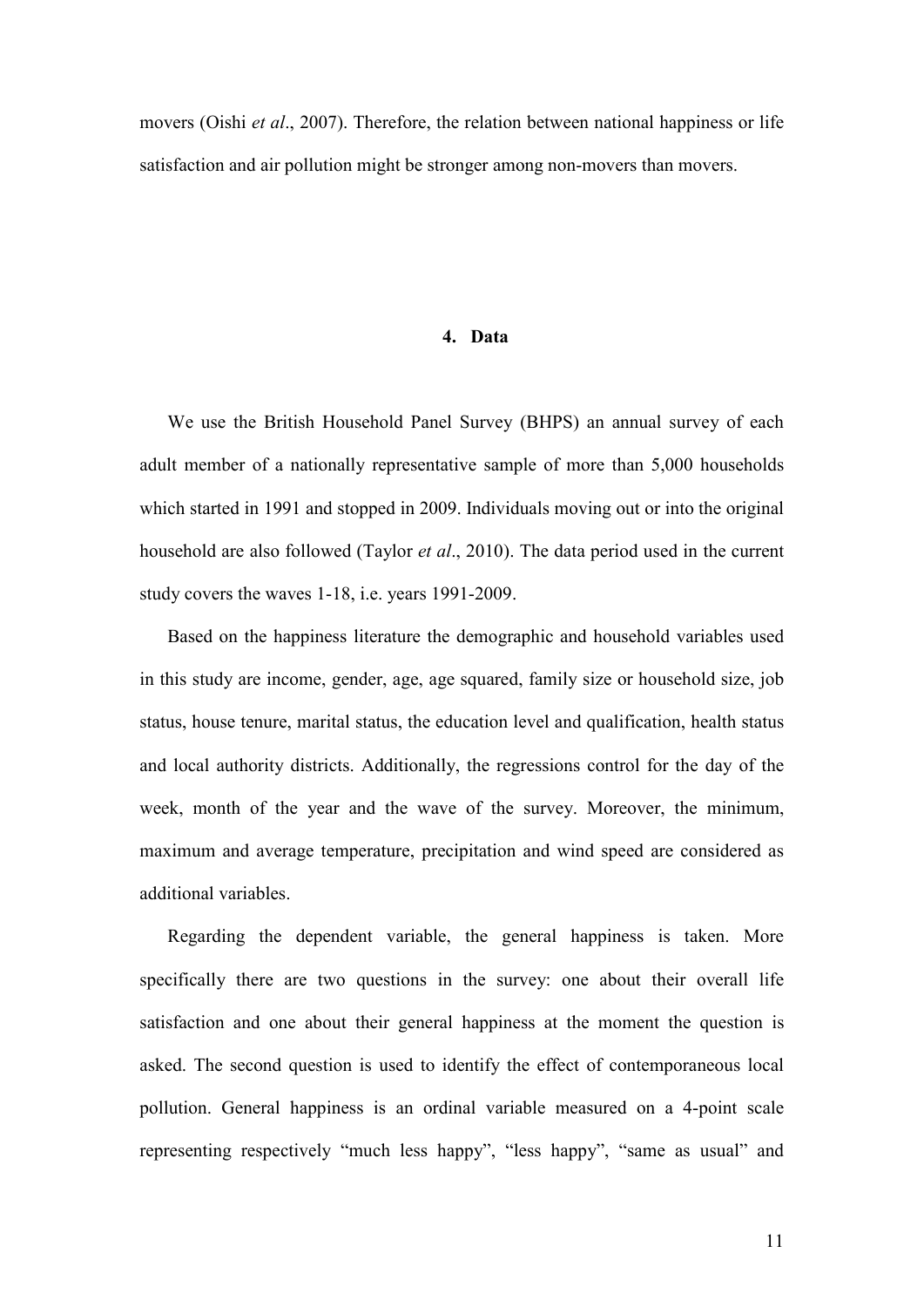"happier than usual". The specific question is "what is your level of general happiness".

We focus on three air pollutant: ground-level ozone (O3), sulphur dioxide (SO2), and nitrogen dioxides (NOx) can be found at the website of the Department for Environment Food and Rural Affairs (DEFRA, http://uk-air.defra.gov.uk). The air pollutants are based on daily frequency and measured in  $\mu$ g/m<sup>3</sup>. There are 96 monitoring stations for  $SO_2$ , 109 for  $O_3$  and 156 for  $NO_X$ . The respondents' authority district located within 10 miles radius is considered in regression analysis.

Sulphur dioxide  $(SO_2)$  is a colourless gas, released from burning fossil fuels like coal and oil. It is one of the main chemicals that cause acid rain. Usually, power stations and oil refineries are the main sources of sulphur dioxide. Additionally,  $SO<sub>2</sub>$ has long been recognised as a pollutant because of its role in forming winter-time smogs. High concentrations of  $SO<sub>2</sub>$  can result in breathing problems with asthmatic children and adults who are active outdoors. Furthermore, short-term exposure has been linked to wheezing, chest tightness and shortness of breath, while long-term exposure is associated with respiratory illness and cardiovascular diseases (Harrison, 2001). The daily limit value for the protection of human health is  $125 \mu g/m<sup>3</sup>$ . More specifically, sulphur dioxide emission should not be exceeded 125  $\mu$ g/m<sup>3</sup> more than 3 times a calendar year.

In maps 1-4 the sulphur dioxide total annual concentrations during 1987, 2004, 2006 and 2009 respectively are presented. It becomes clear that the air pollution has been significantly decreased. The reason is that since the 1960s, the burning of cleaner fuels, especially natural gas, the decline in heavy industry and the location of power stations with high stacks outside cities has led to an over 90% decrease in national average  $SO<sub>2</sub>$  levels.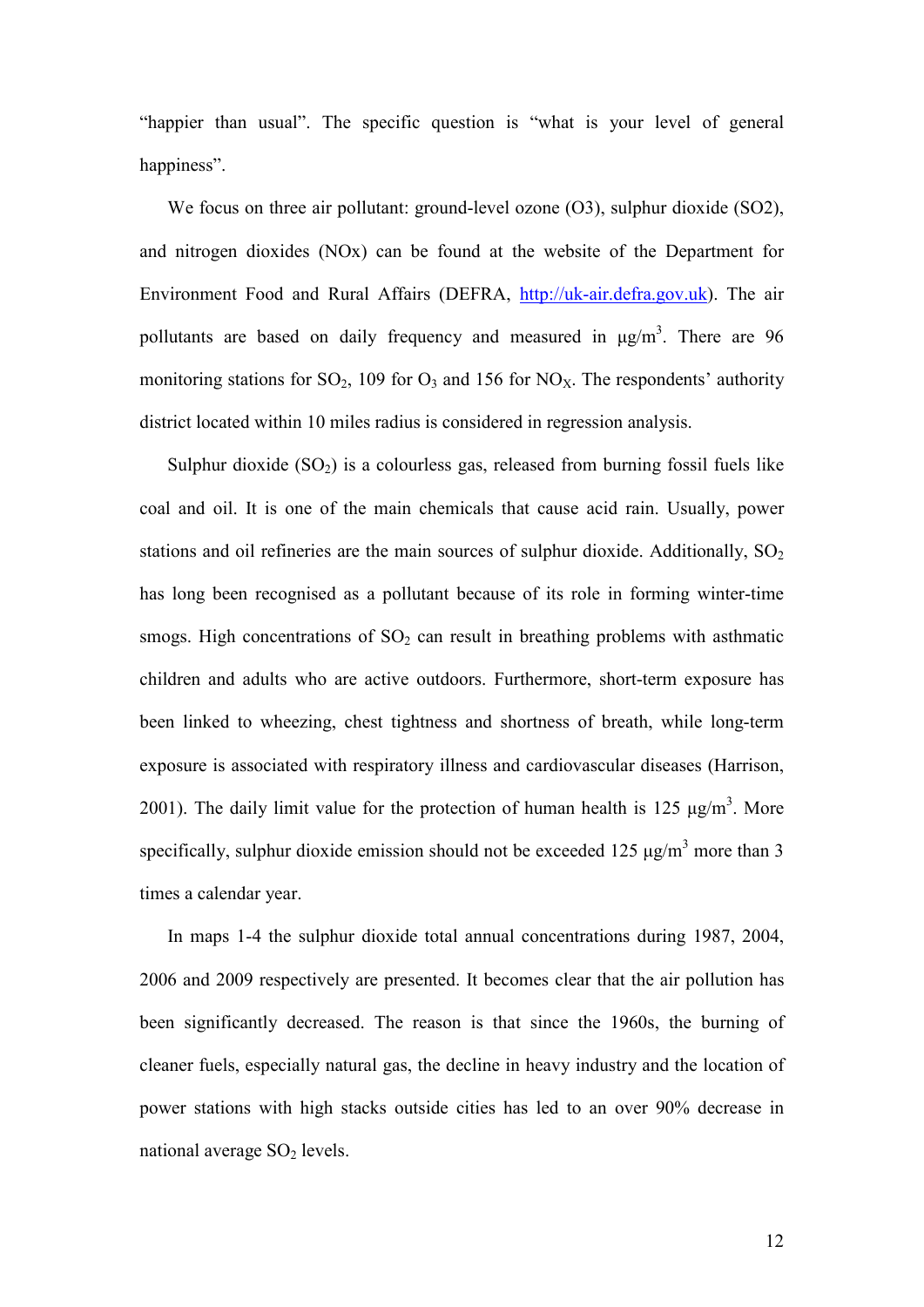Ozone  $(O_3)$  is a gas composed of three oxygen atoms.  $O_3$  is a colourless, odourless gas at ambient concentrations and is the primary constituent and component of smog. Because smog can be seen,  $O_3$  is a pollutant which can be observed by the individuals too. Furthermore,  $O_3$  is known as summer-time air pollutant, because of the peak and highest values recorded during the high average temperatures. Thus, hot weather cause ground-level ozone to form in harmful concentrations in the air. Additionally, motor vehicle exhaust and industrial emissions, gasoline vapours, and chemical solvents as well as natural sources emit NOx and Volatile Organic Compounds (VOC) that help form ozone. The effects of ground-level ozone on health include chest pain, coughing, throat irritation, and congestion, while it can worsen bronchitis, emphysema, and asthma, as it can reduce lung function and inflame the linings of the lungs (Harrison, 2001). The UK objective for protection of human health for  $O<sub>3</sub>$  is 100  $\mu$ g/m<sup>3</sup> with no more than 10 exceedences per year. The annual ground –level ozone levels are reported in map 5 during the years 1995, 2003 and 2005.

Nitrogen oxides  $(NO_x)$  are formed in the atmosphere mainly from the breakdown of nitrogen gas  $(NO<sub>2</sub>)$ . Nitrogen oxides are produced in combustion processes, partly from nitrogen compounds in the fuel, but mostly by direct combination of atmospheric oxygen and nitrogen. More specifically,  $NO<sub>2</sub>$  is the component of greatest interest and the indicator for the larger group of nitrogen oxides and forms quickly from emissions from cars, trucks and buses, power plants, and off-road equipment. The effects on health are the same as ozone's (Harrison, 2001). The threshold for human protection health is 40  $\mu$ g/m<sup>3</sup>.

Additionally, the reduction of air pollution is UK was a result of the Large Combustion Plants Directive 2001/80/EC (LCPD). The Directive's target is to reduce the effect of air pollutants throughout Europe. The LPCD came into effect in the UK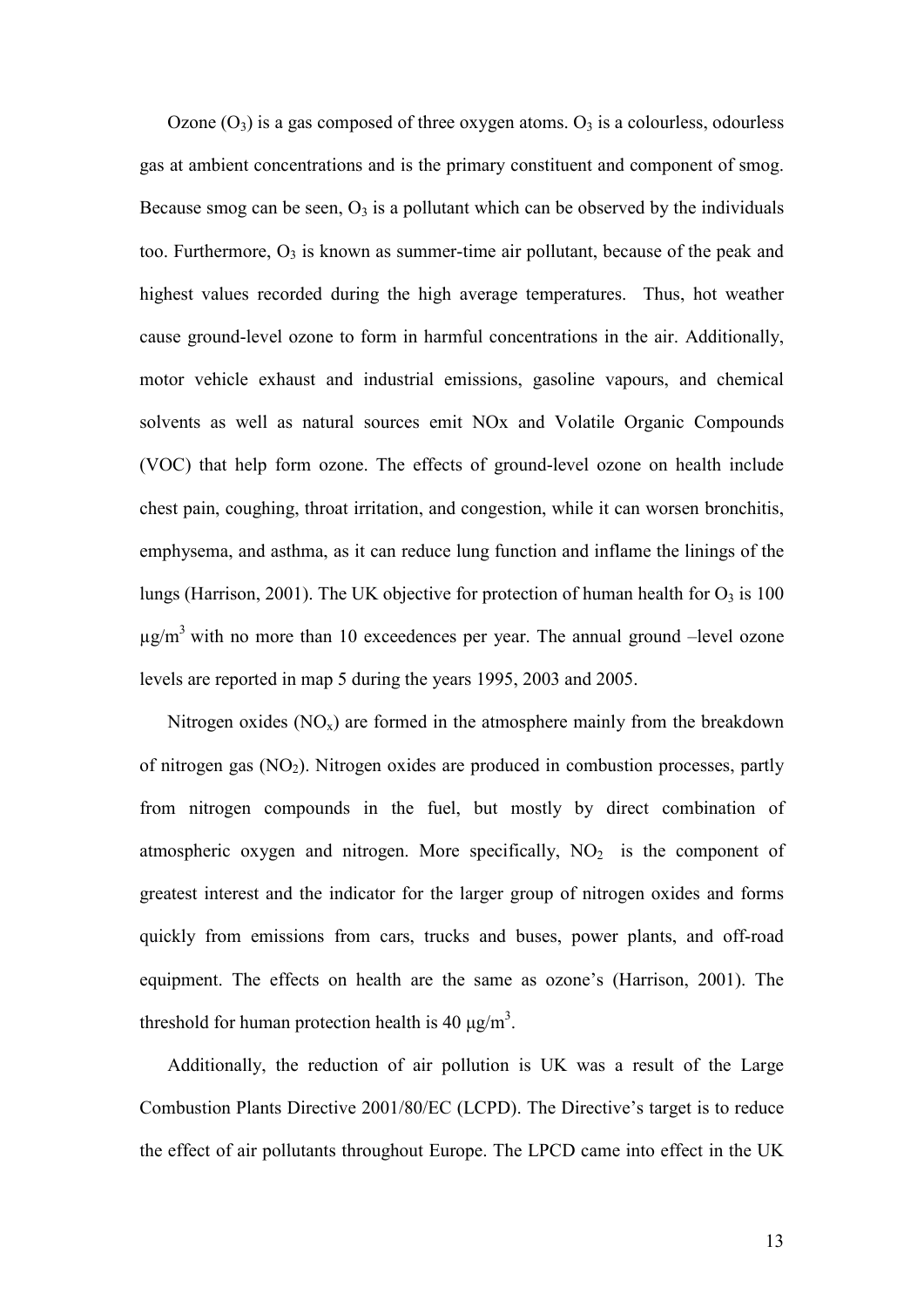through the Large Combustion Plants (England & Wales) Regulations 2002, the Large Combustion Plants (Scotland) 2002 and the Large Combustion Plants Regulations (Northern Ireland) 2003. The annual nitrogen oxides concentrations during 2004, 2006 and 2009 are presented respectively in the maps 6-8.

In order to minimise measurement error, we take the average air pollution for the last 30 days<sup>4</sup>; this also has the advantage of increasing the data coverage since pollution data is not always available for a given day.

Weather data are taken as additional controls into the estimations. The weather and meteorological data come directly from MetOffice (www.metoffice.gov.uk) and National Climatic Data Centre (http://www.ncdc.noaa.gov). More specifically, the data used is the average, minimum and maximum temperature, precipitation and the wind speed per city. Moreover weather data are averaged using the same interval as air pollutants. Temperature is important for ground-level ozone, while the wind speed can be important for all air pollutants examined (Jacob and Winner, 2009).

Moreover, it should be noticed that the sample of non-movers is 84.00 per cent of the total sample, while the sample of the movers within GB is 8.50 per cent. The remaining percentage refers to movers from abroad to GB, to movers where the location is unknown, to died, to individuals with unknown mover status and to new entrants in the current wave.

The summary statistics are reported in tables 1 and 2. In table 3 the individual fixed effects logistic regressions are reported. More precisely, the dependent variable takes value 1 if the respondent is non-mover and 0 if is a mover across Great Britain.

<sup>4.</sup>As a robustness check we also conduct the analysis using a 7 days average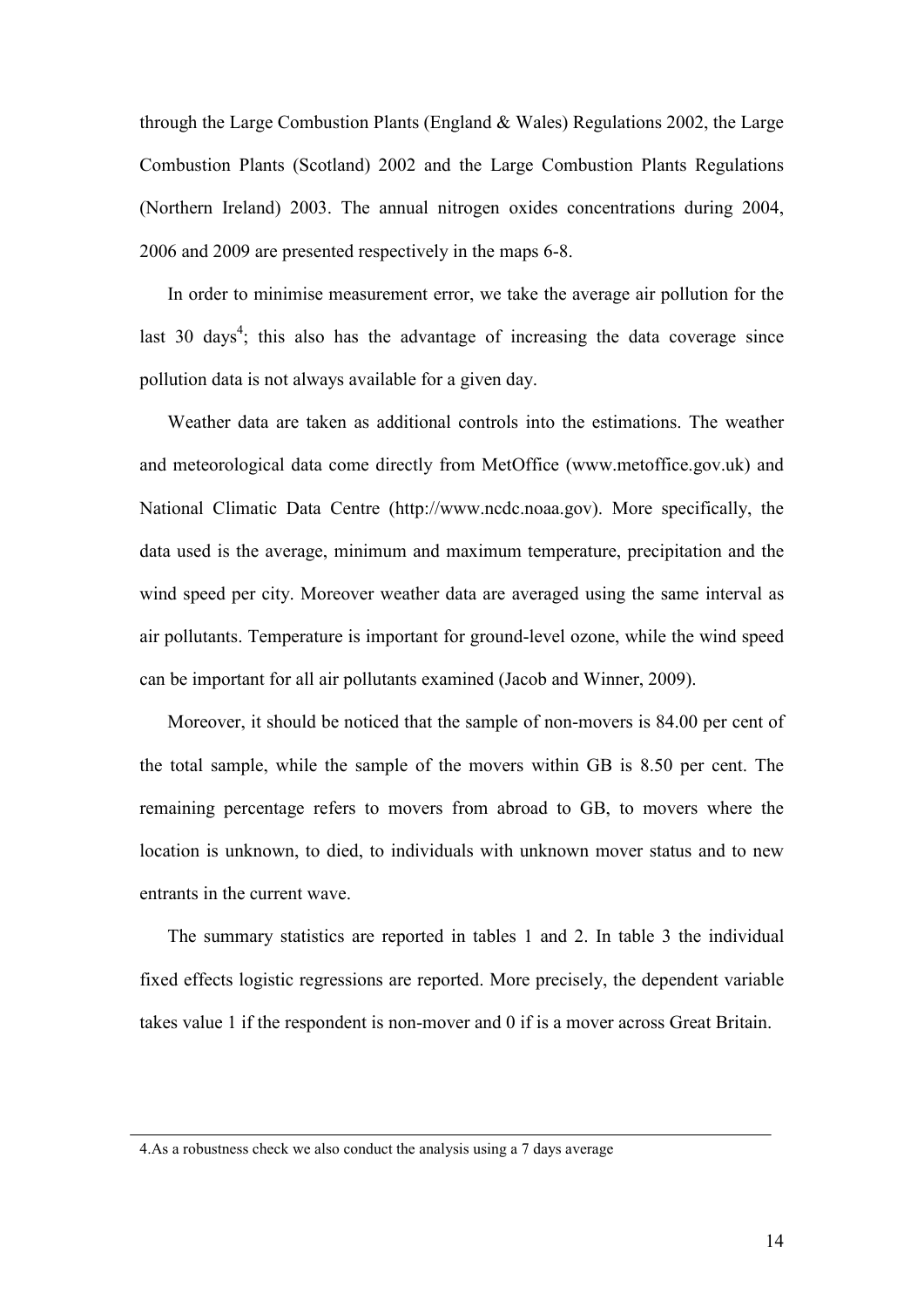Furthermore, the monthly air pollution average levels with one lag are included into the model, in order to examine the possible effects of air pollutants to individual's or household's decision about moving to different place. The results in table 3 show that the lagged air pollution levels do not affect individual's choice about moving in to a different place. Additionally, the weekly air pollution concentration averages, as well as, the daily pollution levels have been examined leading to the same conclusions.

The correlation coefficients between the air pollutants are reported in table 4. It can be observed that the association between  $NO<sub>X</sub>$  and  $SO<sub>2</sub>$  is positive, while the relationship between  $NO<sub>X</sub>$  and  $O<sub>3</sub>$ , as well as,  $SO<sub>2</sub>$  and  $O<sub>3</sub>$  is positive and significant. In table 5 the individual fixed effects estimates of air pollution variation during the month where the interview took place are reported. It is clear that the air pollutants are varied. More specifically, sulphur dioxide presents significant and positive levels during March-May, while significant and negative emissions are reported during August-December. On the other hand, ground-level ozone presents positive and higher emissions during August, because of the higher temperature levels. Finally, nitrogen oxides present negative levels, with the exception of February, November and December, where significant positive emissions are presented.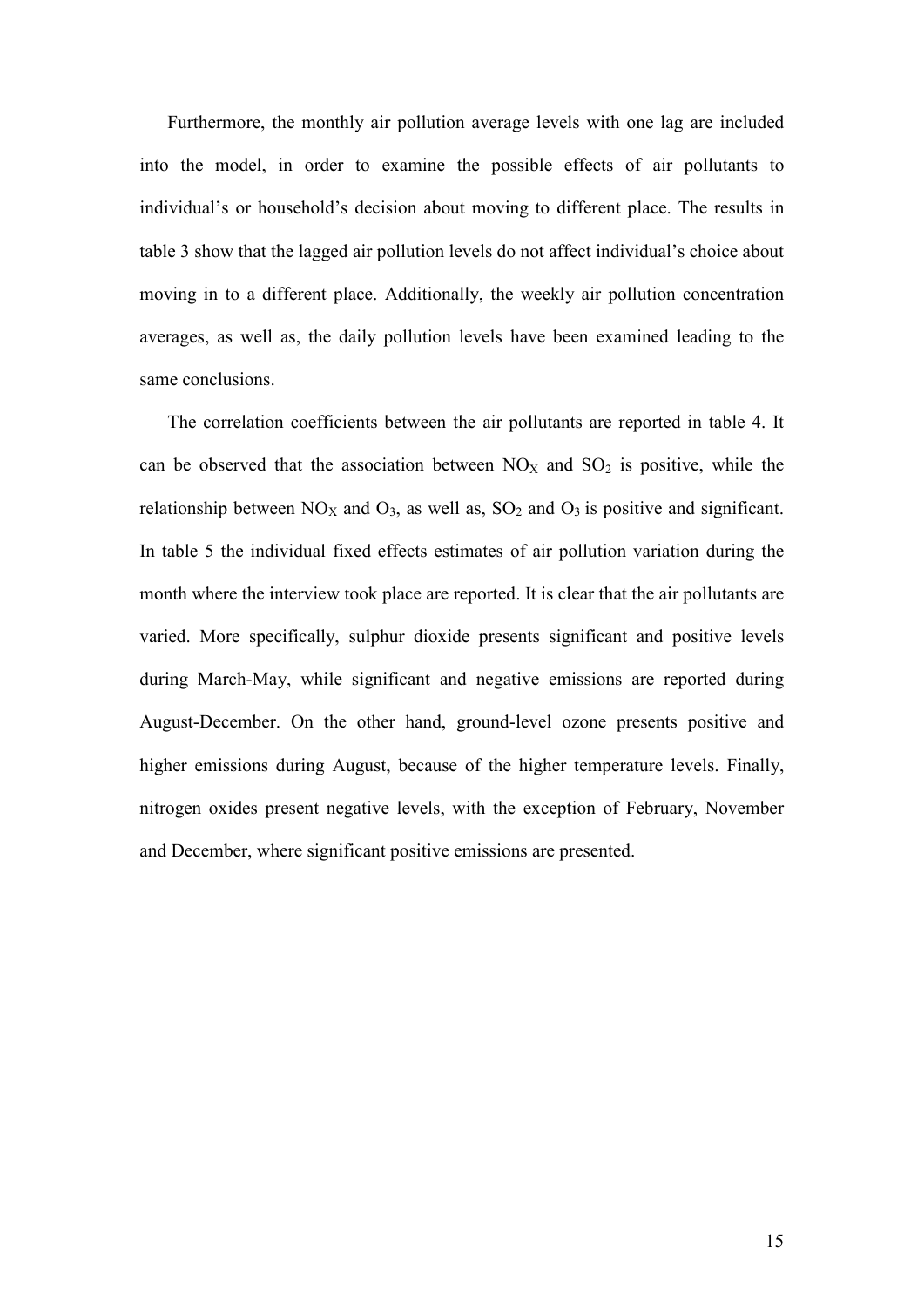#### **5. Empirical Results and Discussions**

#### 5.1 Regression results

In table 6 the panel regressions for sulphur dioxide monthly averages are reported<sup>5</sup>. It can be observed that both personal and household income have a positive and significant effect on happiness for total sample and the non-movers.

Regarding ground-level ozone monthly averages and the results of table 7 there is a significant negative association between the specific air pollutant and happiness only in the case of household income. Similarly, the sign of the household income is positive and significant. On the other hand, concerning the personal income, groundlevel ozone has a significant and negative effect, only when the non-movers sample is taken into consideration, while this effect becomes insignificant in the case of the total sample. Moreover, the personal income is significant and positive only when the estimations are based on the total sample. Additionally, both personal and household incomes are insignificant, when the sample of the movers within GB is considered. Furthermore, the sign of the household income and ozone present the wrong sign.

Finally, in table 8 the estimations for nitrogen oxides monthly averages are reported. Overall, the estimated coefficients are insignificant, except from the household income and considering the total sample.

Additionally, the sign of the age, as well as, for gender, concerning random effects is consistent with other studies' findings (Rehdanz, and Maddison, 2008; MacKerron and Mourato, 2009).

<sup>5.</sup>Based on Hausman test fixed effects are preferred to random effects.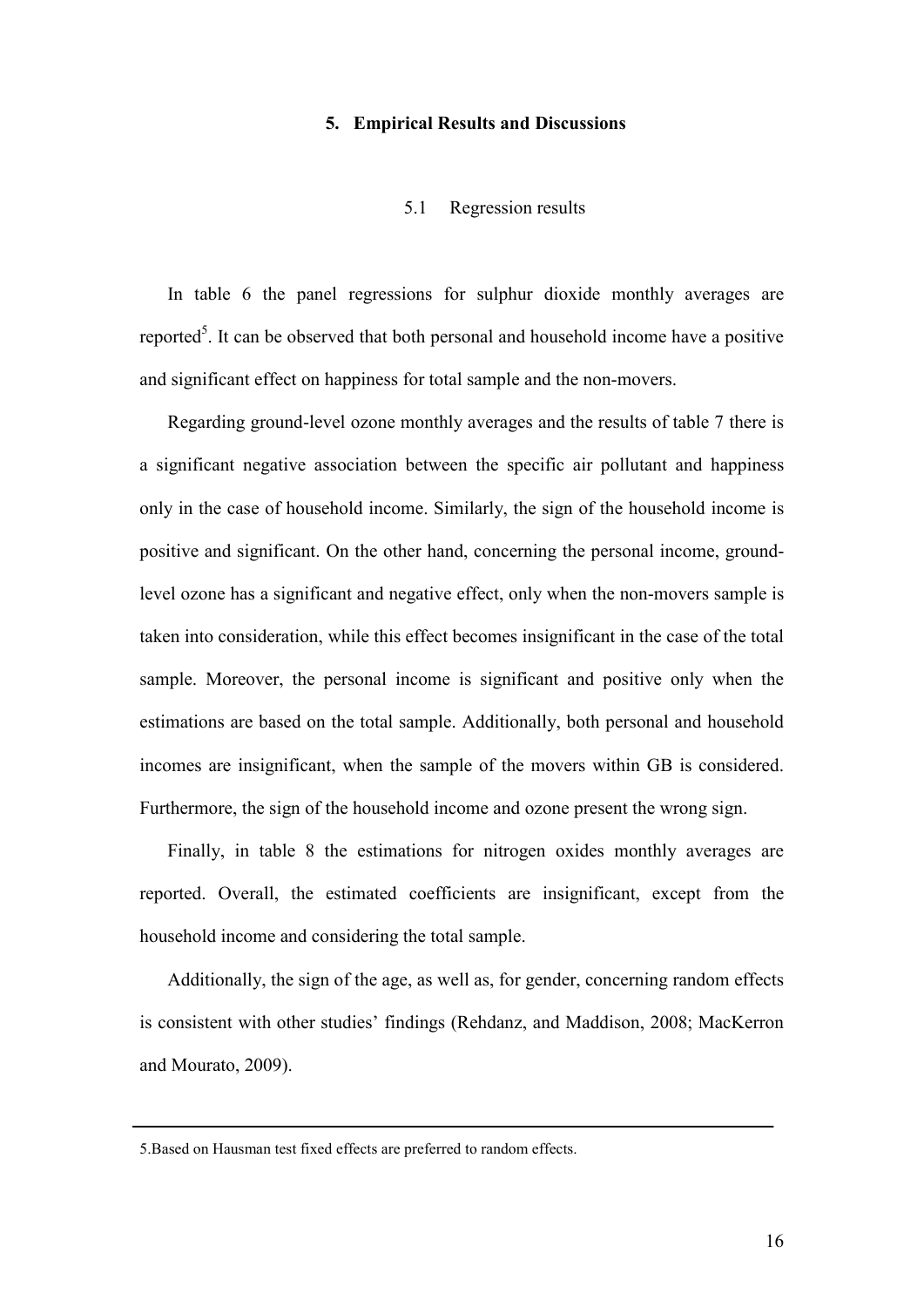It should be noticed that the estimations based on movers sample and household income show a negative, but insignificant association, between happiness and income. Furthermore, the household income presents the expected positive sign using random effects, but it is significant only in the case of ground-level ozone. Additionally, other specifications of the air pollutants have been examined, as quadratic and cubic, instead of linear terms, but the coefficients are found to be insignificant. Finally, in tables 9-11 the regression results for the weekly air pollution average levels are reported. In this case, the air pollutants present significant and similar effects to those found when the monthly averages are taken into consideration. In addition, tables 12- 14 present the regression estimates of daily air pollution levels. The only significant effects are reported in the case of sulphur dioxide, while the effects of ground-level ozone and nitrogen oxides become insignificant. Nevertheless, ozone's effects are again very close with the estimates reported in table 7.

#### 5.2 Marginal willingness-to-pay and price effects

We now compute the marginal willingness-to-pay (MWTP) for our base model. of sulphur dioxide for the total sample and the non-movers. The individuals are willing to pay a monthly average of £12 and £15 respectively for a reduction in sulphur dioxide.

<sup>5.</sup>Based on Hausman test, random effects are chosen.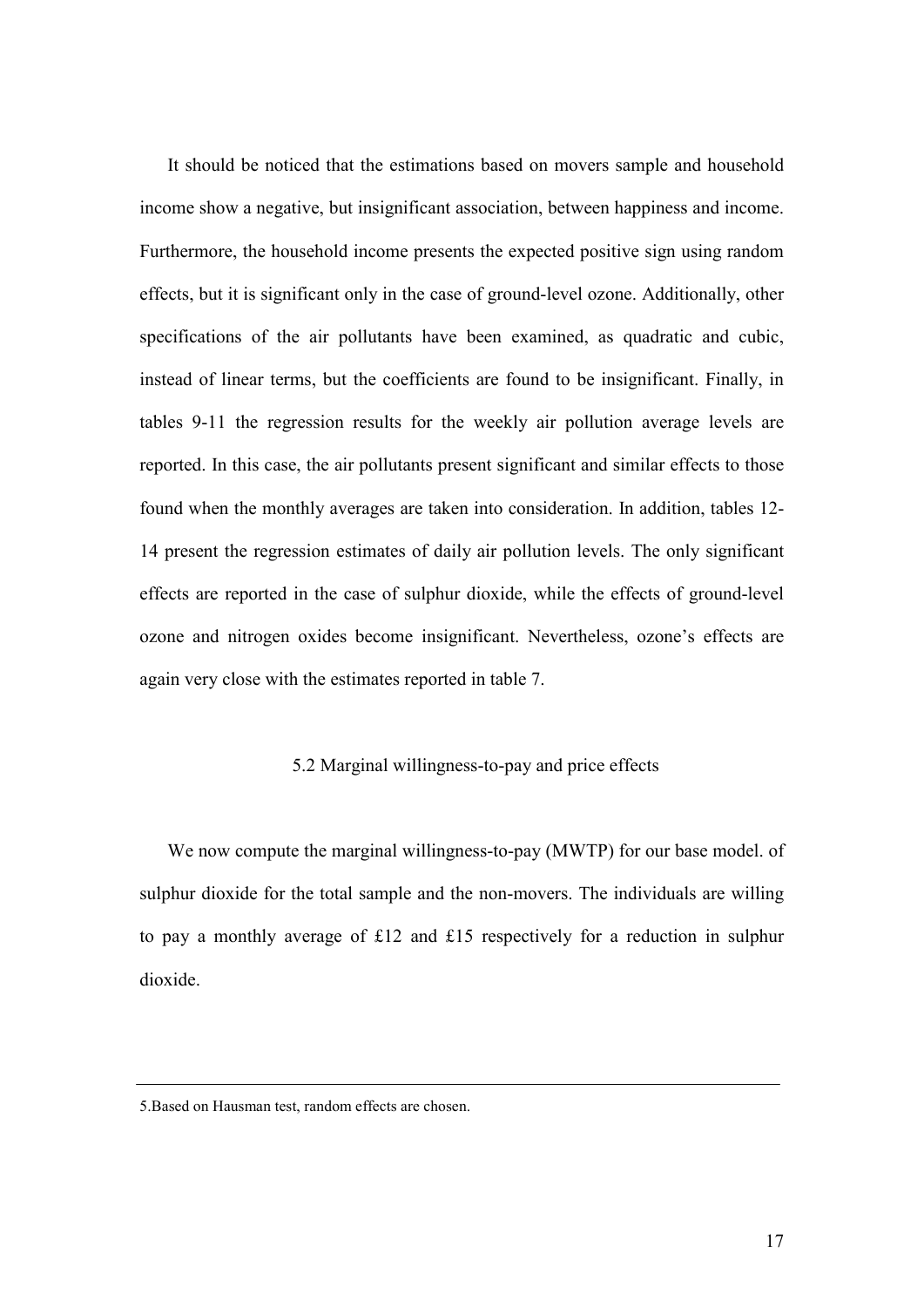Similarly, marginal willingness-to-pay (MWTP) of sulphur dioxide for the total sample and the non-movers, regarding the household income, is 0.0057 and 0.0070 pounds. Thus, the respective average values for household income are £14 and £18.

Regarding, household income and ground-level ozone the MWTP for the total sample is £3 per month and the maximum monthly value is £100. As for the nonmovers the MWTP is increased to a monthly average of £6 and up to a maximum value of £173 per month. Moreover, regarding the household income the MWTP is 0.00116 and 0.00237 for the total sample and the non-movers respectively. Similarly, for nitrogen oxides the MWTP is 0.00173 and 0.00073 for personal and household income respectively and the total sample. Moreover, the MWTP is significant lower to those of ozone and sulphur dioxide. More specifically, it is £2 in average per month and the maximum monthly value is £63, while the estimates concerning the personal income are insignificant.

#### 5.3 General Discussions

Overall, the results show that sulphur dioxide presents the strongest negative effects on happiness followed by ground-level ozone and nitrogen dioxides. These findings are as expected for the following reasons. Firstly, SO2 emissions in United Kingdom are dominated by combustion of fuels containing sulphur, such as coal and heavy oils by power stations and refineries. Furthermore, SO2 is classified as a significant air pollutant because of its role in forming winter-time smogs. This may be an artefact of the sampling strategy with no interviews taking place in June and July. At this point it should be noticed that the highest and peak values of O3 are reported during those months because O3 is depended in a major degree on temperature, as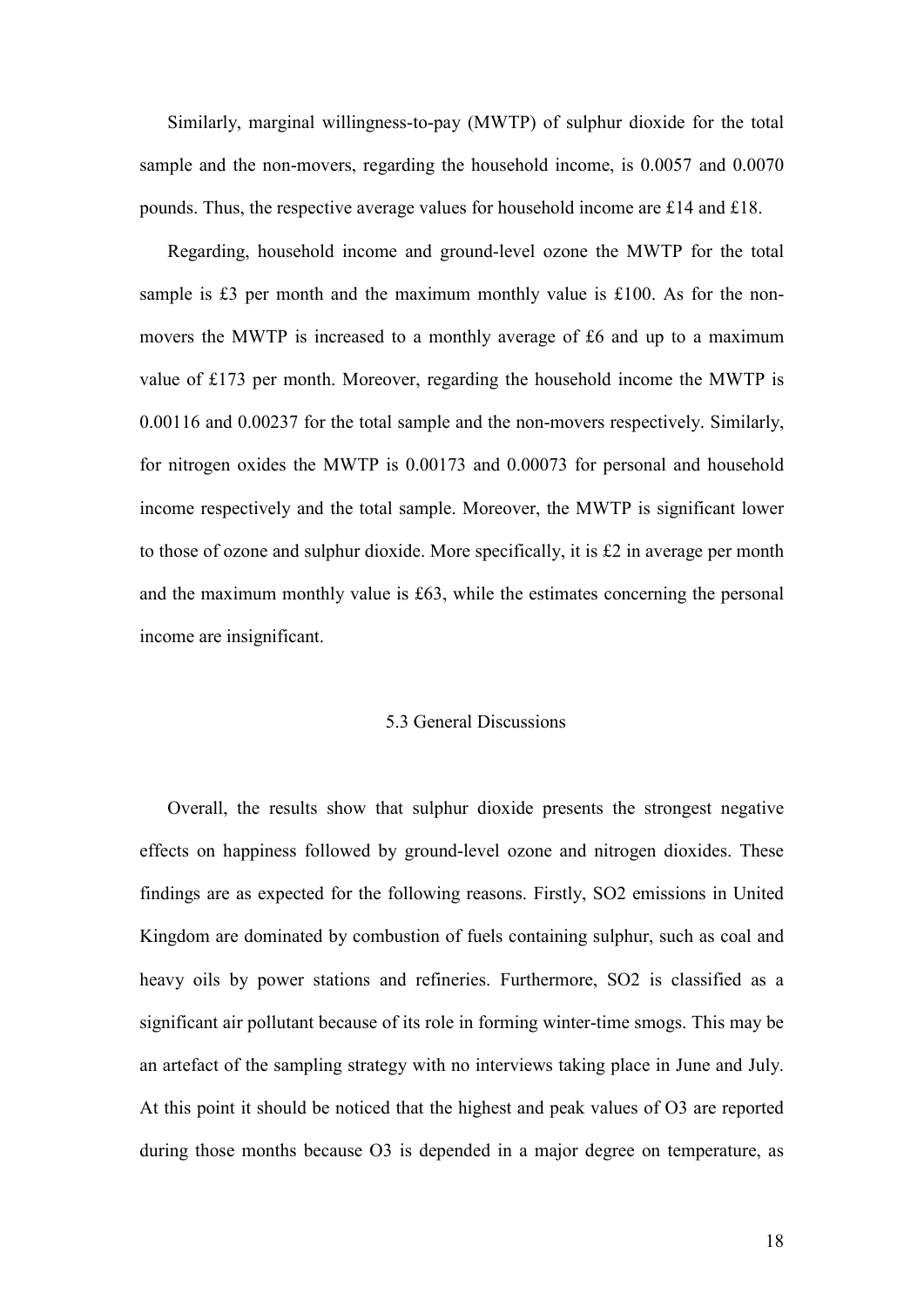well as it is know as summer-time air pollutant. Therefore, it is very possible that the estimations for O3 might be underestimated. Furthermore, even if BHPS takes place during August, it should be mentioned that the respondents interviewed during this month are very few. Even if the monthly averages of the air pollutants are taken, the interviews take place during the last days of August. Concluding, both air pollutants, SO2 and O3 are responsible in forming winter-time and summer-time smogs respectively, thus the specific air pollutants can be observed by the individuals.

Finally, in table 15 the MWTP for a drop of a standard deviation is reported. More specifically, regarding the personal income the individuals are willing to pay £92 and £108, based on total sample and non-movers sample respectively, for a drop of a standard deviation in sulphur dioxide. This value is increased at £99 and £120 when the household income is taken into consideration. On the other hand, concerning ground level ozone, the values are significant only in the case of household income. In particular the values are £57 and £115 for total sample and non-movers respectively. Finally, in the case of nitrogen oxides, only value of the total sample considering the household income is significant and it is £122.

## **6. Conclusion**

This study has used a set of panel micro-data on self-reported well-being happiness from the British Household Survey. The results showed that the MWTP for sulphur dioxide ranges between £12-15 and £14-18 per month for personal and household income respectively, while the respective monthly maximum values range between £785-980 and £494-510. The MWTP for ground-level ozone and nitrogen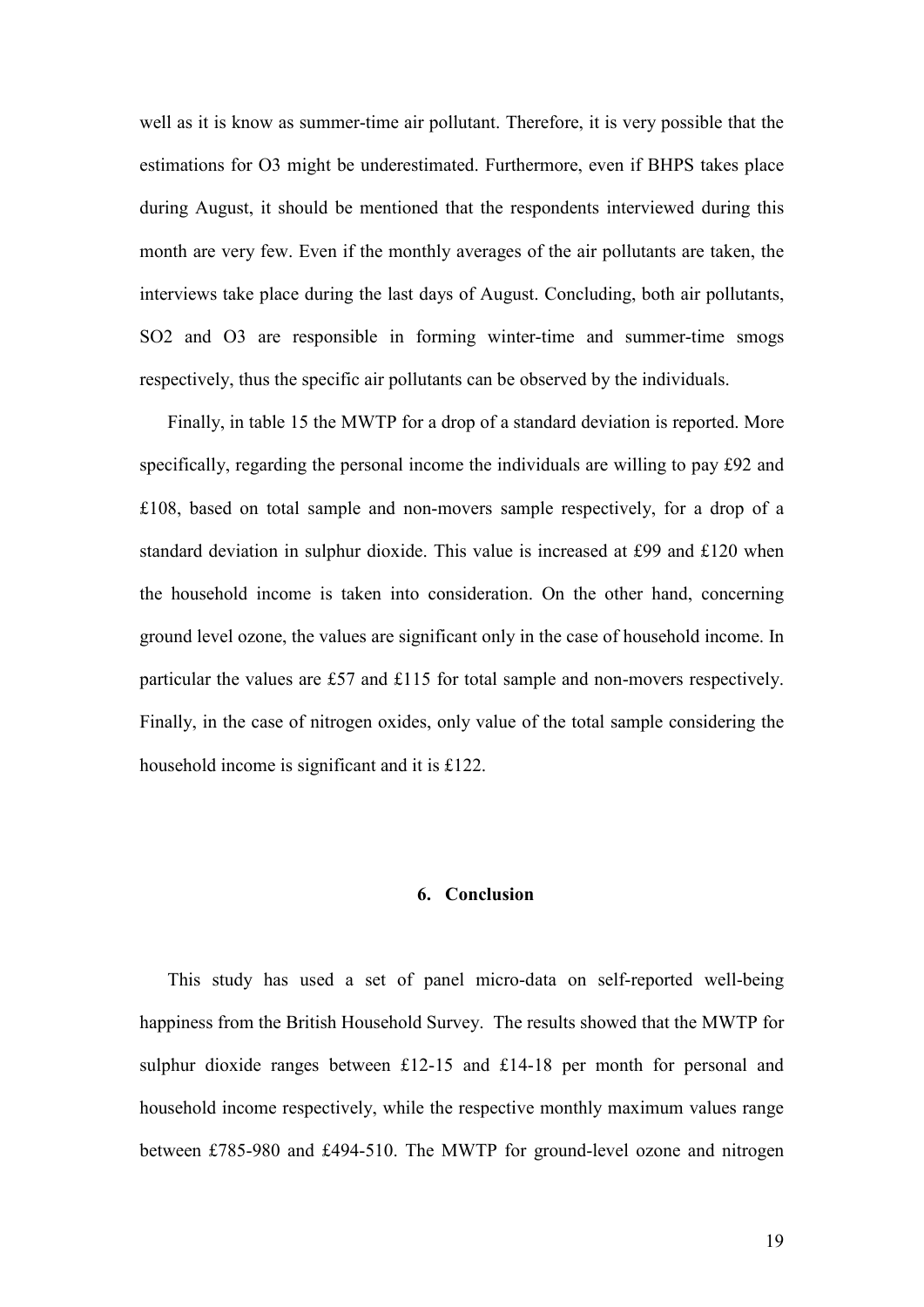oxides is significant lower ranging between £3-6 and £2 per month respectively. The respective maximum values are £173 and £63. As it was discussed the estimates for ground-level ozone might be underestimated. The contribution of this paper is that the life satisfaction approach and air pollution is examined in micro-level data using panel surveys. Moreover, the results show that the life satisfaction approach contains very useful information on individuals' preferences and at the same time expands the economic tools in the area of non-market evaluation.

Life satisfaction approach has been used to assess how willingness to pay varies over time and by region, age, income, education and level of pollution among others. Additionally, one very strong and useful point of the life satisfaction approach is that the estimated coefficients can be used to calculate the marginal rate of substitution between income and air quality directly, and thus it does not suffer from the contingent valuation problem of large gaps between stated willingness to pay and willingness to accept. Moreover, the life satisfaction approach can be very helpful in environmental and economic policy planning and decisions.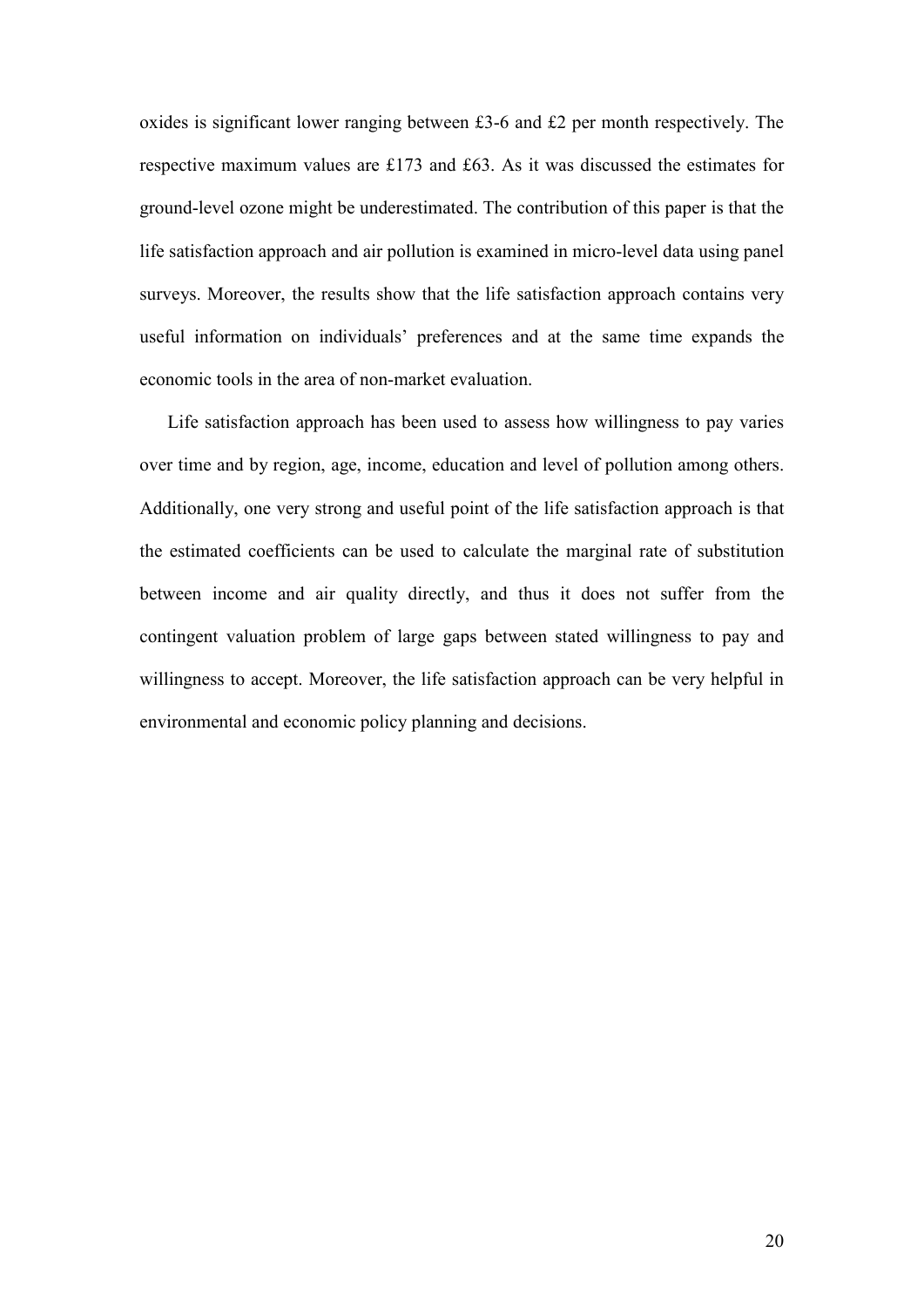## **References**

Bayer, P.N., Keohane, O., Timmins, C. (2006). Migration and Hedonic Valuation: The Case of Air Quality, NBER Working Paper No.12106, Cambridge, MA: National Bureau of Economics

Bickerstaff, K., Walker, G. (2001). Public understandings of air pollution: the 'localisation' of environmental risk, *Global Environmental Change*, 11, 133–145.

Blanchflower D.G, Oswald, A.J. (2007). Hypertension and Happiness across Nations, *Journal of Health Economics*, 27, 218-233

Brereton, F., Clinch, J. P., Ferreira, S. (2008). Happiness, geography and the environment, *Ecological Economics*, 65 (2), 386-396

Carson, RT, Mitchell, RC, Hanemann, WM, Kopp RJ, Presser S, et al. (2003). Contingent Valuation and Lost Passive Use: Damages from the Exxon Valdez Oil Spill, *Environmental and Resource Economics*, 25, 257–286.

Clark, A.E., Oswald, A.J. (1994). Unhappiness and Unemployment, *The Economic Journal*, 104, 648-659.

Clark, A.E., Oswald, A.J. (1996). Satisfaction and comparison income, *Journal of Public Economics*, 61, 359-381

Di Tella, R., MacCulloch, R., Oswald, A. (2001). Preferences over Inflation and Unemployment: Evidence from Surveys of Happiness, *American Economic Review*, 91, 335-341.

Di Tella, R., MacCulloch, R.J., Oswald, A.J., (2003). The Macroeconomics of Happiness, *The Review of Economics and Statistics*, 85, 809-827.

Di Tella, R., MacCulloch, R.J. (2007). Gross National Happiness as an Answer to the Easterlin Paradox?, *Journal of Development Economics,* 86, 22-42.

Easterlin, R.A. (2001). Income and Happiness: Towards a Unified Theory, *The Economic Journal*, 111, 465-484.

European Commission Climate Action, (2005), Emissions Trading System

Ferreira, S., Moro, M., Clinch, J. P. (2006). Valuing the environment using the lifesatisfaction approach, Planning and Environmental Policy Research Series Working Paper No. 06/03, School of Geography, University College Dublin

Frey, B.S., Luechinger, S. and Stutzer, A. (2009). The Life Satisfaction Approach to Environmental Valuation, IZA Discussion Paper Series No. 4478

Gardner, J., Oswald, AJ. (2006). 'Do Divorcing Couples Become Happier by Breaking Up?', *Journal of the Royal Statistical Society Series A*, 169, 319-336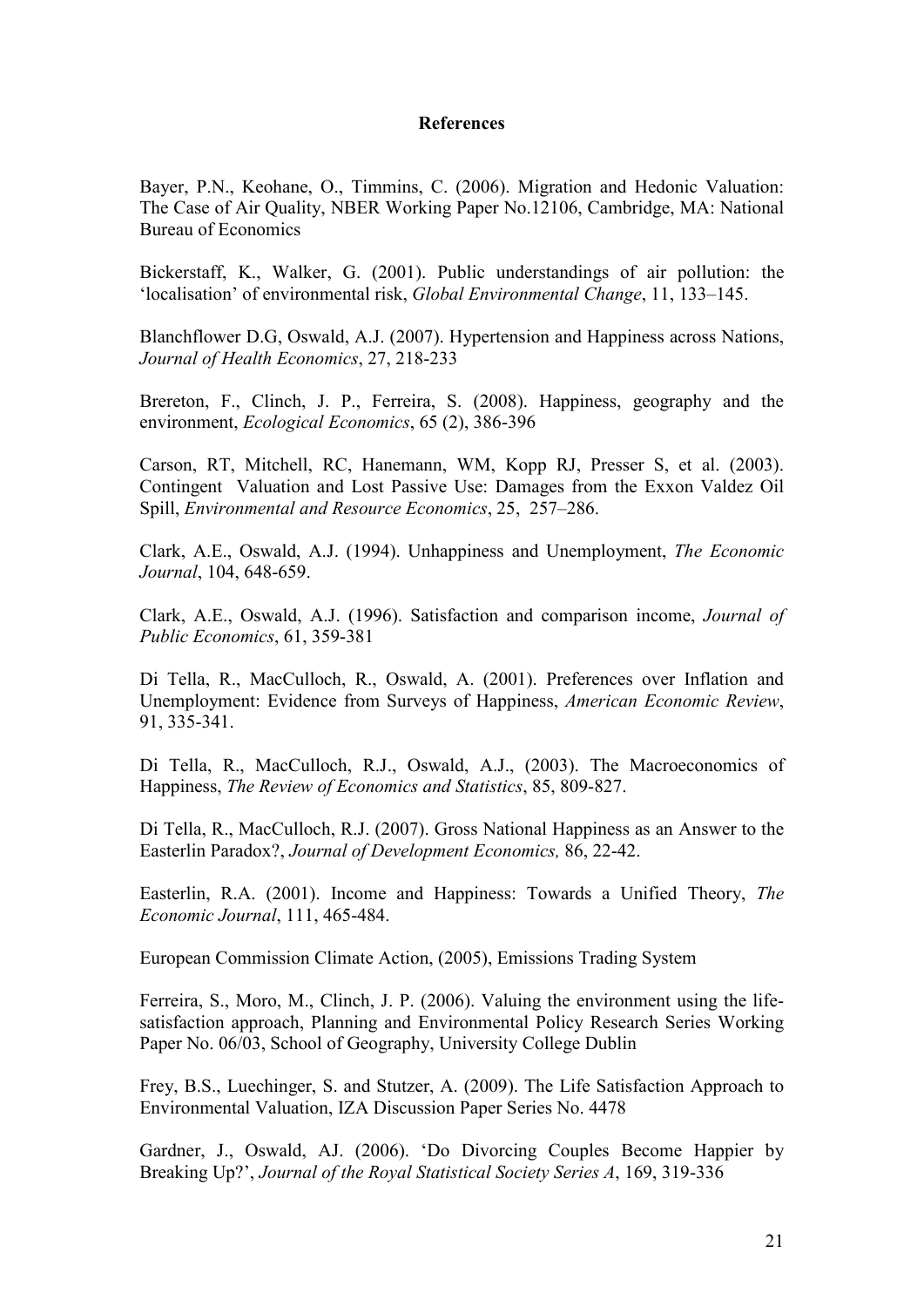Harrison, R. M. (2001). *Pollution: Causes, Effects and Control*, Fourth Edition, The Royal Society of Chemistry, UK

Jacob, D.J., Winner, D.A. (2009). Effect of climate change on air quality, *Atmospheric Environment*,.43 (1), 51–63

Kahneman D, Knetsch J.L. (1992). Valuing Public Goods: The Purchase of Moral Satisfaction, *Journal of Environmental Economics and Management*, 22, 57-70

Leontief, V. (1970). Environmental Repercussions and the Economic Structure: An Input-Output Approach, *Review of Economics and Statistics*, 52, 262–271.

Luechinger, S. (2009). Valuing Air Quality Using the Life Satisfaction Approach, *The Economic Journal*, 119 (536), 482-515

Luechinger, S. (2010). Life Satisfaction and Transboundary Air Pollution. Economics Letters, 107(1), 4-6

MacKerron, G., Mourato, S. (2009). Life satisfaction and air quality in London, *Ecological Economics*, 68(5), 1441-1453

Oishi, S., Lun, J., Sherman, G.D. (2007). Residential mobility, self-concept, and positive affect in social interactions, *Journal of Personality and Social Psychology*, 93, 131–141

Pischke, J.S. (2011). Money and Happiness: Evidence from the Industry Wage Structure, Discussion Paper No. 5705, IZA

Rabin, M. (1998). Psychology and Economics, *Journal of Economic Literature,* 36(1), 11-46

Rehdanz, K., Maddison, D. (2008). Local environmental quality and life-satisfaction in Germany, *Ecological Economics*, 64, 787–97

Roback, J. (1982). Wages, Rents and the Quality of Life, *The Journal of Political Economy*, 90, 1257–1278

Roback, J. (1988). Wages, Rents and Amenities: Differences Among Workers and Regions, *Economic Enquiry,* 26, 23–41

Sandvik E, Diener E, Seidlitz L. (1993). Subjective Well-Being: The Convergence and Stability of Self-Report and Non-Self-Report Measures, *Journal of Personality*, 61, 317-342

Stutzer A, Frey, BS. (2006). Does Marriage Make People Happy, or Do Happy People Get Married?, *Journal of Socio-Economics*, 35(2), 326-347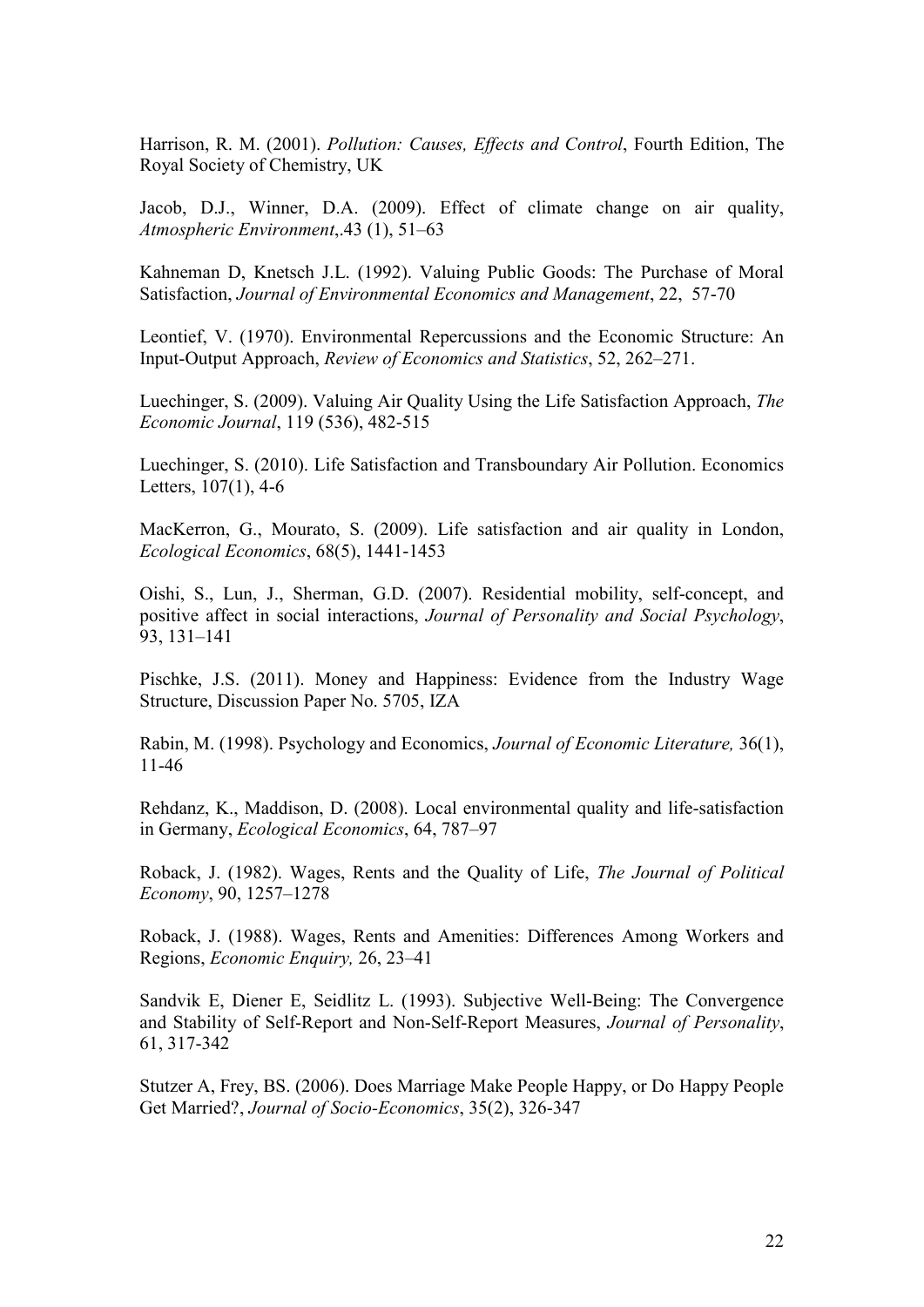Taylor, M.F., Brice, J., Buck, N., Lane, E. P. (2010). British Household Panel Survey User Manual Volume A: Introduction, technical report and appendices, Colchester: University of Essex

van Praag, B. M. S., Ferrer-i-Carbonell, A. (2004). *Happiness quantified: A satisfaction calculus approach*, Oxford: Oxford University Press

Welsch, H. (2002). Preferences over prosperity and pollution: Environmental valuation based on happiness surveys, *Kyklos*, 55 (4), 473–494

Welsch, H. (2006). Environment and happiness: Valuation of air pollution using life satisfaction data, *Ecological Economics*, 58, 801–813

Welsch, H. (2007). Environmental welfare analysis: A life satisfaction approach, *Ecological Economics*, 62 (3-4), 544–551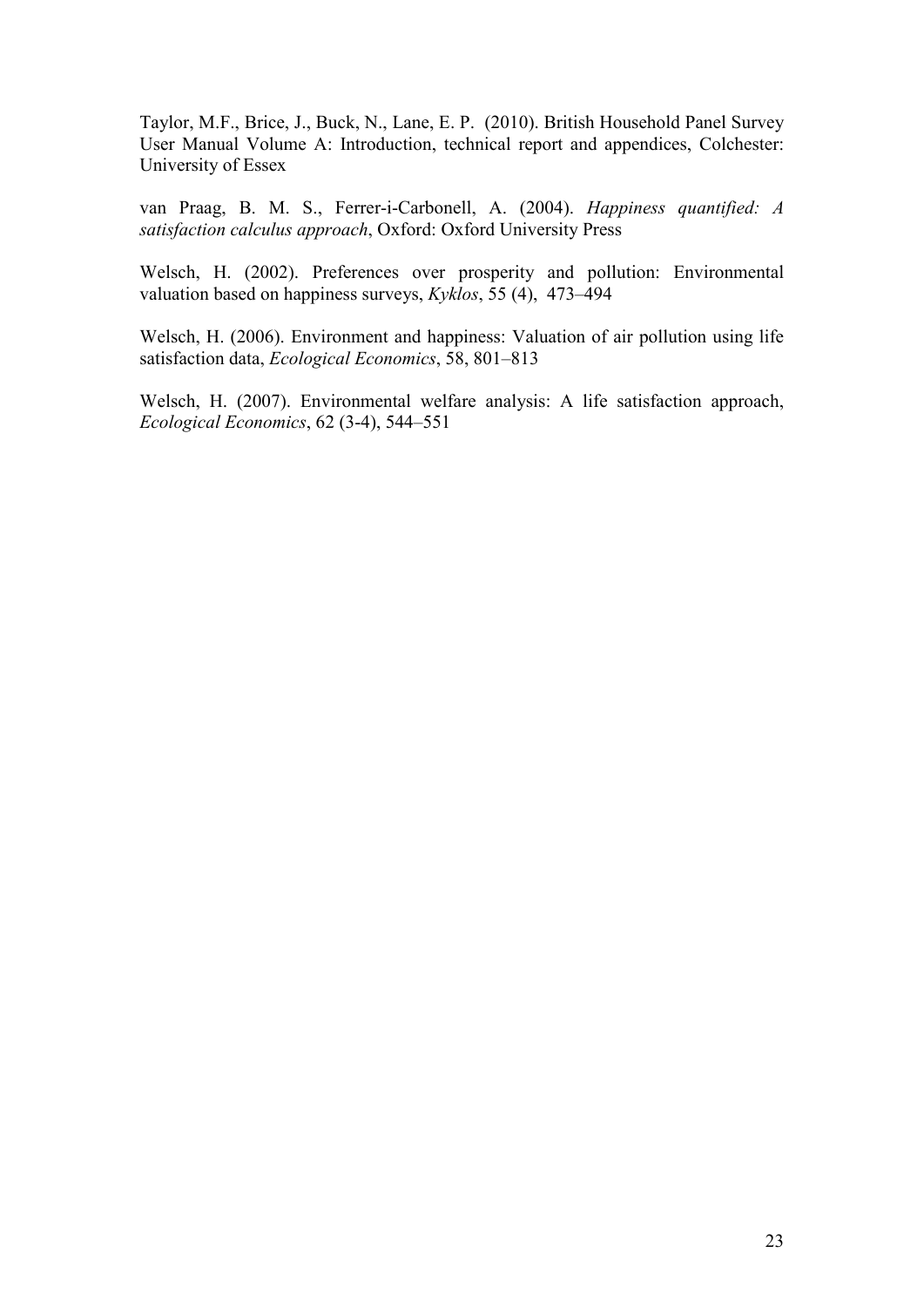



**Source**: RoTAP 2011: Review of Tranboundary Air Pollution: Acidification, Eutrophication, Ground Level Ozone and Heavy Metals in the UK. www.rotap.ceh.ac.uk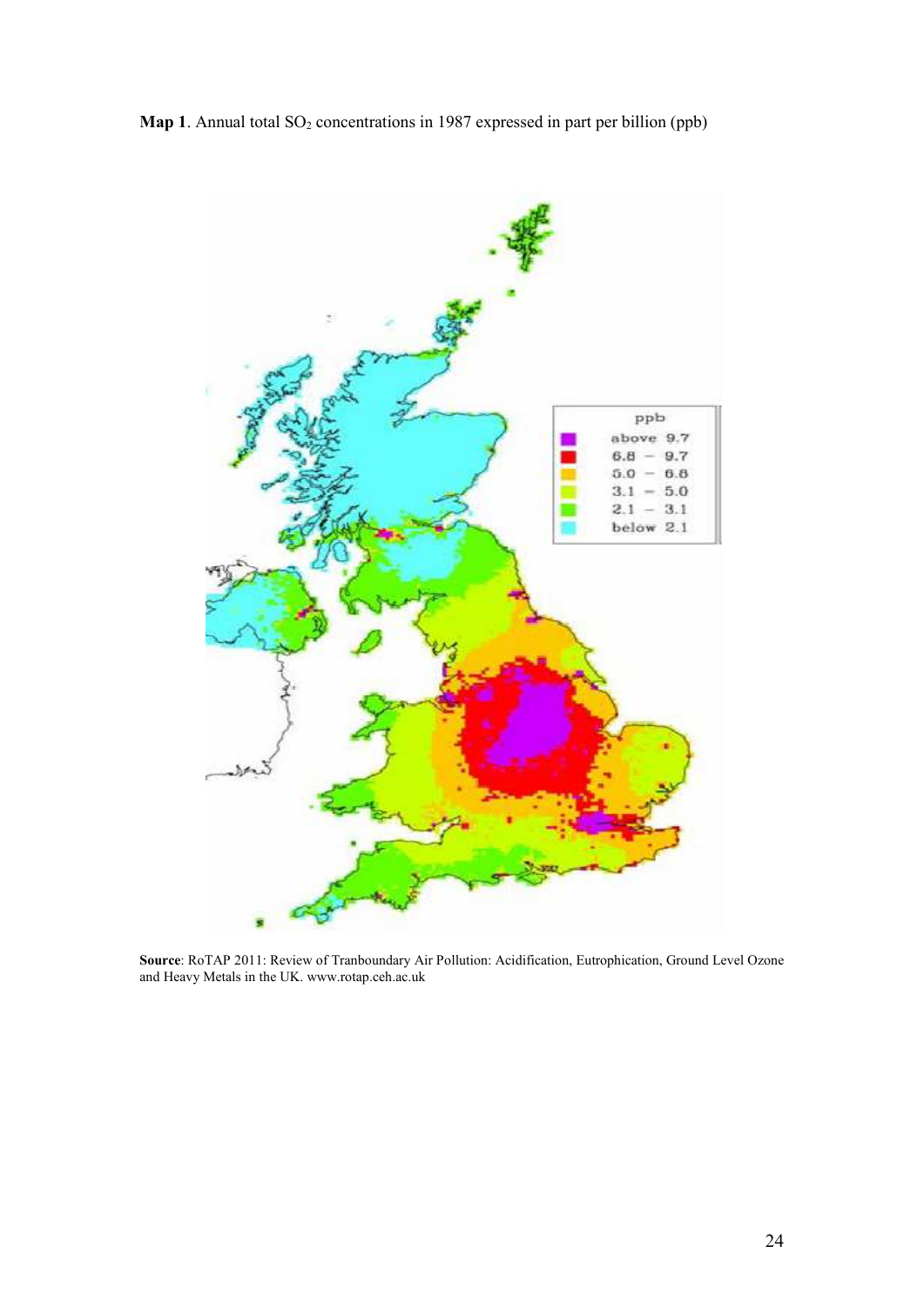



Source: Department for Environment Food and Rural Affairs, http://pollutantdeposition.defra.gov.uk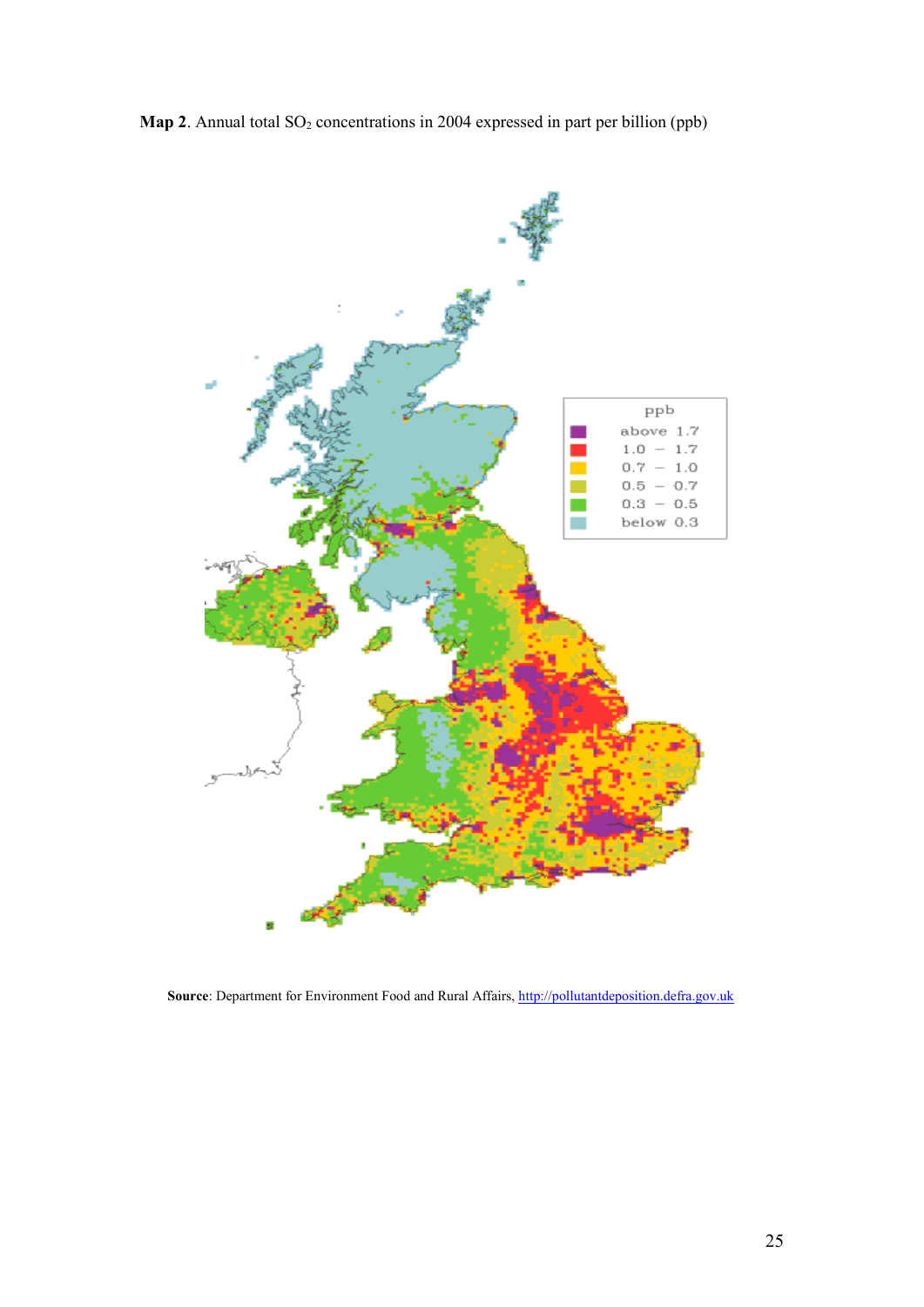



**Source**: RoTAP 2011: Review of Tranboundary Air Pollution: Acidification, Eutrophication, Ground Level Ozone and Heavy Metals in the UK. www.rotap.ceh.ac.uk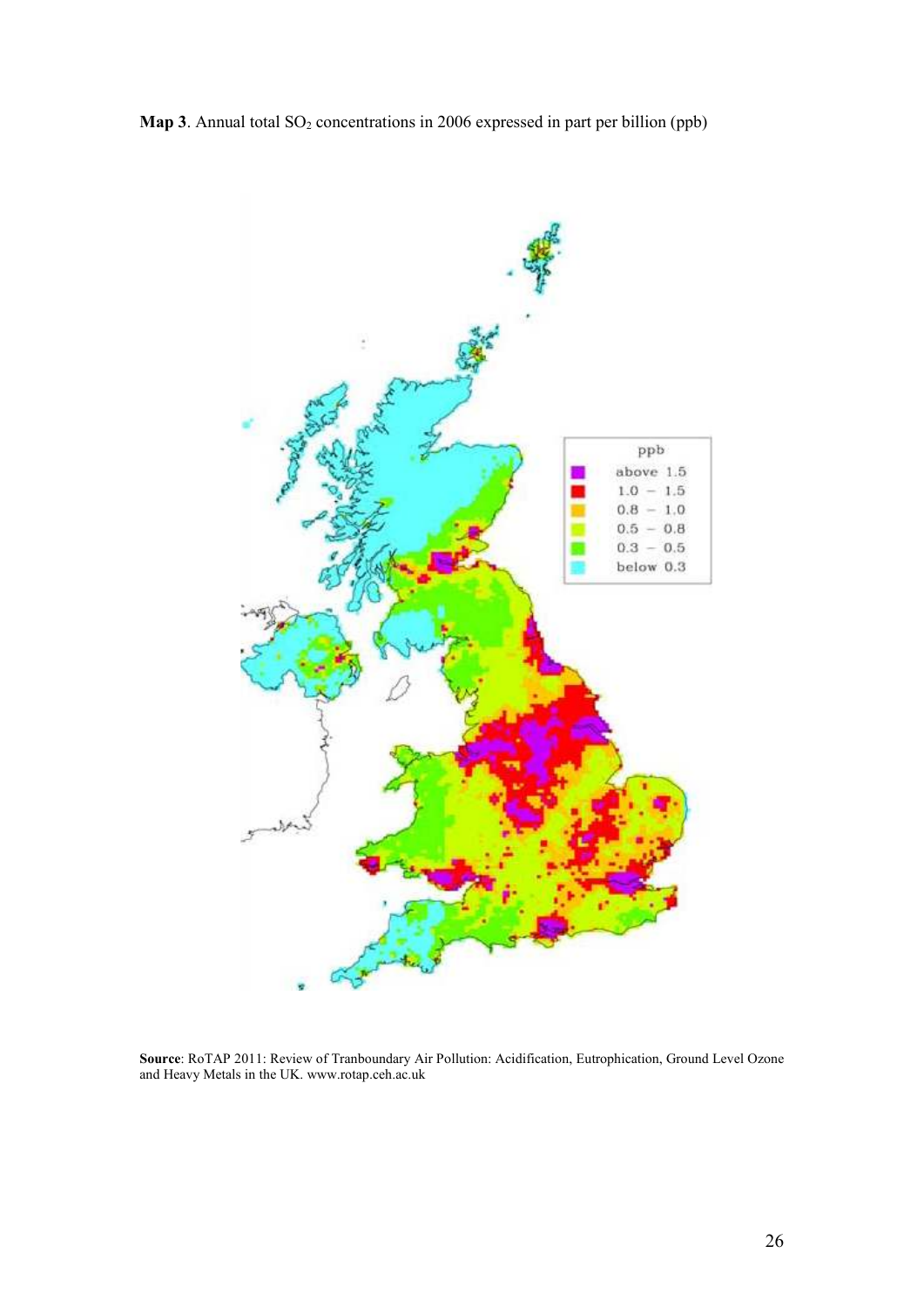



Source: Department for Environment Food and Rural Affairs, http://pollutantdeposition.defra.gov.uk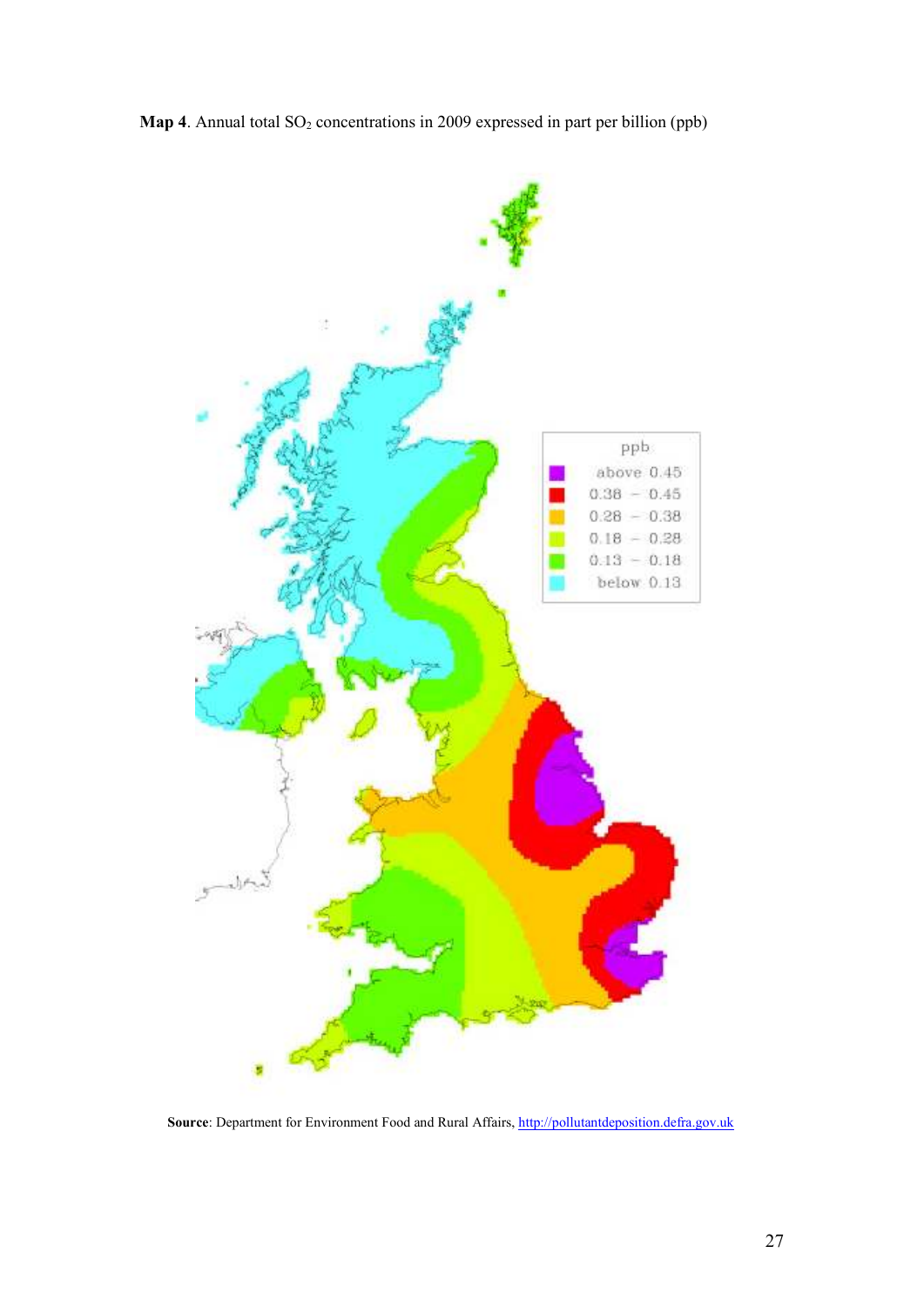**Map 5**. Annual total  $O_3$  concentrations in 2009 expressed in part per billion (ppb)



**Source:** Air Quality Expert Group (2009), Ozone in the United Kingdom, http://archive.defra.gov.uk/environment/quality/air/airquality/publications/ozone/documents/aqeg-ozone-report.pdf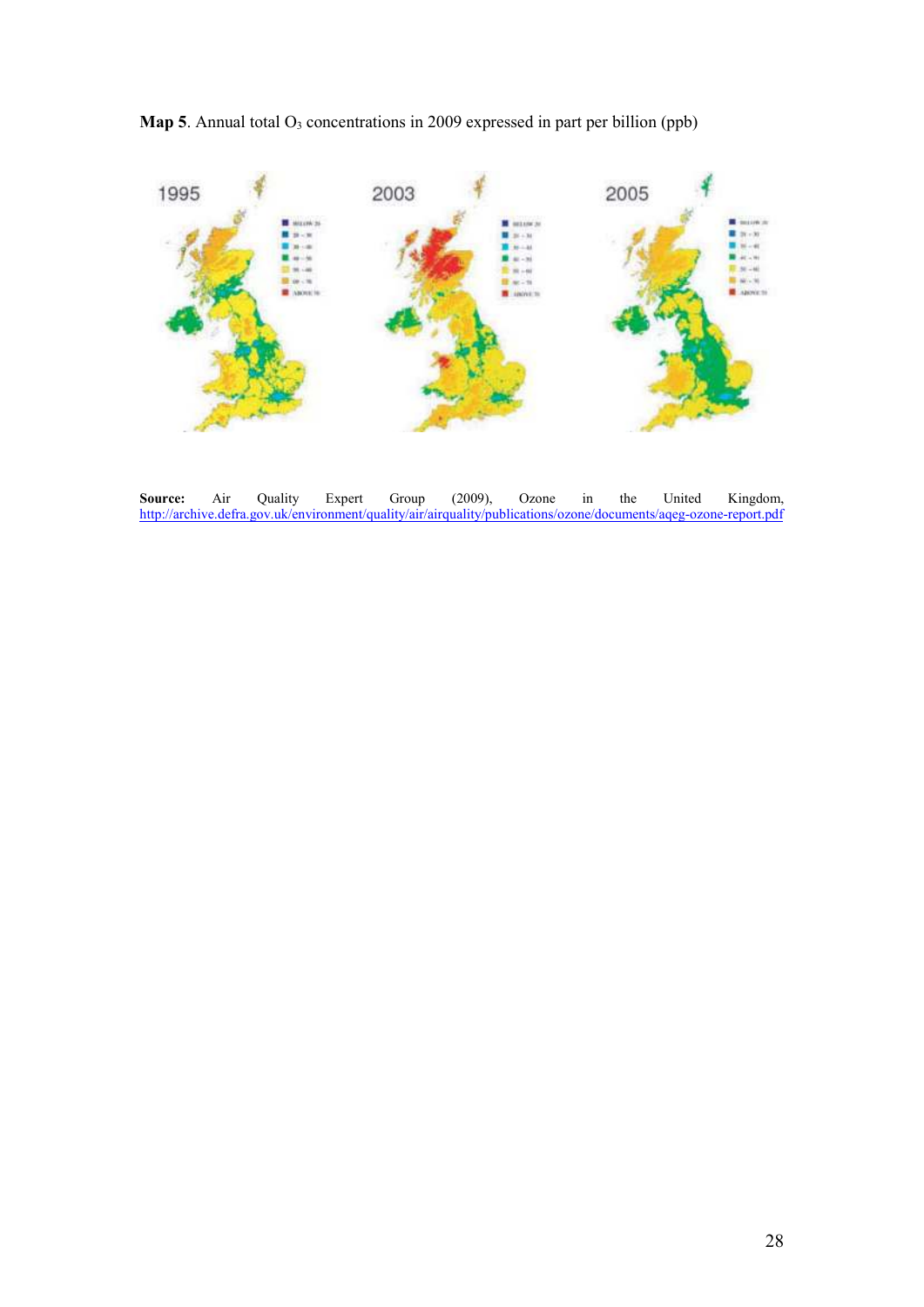

**Map 6**. Annual total  $NO<sub>X</sub>$  concentrations in 2004 expressed in kilograms per cubic meter  $(kg/m^3)$ .

Source: Department for Environment Food and Rural Affairs, http://pollutantdeposition.defra.gov.uk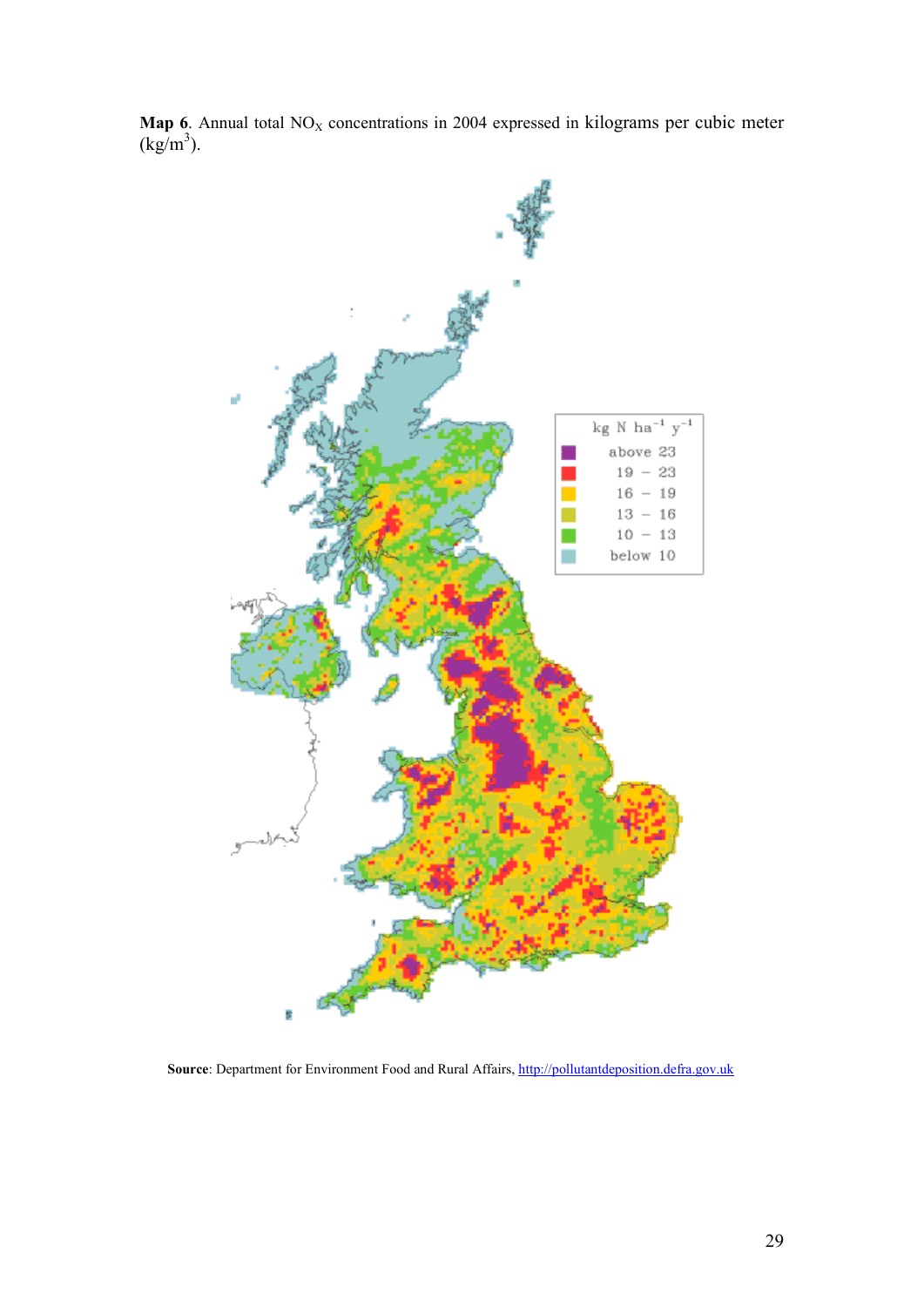

**Map 7**. Annual total  $NO<sub>X</sub>$  concentrations in 2006 expressed in kilograms per cubic meter  $(kg/m^3)$ .

**Source**: RoTAP 2011: Review of Tranboundary Air Pollution: Acidification, Eutrophication, Ground Level Ozone and Heavy Metals in the UK. www.rotap.ceh.ac.uk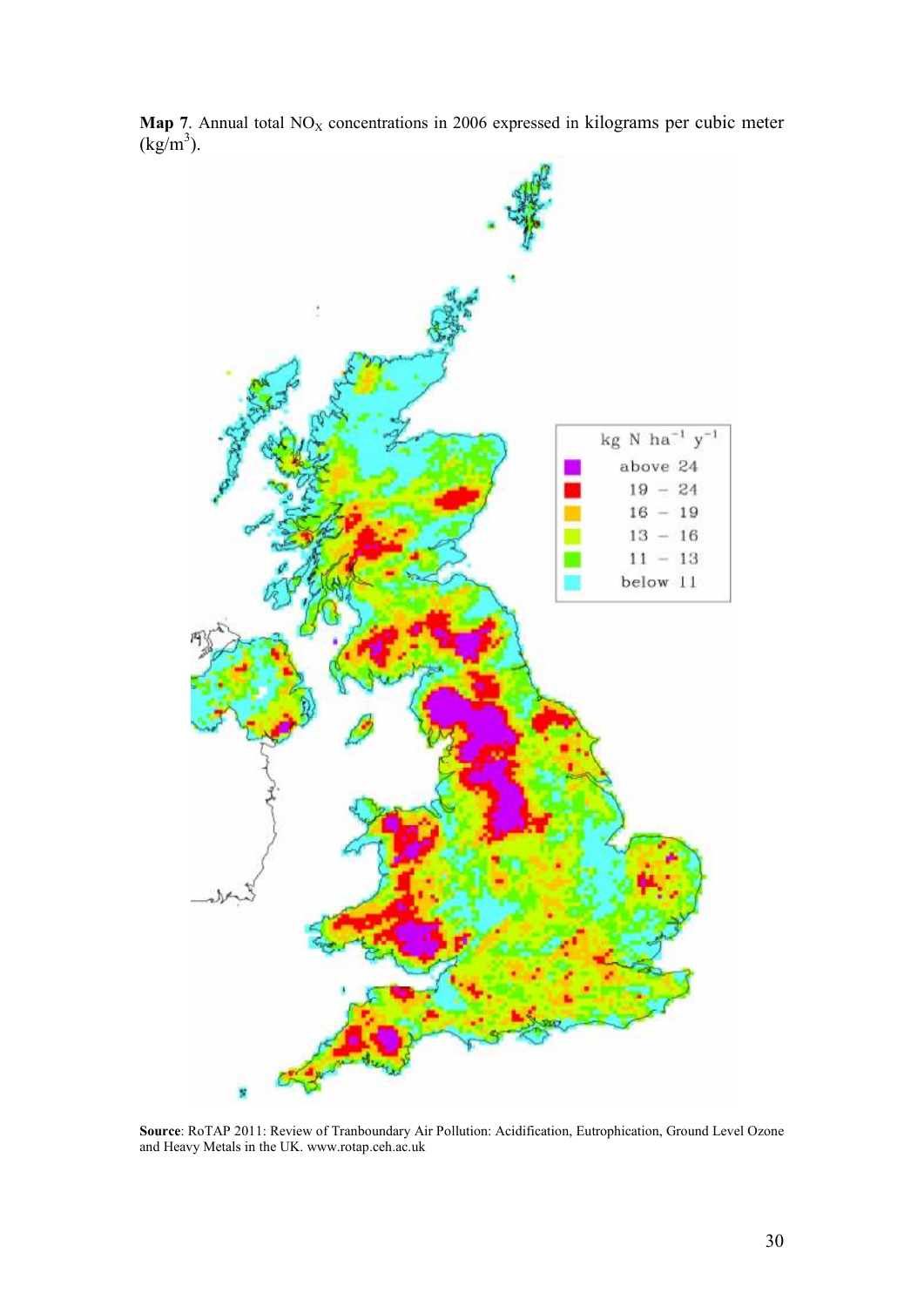

**Map 8**. Annual total  $NO<sub>X</sub>$  concentrations in 2009 expressed in kilograms per cubic meter  $(kg/m^3)$ .

Source: Department for Environment Food and Rural Affairs, http://pollutantdeposition.defra.gov.uk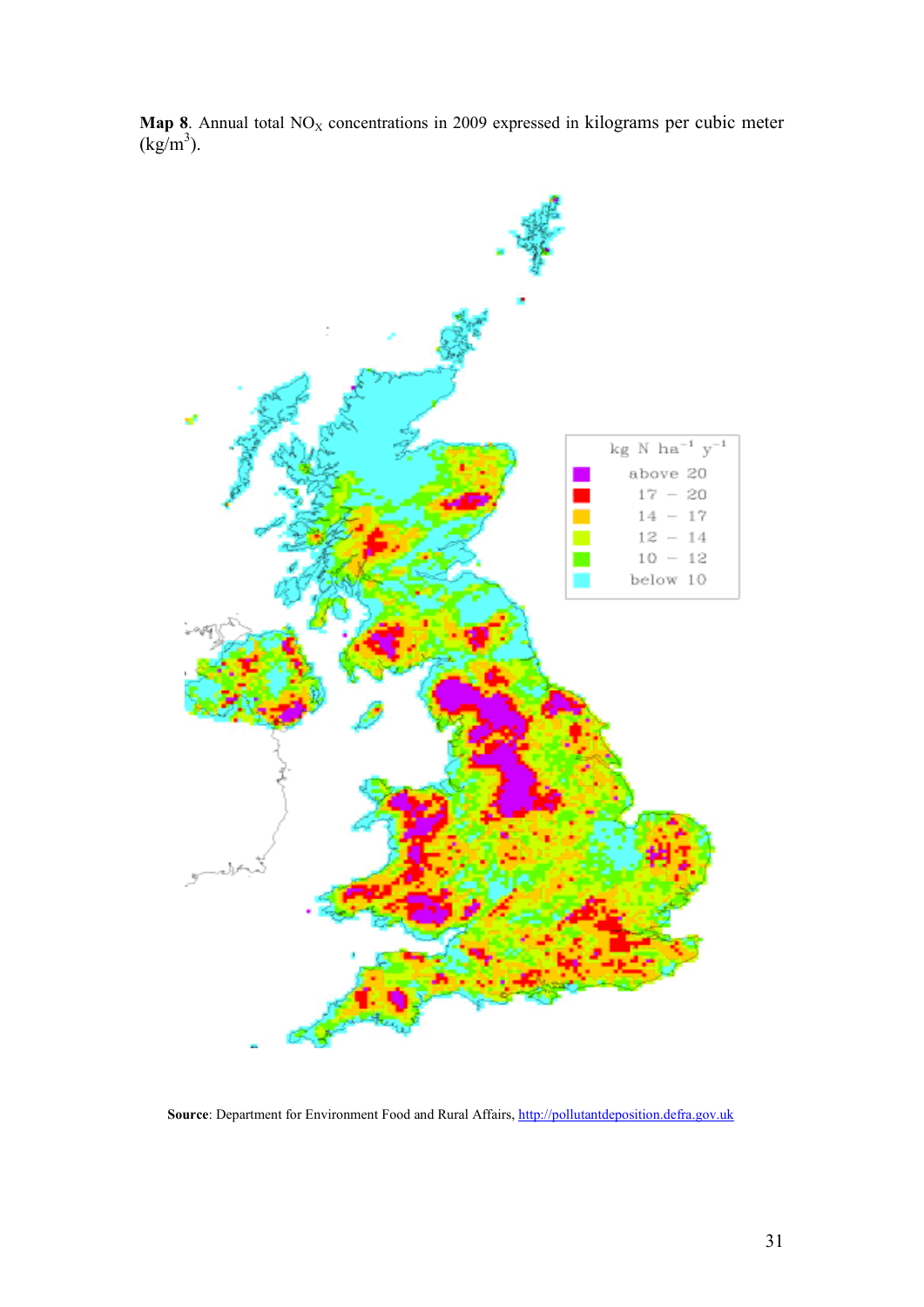| <b>Variables</b>                             | Mean      | <b>Standard</b>           | Minimum | Maximum   |
|----------------------------------------------|-----------|---------------------------|---------|-----------|
|                                              |           | Deviation                 |         |           |
|                                              |           | Panel A: Total Sample     |         |           |
| Personal income                              | 1,115.378 | 1,167.831                 | 0.0     | 72,176.51 |
| Household<br>income                          | 2,449.341 | 1,970.468                 | 0.0     | 86,703.29 |
| <b>Sulphur Dioxide</b><br>(SO <sub>2</sub> ) | 9.076     | 15.721                    | 0.1     | 287.63    |
| Ozone $(O_3)$                                | 34.655    | 18.204                    | 1.57    | 135.67    |
| Nitrogen                                     | 93.474    | 120.078                   | 0.1     | 1,742     |
| Dioxides $(NOX)$                             |           |                           |         |           |
|                                              |           | Panel B: Non-Movers       |         |           |
| Personal income                              | 1,142.206 | 1,181.836                 | 0.0     | 71,058.95 |
| Household                                    | 2,516.326 | 1,981.367                 | 0.0     | 72,927.47 |
| income                                       |           |                           |         |           |
| <b>Sulphur Dioxide</b><br>(SO <sub>2</sub> ) | 8.823     | 16.075                    | 0.1     | 287.63    |
| Ozone $(O_3)$                                | 34.645    | 18.346                    | 1.57    | 133       |
| Nitrogen                                     | 90.839    | 118.914                   | 0.1     | 1742      |
| Dioxides $(NOx)$                             |           |                           |         |           |
|                                              |           | Panel C: Movers within GB |         |           |
| Personal income                              | 1,191.819 | 1269.678                  | 0.0     | 72,176.51 |
| Household                                    | 2,398.644 | 2070.24                   | 0.0     | 86,703.29 |
| income                                       |           |                           |         |           |
| <b>Sulphur Dioxide</b><br>(SO <sub>2</sub> ) | 9.115     | 14.949                    | 0.1     | 232       |
| Ozone $(O_3)$                                | 34.360    | 18.484                    | 0.0     | 135.67    |
| Nitrogen                                     | 96.743    | 120.175                   | 0.2     | 1,681     |
| Dioxides $(NOx)$                             |           |                           |         |           |

**Table 1.** Summary statistics of income and air pollutants

\* The air pollutants are measured in micrograms per cubic meter  $(\mu g/m^3)$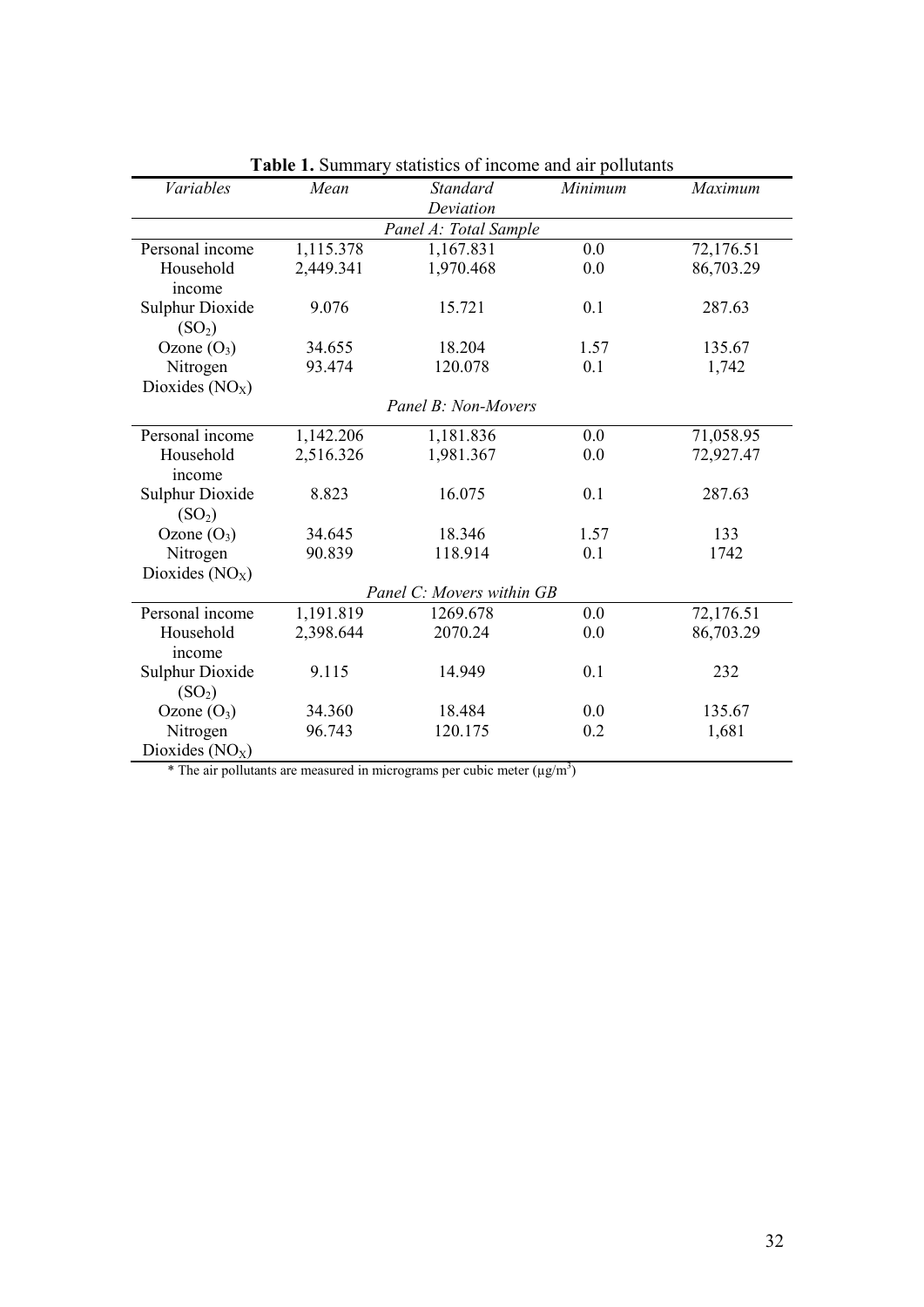| <i>Variables</i>                                                                                                                                         | Mean                                   | <b>Standard</b>                          | Minimum           | Maximum                                               |
|----------------------------------------------------------------------------------------------------------------------------------------------------------|----------------------------------------|------------------------------------------|-------------------|-------------------------------------------------------|
|                                                                                                                                                          |                                        | Deviation                                |                   |                                                       |
|                                                                                                                                                          |                                        | Panel A: Total Sample                    |                   |                                                       |
| Personal income                                                                                                                                          | 1,115.378                              | 880.5111                                 | 0.0               | 16,889.5                                              |
| Household                                                                                                                                                | 2,449.341                              | 1723.534                                 | 0.0               | 86,703.29                                             |
| income                                                                                                                                                   |                                        |                                          |                   |                                                       |
| <b>Sulphur Dioxide</b>                                                                                                                                   | 9.076                                  | 10.594                                   | 0.3               | 293                                                   |
| (SO <sub>2</sub> )                                                                                                                                       |                                        |                                          |                   |                                                       |
| Ozone $(O_3)$                                                                                                                                            | 34.655                                 | 11.457                                   | 1.57              | 109                                                   |
| Nitrogen                                                                                                                                                 | 93.474                                 | 75.366                                   | 0.2               | 1,369                                                 |
| Dioxides $(NOX)$                                                                                                                                         |                                        |                                          |                   |                                                       |
|                                                                                                                                                          |                                        | Panel B: Non-Movers                      |                   |                                                       |
|                                                                                                                                                          |                                        |                                          |                   |                                                       |
| Personal income                                                                                                                                          | 1,142.206                              | 944.772                                  | 0.0               | 28,166.67                                             |
| Household                                                                                                                                                | 2,516.326                              | 1728.377                                 | 0.0               | 33,490.25                                             |
| income                                                                                                                                                   |                                        |                                          |                   |                                                       |
| <b>Sulphur Dioxide</b>                                                                                                                                   | 8.823                                  | 10.172                                   | 0.3               | 220                                                   |
| (SO <sub>2</sub> )                                                                                                                                       |                                        |                                          |                   |                                                       |
|                                                                                                                                                          | 34.645                                 | 11.470                                   | 1.57              | 98                                                    |
|                                                                                                                                                          | 90.839                                 | 71.361                                   | 0.2               |                                                       |
|                                                                                                                                                          |                                        |                                          |                   |                                                       |
|                                                                                                                                                          |                                        | Panel C: Movers within GB                |                   |                                                       |
| Personal income                                                                                                                                          | 1,191.819                              | 1,042.628                                | 0.0               |                                                       |
| Household                                                                                                                                                |                                        |                                          | 0.0               |                                                       |
|                                                                                                                                                          |                                        |                                          |                   |                                                       |
|                                                                                                                                                          |                                        |                                          |                   |                                                       |
|                                                                                                                                                          |                                        |                                          |                   |                                                       |
|                                                                                                                                                          |                                        |                                          |                   |                                                       |
|                                                                                                                                                          |                                        |                                          |                   |                                                       |
|                                                                                                                                                          |                                        |                                          |                   |                                                       |
| Ozone $(O_3)$<br>Nitrogen<br>Dioxides $(NOX)$<br>income<br><b>Sulphur Dioxide</b><br>(SO <sub>2</sub> )<br>Ozone $(O_3)$<br>Nitrogen<br>Dioxides $(NOX)$ | 2,398.644<br>9.115<br>34.360<br>96.743 | 1,900.061<br>13.358<br>16.778<br>109.248 | 0.1<br>1.0<br>0.3 | 1,369<br>22,064.25<br>86,703.29<br>232<br>124<br>1681 |

**Table 2.** Summary statistics of income and air pollutants controlling for individual fixed effects

\* The air pollutants are measured in micrograms per cubic meter  $(\mu g/m^3)$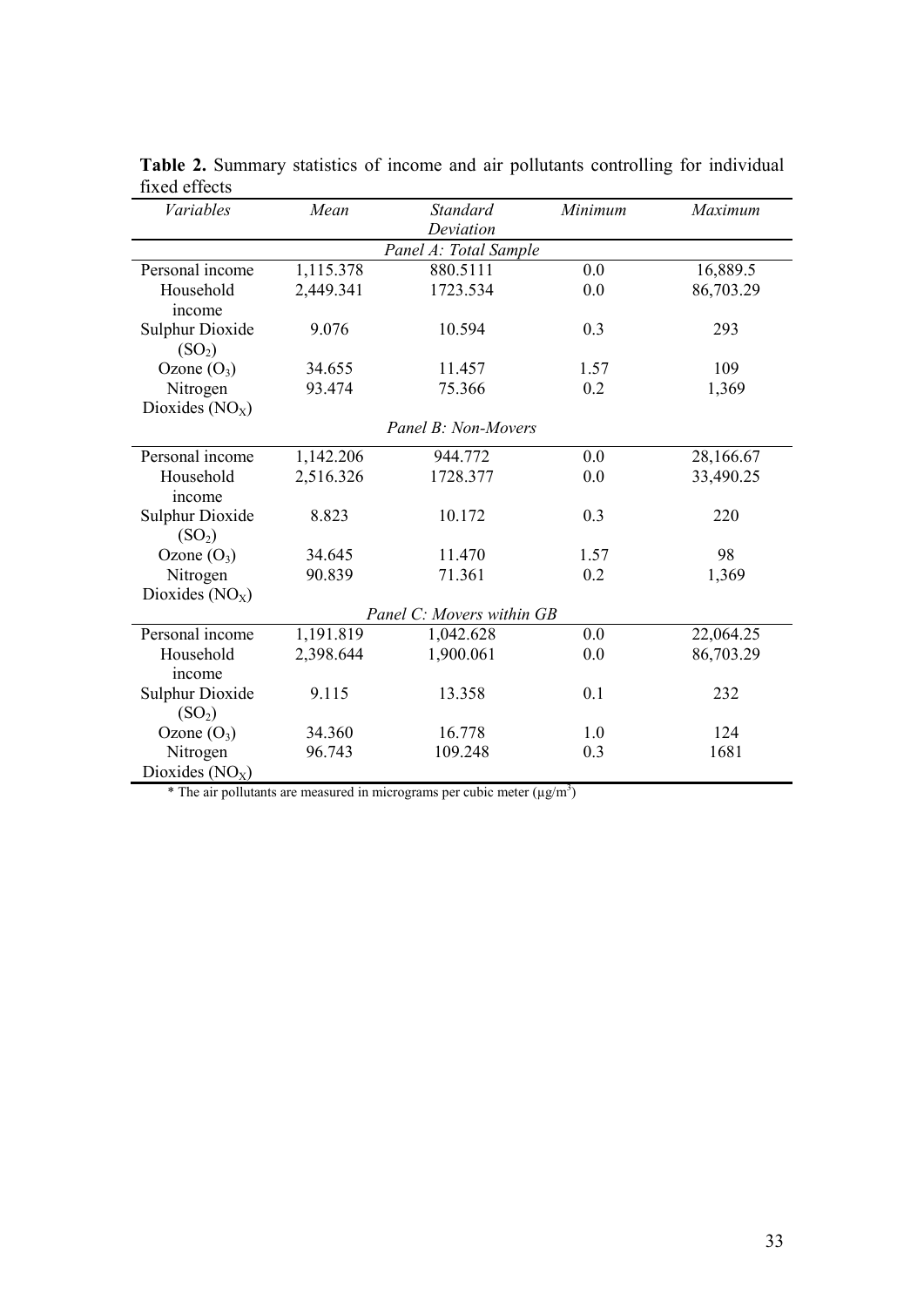|                        | Mover status | Mover status  | Mover status |
|------------------------|--------------|---------------|--------------|
| <b>Sulphur Dioxide</b> | $-0.0022$    |               |              |
|                        | (0.0021)     |               |              |
| Ground-Level Ozone     |              | $-0.695 - 04$ |              |
|                        |              | (0.0009)      |              |
| Nitrogen Oxides        |              |               | $-0.905e-04$ |
|                        |              |               | (0.0002)     |
| No.<br>observations    | 22,545       | 26,716        | 20,253       |
| LR chi-square          | 1534.42      | 2111.22       | 1789.57      |
|                        | [0.000]      | [0.000]       | [0.000]      |

**Table 3**. Fixed effects logistic regressions

Standard errors between brackets, p-values between square brackets

| <b>Table 4.</b> Correlation between air pollutants |           |                                    |  |  |  |  |
|----------------------------------------------------|-----------|------------------------------------|--|--|--|--|
|                                                    |           | Sulphur Dioxide Ground-Level Ozone |  |  |  |  |
|                                                    |           |                                    |  |  |  |  |
| Ground-Level Ozone                                 | $-0.0813$ |                                    |  |  |  |  |
|                                                    | (0.000)   |                                    |  |  |  |  |
| Nitrogen Oxides                                    | 0.0106    | $-0.0559$                          |  |  |  |  |
|                                                    | (0.000)   | (0.000)                            |  |  |  |  |

p-values are reported between brackets.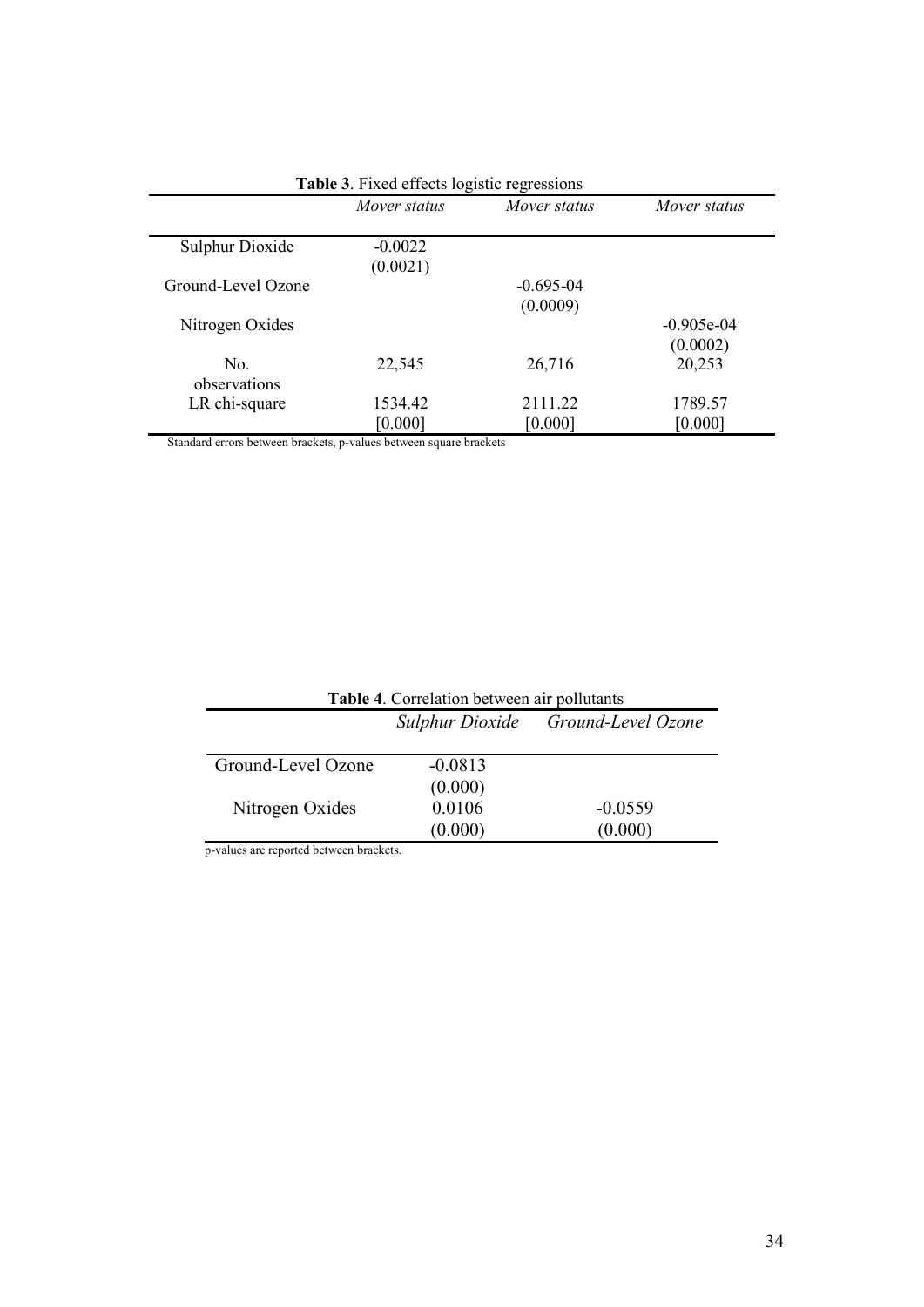|                  | <b>Sulphur Dioxide</b> | Ground-Level Ozone | Nitrogen Oxides |
|------------------|------------------------|--------------------|-----------------|
| February         | 0.303                  | 1.299              | 5.952           |
|                  | (0.513)                | $(0.689)*$         | $(3.232)*$      |
| March            | 2.827                  | 2.184              | $-13.427$       |
|                  | $(0.582)$ ***          | $(0.942)$ **       | $(3.649)$ ***   |
| April            | 6.193                  | 2.427              | $-20.692$       |
|                  | $(0.724)$ ***          | $(1.209)$ **       | $(3.871)$ ***   |
| May              | 7.812                  | 0.911              | $-25.395$       |
|                  | $(1.795)$ ***          | (1.519)            | $(3.917)$ ***   |
| August           | $-6.925$               | 4.223              | $-18.478$       |
|                  | $(6.522)$ ***          | $(0.590)$ ***      | (47.356)        |
| September        | $-1.760$               | $-4.466$           | $-34.429$       |
|                  | $(0.335)$ ***          | $(0.574)$ ***      | $(2.594)$ ***   |
| October          | $-3.956$               | $-3.549$           | $-18.763$       |
|                  | $(0.316)$ ***          | $(0.519)$ ***      | $(2.518)$ ***   |
| November         | $-4.42$                | $-2.413$           | 3.238           |
|                  | $(0.329)$ ***          | $(0.543)$ ***      | (2.552)         |
| December         | $-5.550$               | 0.954              | 20.761          |
|                  | $(0.428)$ ***          | (0.647)            | $(2.957)$ ***   |
| No. observations | 96,549                 | 95,072             | 82,338          |
| R squared        | 0.2520                 | 0.4756             | 0.3553          |

**Table 5**. Fixed effects estimates for air pollution variation.

\*\*\*, \*\* and \* indicate significance at 1%, 5% and 10% level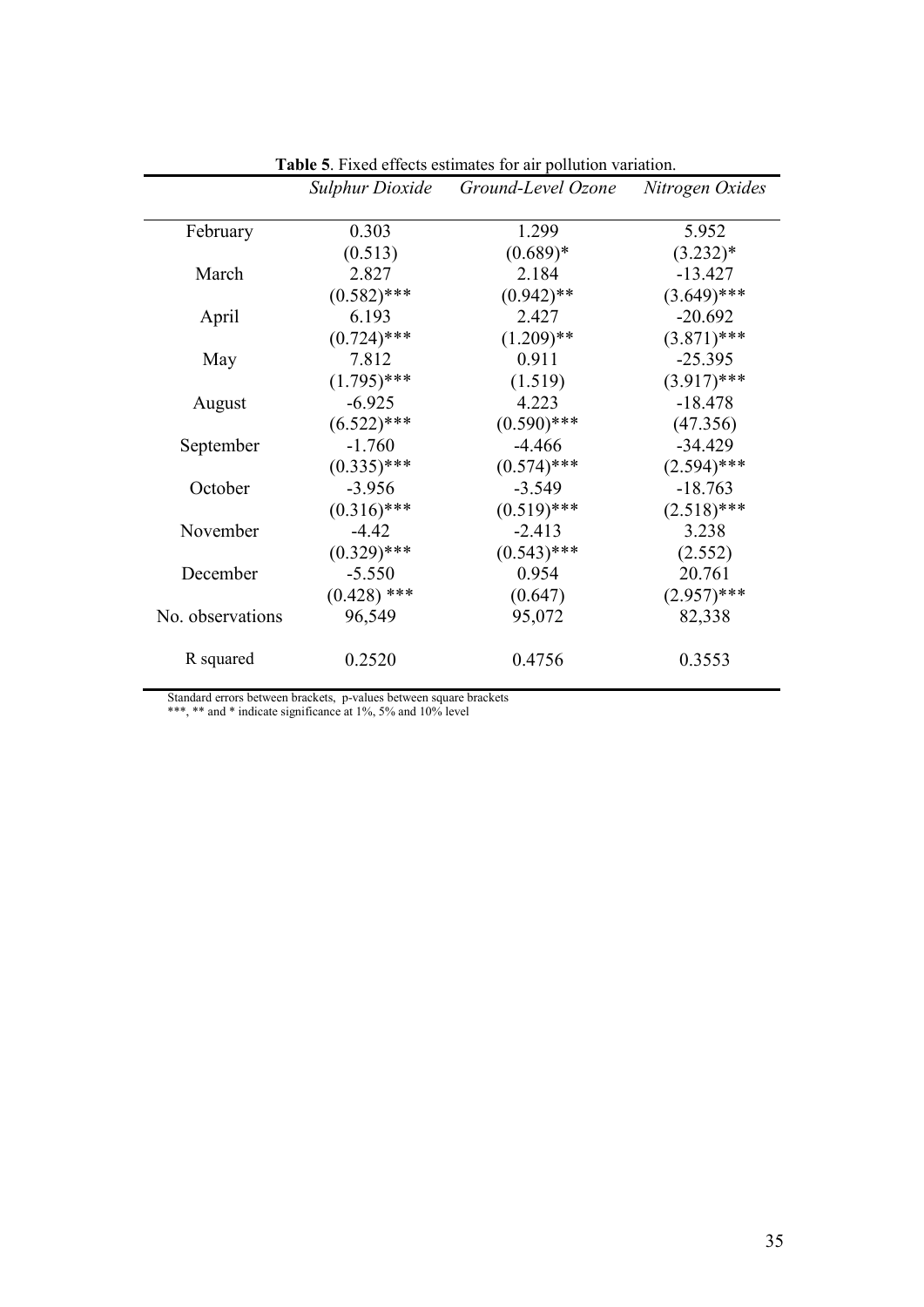|                                            | <b>Table 0.</b> Happiness panel regressions for $SO_2$ monthly averages |                                                                 |            |               |               |           |  |
|--------------------------------------------|-------------------------------------------------------------------------|-----------------------------------------------------------------|------------|---------------|---------------|-----------|--|
| Model                                      | $\left( l\right)$                                                       | (2)                                                             | (3)        | (4)           | (5)           | (6)       |  |
| Personal                                   | 0.0147                                                                  | 0.0142                                                          | 0.0012     |               |               |           |  |
| Income                                     | $(0.0059)$ **                                                           | $(0.0067)$ **                                                   | (0.0681)   |               |               |           |  |
| Household                                  |                                                                         |                                                                 |            | 0.0255        | 0.0256        | $-0.0307$ |  |
| income                                     |                                                                         |                                                                 |            | $(0.0099)$ ** | $(0.0112)$ ** | (0.0715)  |  |
| Sulphur                                    | $-0.00104$                                                              | $-0.00132$                                                      | $-0.0052$  | $-0.0011$     | $-0.00134$    | $-0.0061$ |  |
| Dioxide                                    | (0.0006)                                                                | $(0.0067)*$                                                     | (0.0064)   | $(0.0006)*$   | $(0.0006)$ ** | (0.0059)  |  |
| (SO <sub>2</sub> )                         |                                                                         |                                                                 |            |               |               |           |  |
| Age                                        | $-0.0397$                                                               | $-0.0254$                                                       | $-0.0220$  | $-0.0372$     | $-0.0257$     | 0.0405    |  |
|                                            | $(0.0185)$ **                                                           | (0.0237)                                                        | (0.201)    | $(0.0184)$ ** | (0.233)       | (0.195)   |  |
| Average                                    | $-0.00024$                                                              | 0.00030                                                         | $-0.00049$ | 0.00018       | 0.00054       | 0.00044   |  |
| Temperature                                | (0.0009)                                                                | (0.00074)                                                       | (0.00044)  | (0.00066)     | (0.00073)     | (0.00043) |  |
| Wind speed                                 | 0.00047                                                                 | $-0.00041$                                                      | 0.00063    | 0.00071       | $-0.00037$    | 0.00077   |  |
|                                            | (0.00040)                                                               | (0.00068)                                                       | (0.00065)  | (0.00054)     | (0.00067)     | (0.00063) |  |
| $(\partial f / \partial e)$                | 0.0109                                                                  | 0.0138                                                          | 0.1428     | 0.0057        | 0.0070        | 0.0264    |  |
| $\left(\partial f / \partial \ln y\right)$ |                                                                         |                                                                 |            |               |               |           |  |
| No.                                        | 83,056                                                                  | 71,423                                                          | 7,029      | 86,623        | 73,344        | 7,261     |  |
| observations                               |                                                                         |                                                                 |            |               |               |           |  |
| R squared                                  | 0.3965                                                                  | 0.4111                                                          | 0.2664     | 0.3948        | 0.4091        | 0.2669    |  |
|                                            |                                                                         | Standard among hatygon hmolata in values hatygon square hmolata |            |               |               |           |  |

**Table 6.** Happiness panel regressions for SO<sub>2</sub> monthly averages

(1) refers to total sample (2) refers to non-movers and (3) to movers within GB for personal income.

(4) refers to total sample (5) refers to non-movers and (6) to movers within GB for household income

\*\* and \* indicate significance at 5% and 10% level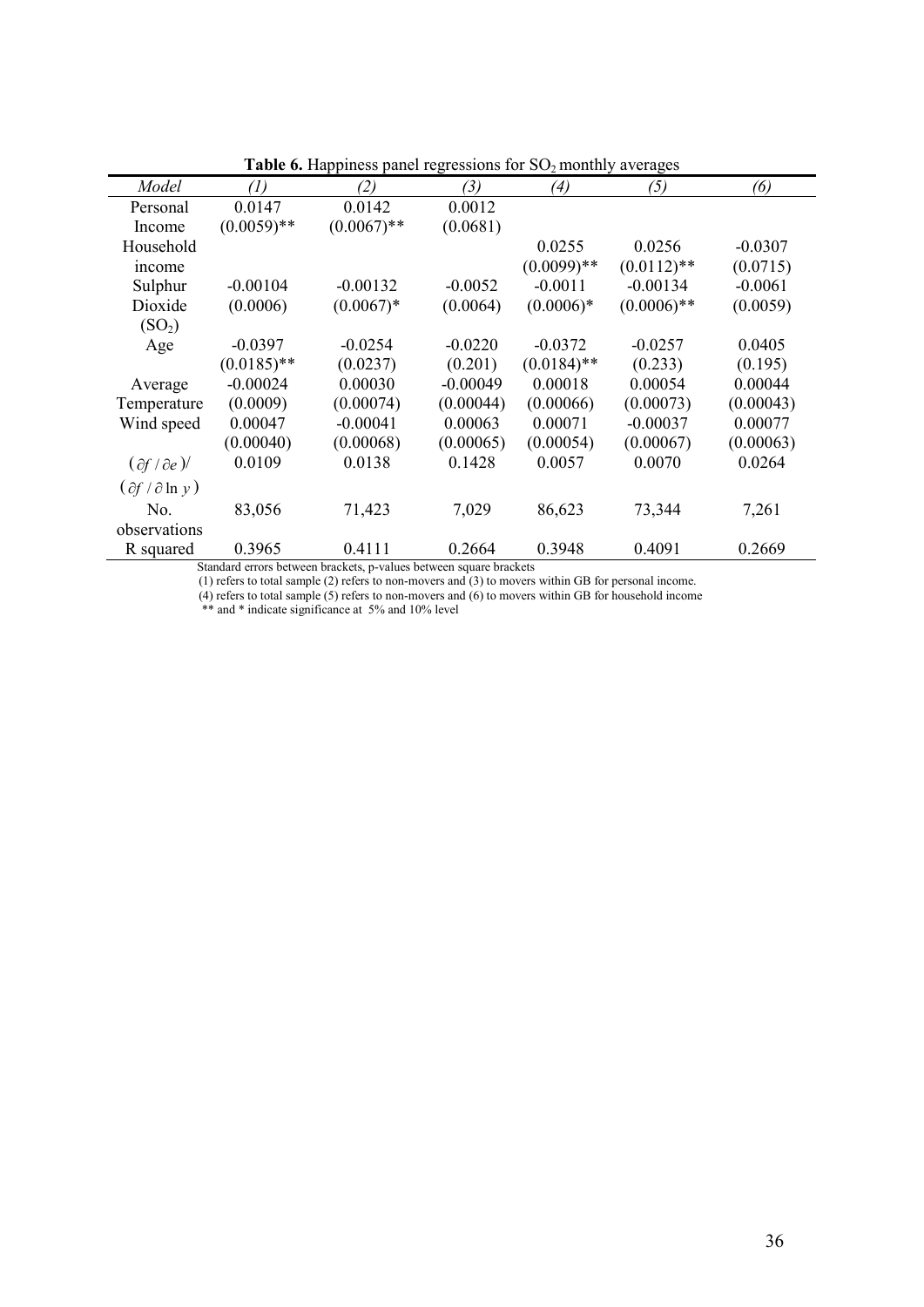|                                 |                   |                                                                      |            | <b>Thought to the property of the contrary of the contrary average</b> |                |             |
|---------------------------------|-------------------|----------------------------------------------------------------------|------------|------------------------------------------------------------------------|----------------|-------------|
| Model                           | $\left( l\right)$ | (2)                                                                  | (3)        | (4)                                                                    | (5)            | (6)         |
| Personal                        | 0.0142            | 0.0094                                                               | 0.0258     |                                                                        |                |             |
| Income                          | $(0.0055)$ **     | (0.0064)                                                             | (0.0605)   |                                                                        |                |             |
| Household                       |                   |                                                                      |            | 0.0410                                                                 | 0.0371         | $-0.0212$   |
| income                          |                   |                                                                      |            | $(0.0093)$ ***                                                         | $(0.0112)$ *** | (0.0812)    |
| Ground                          | $-0.00031$        | $-0.0006$                                                            | 0.0002     | $-0.00035$                                                             | $-0.00066$     | 0.00056     |
| Level                           | (0.0002)          | $(0.00021)$ **                                                       | (0.0029)   | $(0.00019)*$                                                           | $(0.0002)$ *** | (0.0028)    |
| Ozone $(O_3)$                   |                   |                                                                      |            |                                                                        |                |             |
| Age                             | $-0.0256$         | $-0.0380$                                                            | $-0.152$   | $-0.0258$                                                              | $-0.0384$      | $-0.115$    |
|                                 | (0.0182)          | $(0.0212)*$                                                          | (0.241)    | (0.0173)                                                               | $(0.0207)^*$   | (0.235)     |
| Average                         | $-0.0004$         | 0.00030                                                              | $-0.00049$ | $-0.00026$                                                             | $-0.00013$     | $-0.0126$   |
| Temperature                     | (0.0010)          | (0.00074)                                                            | (0.00044)  | (0.00069)                                                              | (0.00084)      | $(0.0069)*$ |
| Wind speed                      | $-0.00039$        | $-0.00041$                                                           | 0.00063    | $-0.41e-04$                                                            | $-0.00032$     | 0.0909      |
|                                 | (0.00044)         | (0.00068)                                                            | (0.00065)  | (0.00032)                                                              | (0.00030)      | (0.0130)    |
| Precipitation                   | $-0.0012$         | 0.00030                                                              | $-0.00049$ | $-0.00018$                                                             | $-0.00035$     | 0.00012     |
|                                 | (0.0010)          | (0.00074)                                                            | (0.00044)  | (0.00066)                                                              | (0.00023)      | (0.00042)   |
| $(\partial f / \partial e)$     | 0.0050            | 0.0967                                                               | 0.0010     | 0.00116                                                                | 0.00237        | 0.00350     |
| $(\partial f / \partial \ln y)$ |                   |                                                                      |            |                                                                        |                |             |
| No.                             | 91,679            | 71,429                                                               | 7,029      | 94,191                                                                 | 73,506         | 7,332       |
| observations                    |                   |                                                                      |            |                                                                        |                |             |
| R squared                       | 0.4042            | 0.4314                                                               | 0.2113     | 0.4014                                                                 | 0.4283         | 0.2085      |
|                                 |                   | Standard arrara hatuman hraaliata in values hatuman sauera hraaliata |            |                                                                        |                |             |

**Table 7.** Happiness panel regressions for  $O_3$  monthly averages

(1) refers to total sample (2) refers to non-movers and (3) to movers within GB for personal income.

 (4) refers to total sample (5) refers to non-movers and (6) to movers within GB for household income \*\*\*, \*\* and \* indicate significance at 1%, 5% and 10% level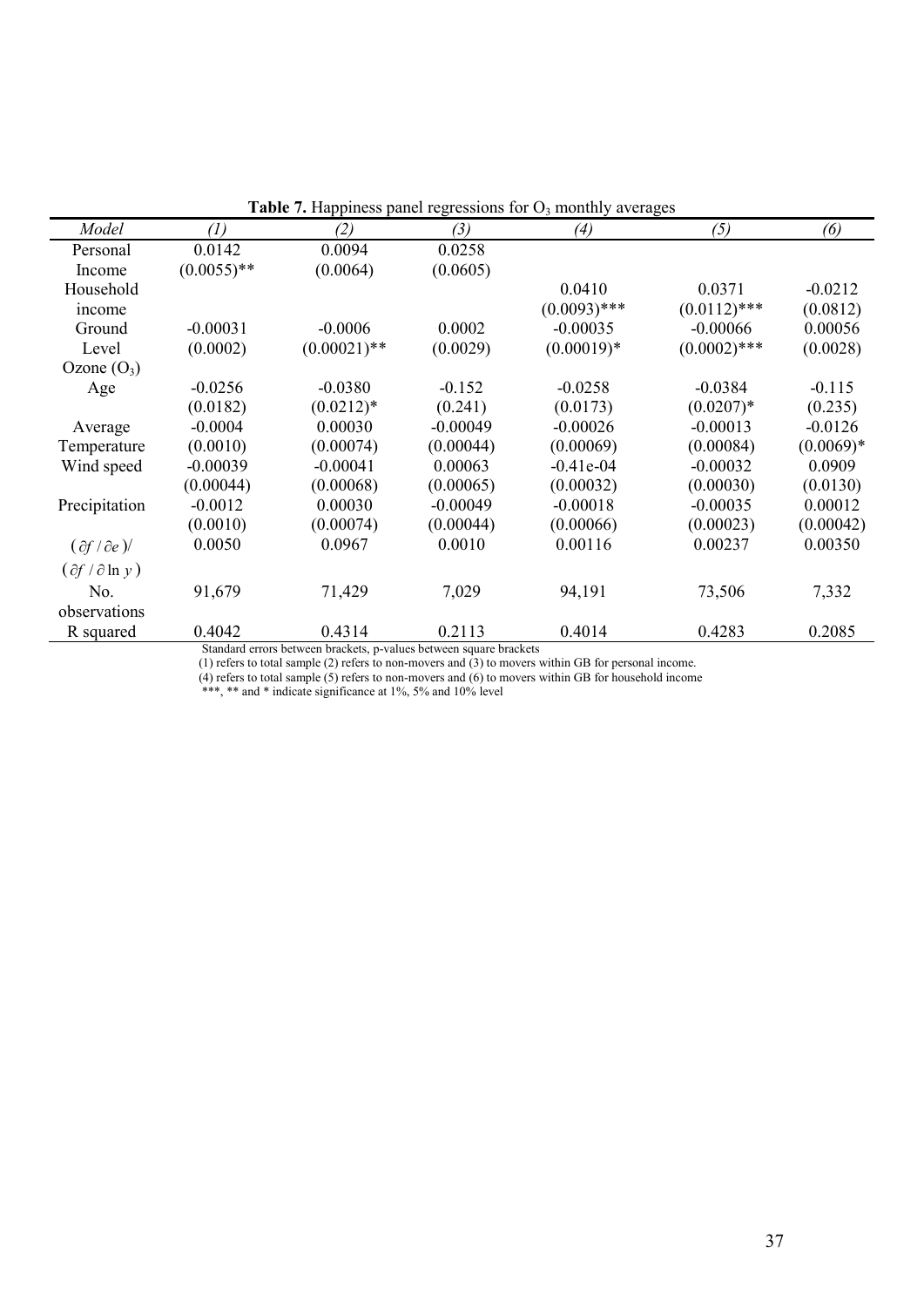|                                 |               |               |             | <b>Table o.</b> Happiness panel regressions for typy monthly averages |              |              |
|---------------------------------|---------------|---------------|-------------|-----------------------------------------------------------------------|--------------|--------------|
| Model                           | (1)           | (2)           | (3)         | (4)                                                                   | (5)          | (6)          |
| Personal                        | 0.0077        | 0.0129        | $-0.0804$   |                                                                       |              |              |
| Income                          | (0.0066)      | $(0.0075)*$   | (0.144)     |                                                                       |              |              |
| Household                       |               |               |             | 0.01823                                                               | 0.01812      | $-0.0918$    |
| income                          |               |               |             | $(0.0103)*$                                                           | (0.0120)     | (0.127)      |
| Nitrogen                        | $-0.09e-04$   | $-0.075e-04$  | $-0.42e-04$ | $-0.0001$                                                             | $-0.09e-04$  | $-0.00045$   |
| Oxides                          | $(0.56e-04)$  | $(-0.06e-04)$ | $(0.6e-04)$ | $(0.000054)*$                                                         | $(0.06e-04)$ | $(0.66e-04)$ |
| (NO <sub>x</sub> )              |               |               |             |                                                                       |              |              |
| Age                             | $-0.0409$     | $-0.0379$     | $-0.1310$   | $-0.0409$                                                             | $-0.0355$    | $-0.151$     |
|                                 | $(0.0167)$ ** | $(0.0188)$ ** | (0.2613)    | $(0.0167)$ **                                                         | $(0.0187)$ * | (0.253)      |
| Temperature                     | $-0.59e-04$   | 0.00062       | 0.0012      | 0.00018                                                               | 0.00084      | 0.0018       |
|                                 | (0.00091)     | (0.00104)     | (0.0134)    | (0.00088)                                                             | (0.00101)    | (0.0128)     |
| Wind speed                      | 0.58e-04      | $-0.00024$    | 0.00017     | 0.57e-04                                                              | $-0.00026$   | $0.80e-04$   |
|                                 | (0.00032)     | (0.00037)     | (0.00075)   | (0.00031)                                                             | (0.00037)    | (0.00070)    |
| $(\partial f / \partial e)$     | 0.00173       | 0.0009        | 0.00077     | 0.00073                                                               | 0.00065      | 0.00064      |
| $(\partial f / \partial \ln y)$ |               |               |             |                                                                       |              |              |
| No.                             | 72,978        | 61,464        | 6,032       | 75,218                                                                | 63,312       | 6,190        |
| observations                    |               |               |             |                                                                       |              |              |
| R squared                       | 0.4344        | 0.4520        | 0.1915      | 0.4328                                                                | 0.4503       | 0.1875       |

**Table 8.** Happiness panel regressions for  $NO<sub>x</sub>$  monthly averages

(1) refers to total sample (2) refers to non-movers and (3) to movers within GB for personal income.

(4) refers to total sample (5) refers to non-movers and (6) to movers within GB for household income

\*\* and \* indicate significance at 5% and 10% level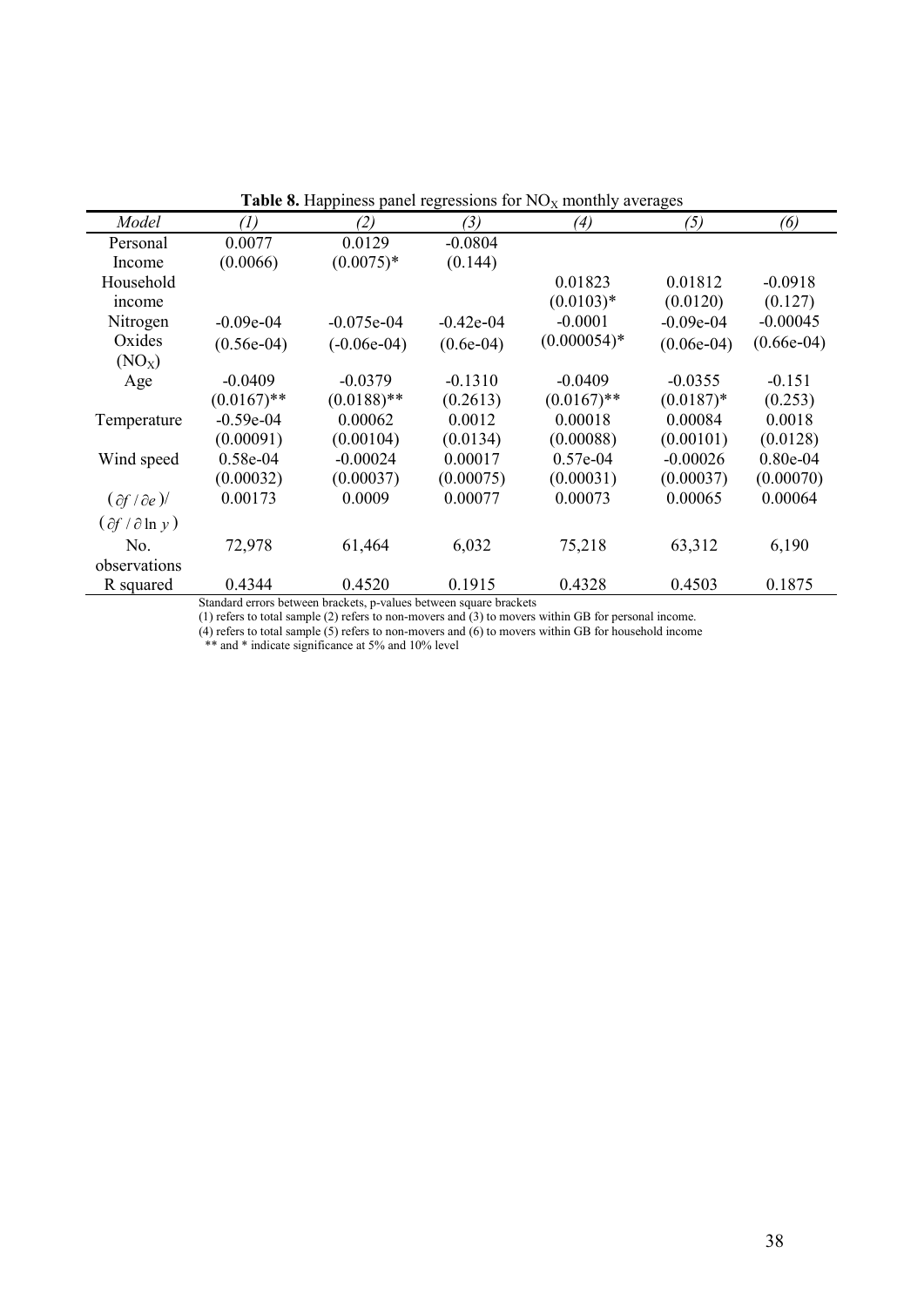|                                            |                |               |           | <b>There</b> 2. Happiness patient expressions for $50\frac{7}{2}$ weeking a verages |               |            |
|--------------------------------------------|----------------|---------------|-----------|-------------------------------------------------------------------------------------|---------------|------------|
| Model                                      | (1)            | (2)           | (3)       | (4)                                                                                 | (5)           | (6)        |
| Personal                                   | 0.0166         | 0.0145        | 0.0141    |                                                                                     |               |            |
| Income                                     | $(0.0059)$ *** | $(0.0067)$ ** | (0.0568)  |                                                                                     |               |            |
| Household                                  |                |               |           | 0.0260                                                                              | 0.026         | $-0.0023$  |
| income                                     |                |               |           | $(0.0101)$ **                                                                       | $(0.0113)$ ** | (0.0568)   |
| Sulphur                                    | $-0.00103$     | $-0.00134$    | $-0.0037$ | $-0.0011$                                                                           | $-0.0013$     | $-0.0043$  |
| Dioxide                                    | (0.0006)       | $(0.0066)$ ** | (0.0051)  | $(0.0006)*$                                                                         | $(0.0006)$ ** | (0.0051)   |
| (SO <sub>2</sub> )                         |                |               |           |                                                                                     |               |            |
| Age                                        | $-0.0345$      | $-0.0200$     | 0.0032    | $-0.0367$                                                                           | $-0.0251$     | 0.0703     |
|                                            | $(0.0184)$ *   | (0.0239)      | (0.171)   | $(0.0181)$ **                                                                       | (0.230)       | (0.168)    |
| Temperature                                | $-0.00162$     | $-0.0014$     | $-0.0123$ | $-0.0012$                                                                           | $-0.00115$    | $-0.00837$ |
|                                            | $(0.00086)*$   | (0.00092)     | (0.0111)  | (0.00084)                                                                           | (0.00088)     | (0.0089)   |
| Wind speed                                 | 0.00068        | 0.00086       | 0.00018   | 0.00071                                                                             | 0.00091       | $-0.00097$ |
|                                            | (0.00057)      | (0.00068)     | (0.0024)  | (0.00056)                                                                           | (0.00065)     | (0.0022)   |
| $(\partial f / \partial e)$                | 0.0094         | 0.0137        | 0.0393    | 0.0051                                                                              | 0.0071        | 0.0132     |
| $\left(\partial f / \partial \ln y\right)$ |                |               |           |                                                                                     |               |            |
| No.                                        | 79,177         | 67,270        | 6,447     | 81,764                                                                              | 69,391        | 6,665      |
| observations                               |                |               |           |                                                                                     |               |            |
| R squared                                  | 0.3962         | 0.4121        | 0.2660    | 0.3949                                                                              | 0.4088        | 0.2695     |

**Table 9.** Happiness panel regressions for SO<sub>2</sub> weekly averages

(1) refers to total sample (2) refers to non-movers and (3) to movers within GB for personal income.

(4) refers to total sample (5) refers to non-movers and (6) to movers within GB for household income

\*\*\*, \*\* and \* indicate significance at 1%, 5% and 10% level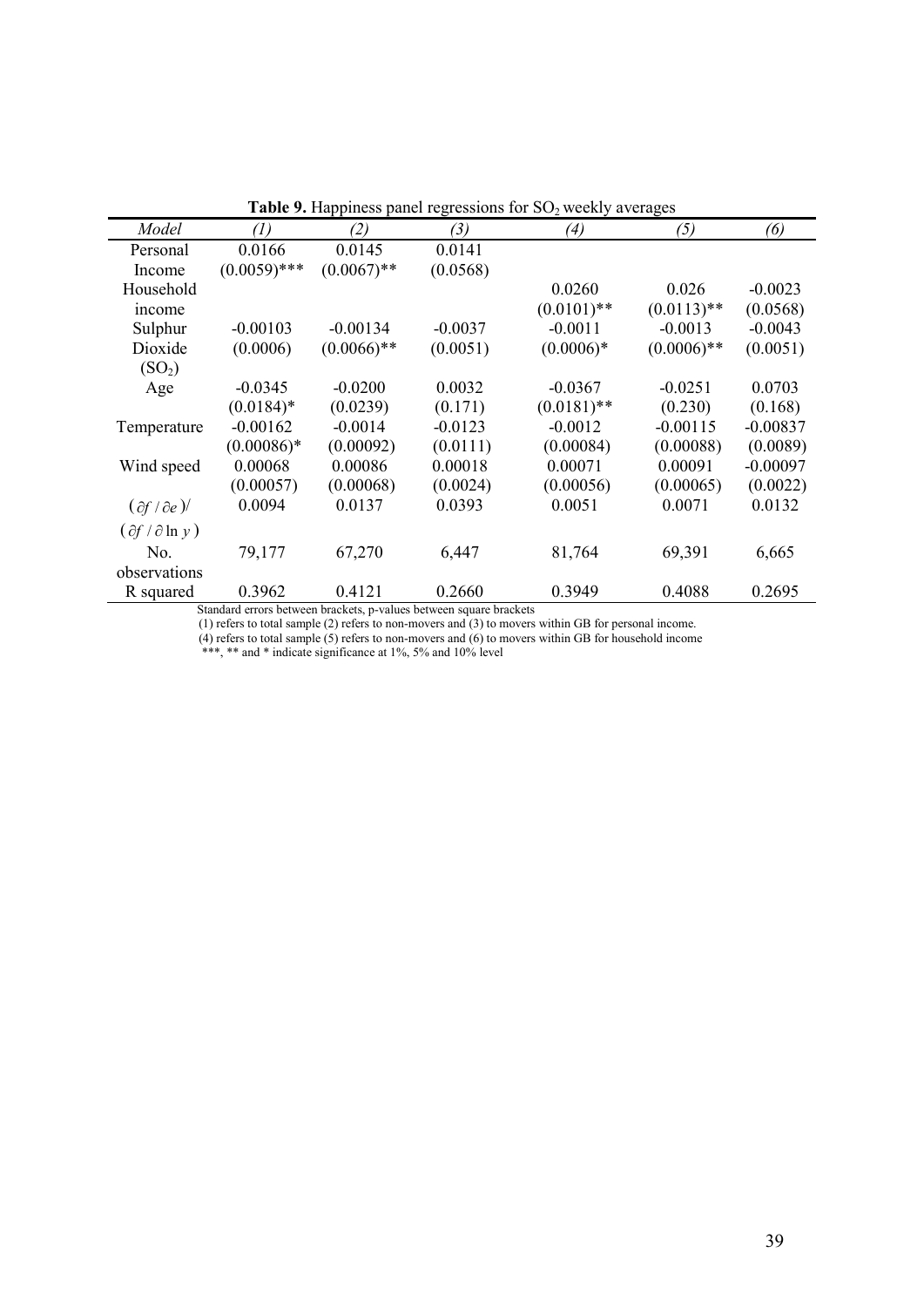|                                            |               |                                                      |                            | <b>Table To.</b> Happiness panel regressions for $\sigma_3$ weekly averages |                |            |
|--------------------------------------------|---------------|------------------------------------------------------|----------------------------|-----------------------------------------------------------------------------|----------------|------------|
| Model                                      | (1)           | (2)                                                  | (3)                        | (4)                                                                         | (5)            | (6)        |
| Personal                                   | 0.0159        | 0.0101                                               | 0.0172                     |                                                                             |                |            |
| Income                                     | $(0.0164)$ ** | (0.0075)                                             | (0.0217)                   |                                                                             |                |            |
| Household                                  |               |                                                      |                            | 0.0407                                                                      | 0.0327         | $-0.0423$  |
| income                                     |               |                                                      |                            | $(0.0112)$ ***                                                              | $(0.0131)$ *** | (0.0930)   |
| Ground-                                    | $-0.00043$    | $-0.00081$                                           | $-0.00094$                 | $-0.00045$                                                                  | $-0.00083$     | 0.00053    |
| Level                                      | $(0.00025)*$  | $(0.00029)$ ***                                      | (0.00036)                  | $(0.00025)*$                                                                | $(0.0003)$ *** | (0.0035)   |
| Ozone $(O_3)$                              |               |                                                      |                            |                                                                             |                |            |
| Age                                        | $-0.0226$     | $-0.0283$                                            | $-0.244$                   | $-0.0256$                                                                   | $-0.0331$      | $-0.205$   |
|                                            | (0.0203)      | (0.0251)                                             | (0.269)                    | (0.0200)                                                                    | (0.0252)       | (0.262)    |
| Temperature                                | $-0.00041$    | $-0.00087$                                           | $-0.00036$                 | $-0.00035$                                                                  | $-0.00069$     | $-0.00042$ |
|                                            | (0.00088)     | (0.00110)                                            | (0.0226)                   | (0.00087)                                                                   | (0.00109)      |            |
|                                            |               |                                                      |                            |                                                                             |                | (0.00758)  |
| Wind speed                                 | $-0.00066$    | 0.00138                                              | $-0.00190$                 | 0.00059                                                                     | 0.00132        | $-0.00055$ |
|                                            | (0.00077)     | (0.00117)                                            | (0.00380)                  | (0.00079)                                                                   | (0.00119)      |            |
|                                            |               |                                                      |                            |                                                                             |                | (0.00446)  |
| $(\partial f / \partial e)$                | 0.0041        | 0.0119                                               | 0.0081                     | 0.00147                                                                     | 0.00331        | 0.00350    |
| $\left(\partial f / \partial \ln y\right)$ |               |                                                      |                            |                                                                             |                |            |
| No.                                        | 70,917        | 54,167                                               | 5,222                      | 73,302                                                                      | 59,987         | 5,878      |
| observations                               |               |                                                      |                            |                                                                             |                |            |
| R squared                                  | 0.4467        | 0.4565                                               | 0.1632                     | 0.4317                                                                      | 0.4523         | 0.1654     |
|                                            |               | Otan dand amam katungan kuadhata ya mahingi katungan | المفادحات ومدحا المستحدثون |                                                                             |                |            |

**Table 10.** Happiness panel regressions for  $O_3$  weekly averages

 Standard errors between brackets, p-values between square brackets (1) refers to total sample (2) refers to non-movers and (3) to movers within GB for personal income.

(4) refers to total sample (5) refers to non-movers and (6) to movers within GB for household income

\*\*\*, \*\* and \* indicate significance at 1%, 5% and 10% level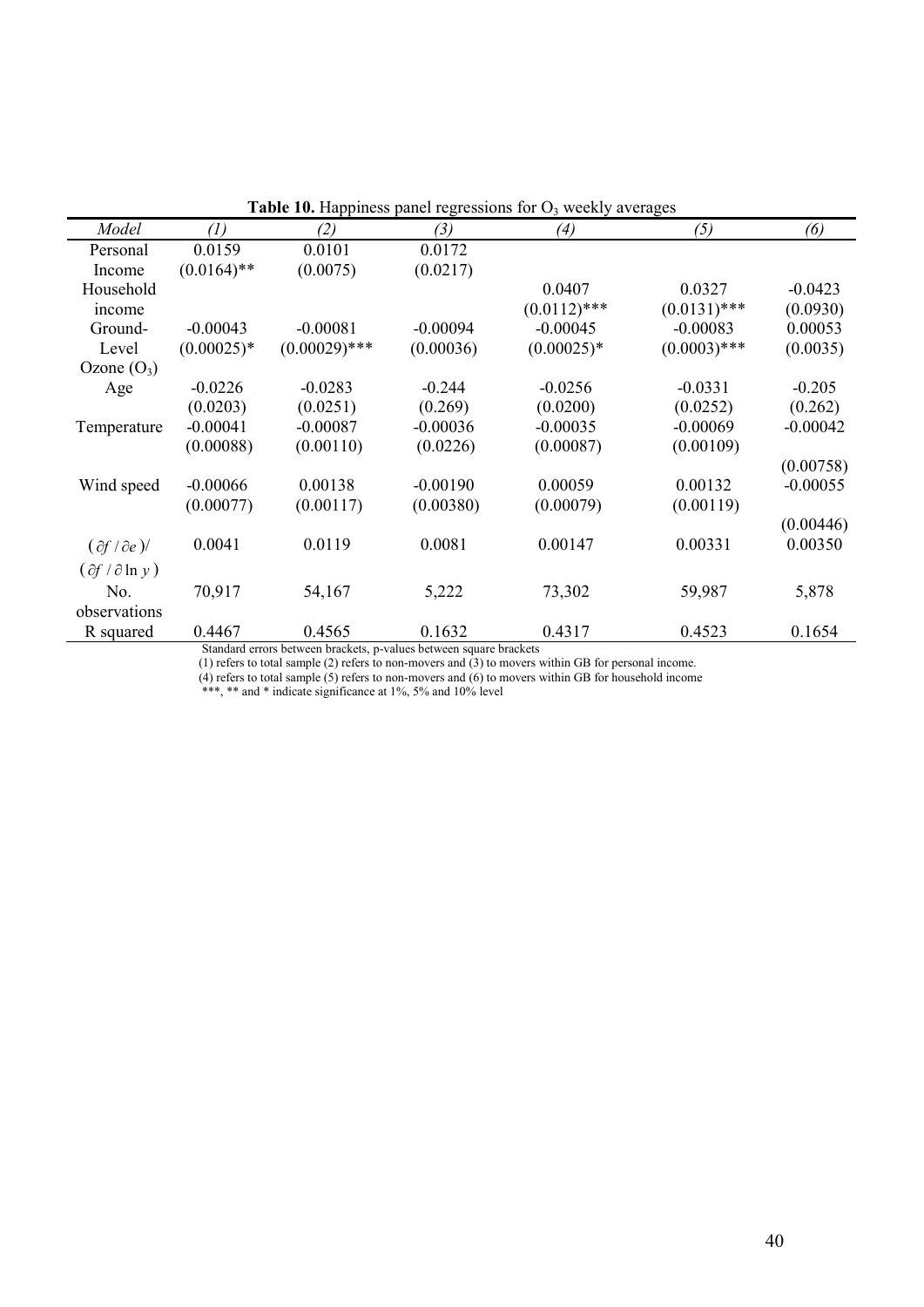|                                            |               |               |            | <b>THEIR THE HUMPHILES</b> PULLET LOSIONS FOR THO X WOOKLY UNCHUSOS |              |              |
|--------------------------------------------|---------------|---------------|------------|---------------------------------------------------------------------|--------------|--------------|
| Model                                      | (1)           | (2)           | (3)        | $\left( 4\right)$                                                   | (5)          | (6)          |
| Personal                                   | 0.0083        | 0.0109        | 0.0062     |                                                                     |              |              |
| Income                                     | (0.0068)      | $(0.0074)*$   | (0.094)    |                                                                     |              |              |
| Household                                  |               |               |            | 0.0227                                                              | 0.0153       | $-0.0918$    |
| income                                     |               |               |            | $(0.0101)$ **                                                       | (0.0119)     | (0.127)      |
| Nitrogen                                   | $-0.25e-0.4$  | 1.82e-05      | $-0.00043$ | $-0.29e-0.4$                                                        | 2.15e-05     | $-0.00045$   |
| Oxides                                     | $(0.49e-0.5)$ | $(0.57e-0.5)$ | (0.00063)  | $(0.49e-0.5)$                                                       | $(0.56e-05)$ | (0.00066)    |
| (NO <sub>x</sub> )                         |               |               |            |                                                                     |              |              |
| Age                                        | $-0.0443$     | $-0.0374$     | $-0.0487$  | $-0.0406$                                                           | $-0.0352$    | $-0.0414$    |
|                                            | $(0.0173)$ ** | $(0.019)$ **  | (0.210)    | $(0.0175)$ **                                                       | $(0.0191)$ * | (0.202)      |
| Temperature                                | $-0.00111$    | $-0.0007$     | $-0.00253$ | $-0.00089$                                                          | $-0.00062$   | $-0.65e-0.4$ |
|                                            | (0.00009)     | (0.00106)     | (0.0156)   | (0.00094)                                                           | (0.00106)    | (0.0144)     |
| Wind speed                                 | $-0.00022$    | 0.00030       | 0.00505    | $-0.00019$                                                          | 0.00030      | 0.00288      |
|                                            | (0.00016)     | (0.00156)     | (0.00346)  | (0.00084)                                                           | (0.00150)    | (0.00191)    |
| $(\partial f / \partial e)$                | 0.0004        | 0.0002        | 0.0009     | 0.0012                                                              | 0.0002       | 0.0004       |
| $\left(\partial f / \partial \ln y\right)$ |               |               |            |                                                                     |              |              |
| No.                                        | 67,812        | 57,221        | 5,458      | 69,915                                                              | 58,948       | 5,606        |
| observations                               |               |               |            |                                                                     |              |              |
| R squared                                  | 0.4476        | 0.4617        | 0.2174     | 0.4460                                                              | 0.4604       | 0.2220       |

**Table 11.** Happiness panel regressions for  $NO<sub>x</sub>$  weekly averages

(1) refers to total sample (2) refers to non-movers and (3) to movers within GB for personal income.

(4) refers to total sample (5) refers to non-movers and (6) to movers within GB for household income

\*\* and \* indicate significance at 5% and 10% level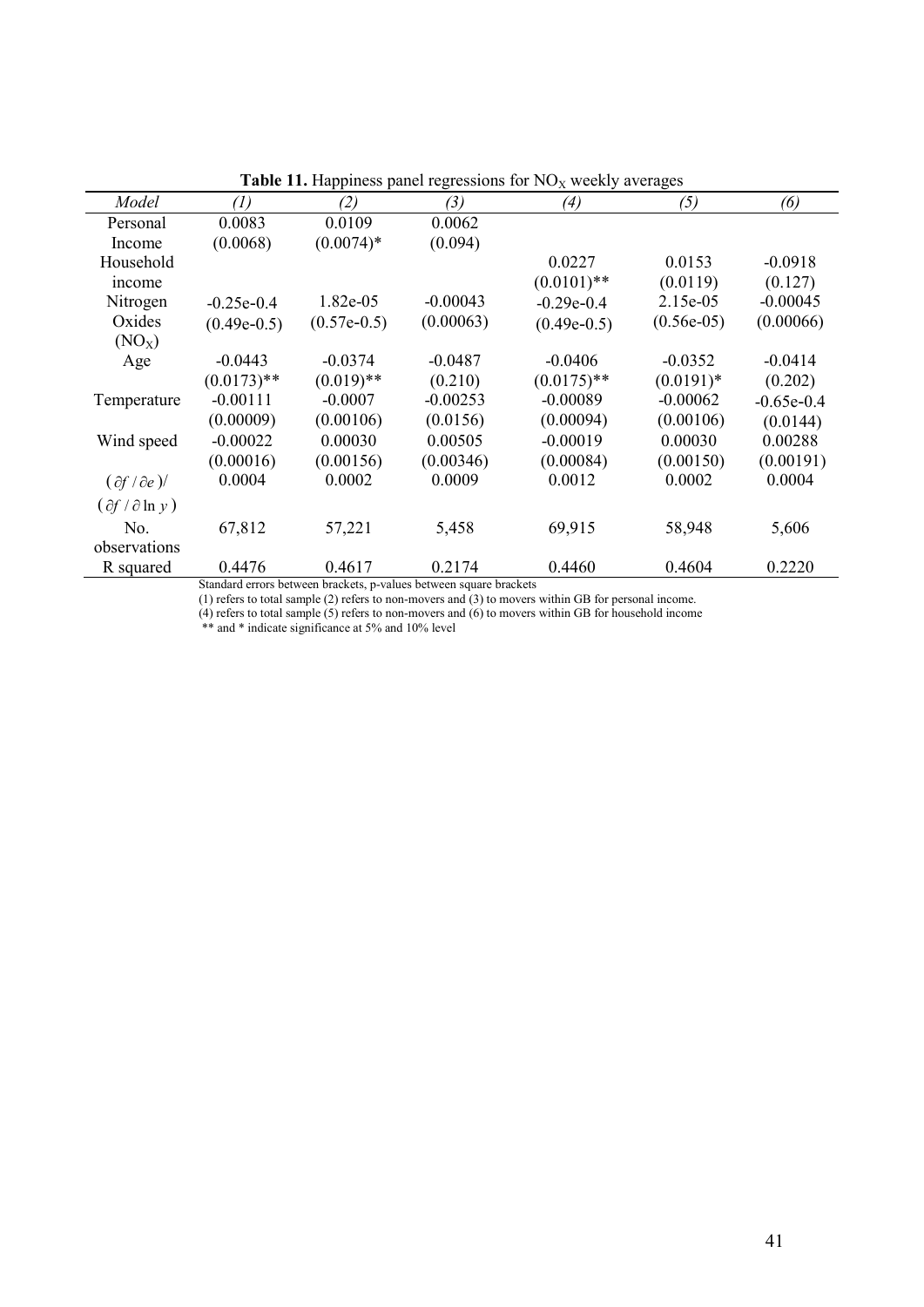|                                            |             | <b>Table 12.</b> Happiness panel regressions for daily $502$ |           |             |            |            |
|--------------------------------------------|-------------|--------------------------------------------------------------|-----------|-------------|------------|------------|
| Model                                      | (1)         | (2)                                                          | (3)       | (4)         | (5)        | (6)        |
| Personal                                   | 0.0164      | 0.0176                                                       | 0.0969    |             |            |            |
| Income                                     | $(0.0098)*$ | (0.0111)                                                     | (0.179)   |             |            |            |
| Household                                  |             |                                                              |           | 0.0243      | 0.0230     | 0.143      |
| income                                     |             |                                                              |           | $(0.0141)*$ | (0.0141)   | (0.273)    |
| Sulphur                                    | $-0.0017$   | $-0.0015$                                                    | $-0.0061$ | $-0.0018$   | $-0.0017$  | $-0.0069$  |
| Dioxide                                    | $(0.0010)*$ | (0.0011)                                                     | (0.0221)  | $(0.0010)*$ | (0.0011)   | (0.0208)   |
| (SO <sub>2</sub> )                         |             |                                                              |           |             |            |            |
| Age                                        | $-0.0568$   | $-0.0446$                                                    | $-0.0202$ | $-0.0502$   | $-0.0403$  | $-0.0205$  |
|                                            | $(0.0333)*$ | (0.0356)                                                     | (0.708)   | (0.0316)    | (0.0336)   | (0.687)    |
| Temperature                                | $-0.00201$  | $-0.00120$                                                   | $-0.0101$ | $-0.00191$  | $-0.00141$ | $-0.00139$ |
|                                            | (0.00140)   | (0.00156)                                                    | (0.0376)  | (0.00142)   | (0.00159)  | (0.0372)   |
| Wind speed                                 | 0.00039     | 0.00038                                                      | 0.00081   | 0.00041     | 0.00039    | 0.00113    |
|                                            | (0.00054)   | (0.00078)                                                    | (0.00421) | (0.00054)   | (0.00078)  | (0.00390)  |
| $(\partial f / \partial e)$                | 0.00016     | 0.0128                                                       | 0.0094    | 0.0103      | 0.0074     | 0.0063     |
| $\left(\partial f / \partial \ln v\right)$ |             |                                                              |           |             |            |            |
| No.                                        | 39,922      | 34,596                                                       | 2,778     | 41,339      | 35,772     | 2,896      |
| observations                               |             |                                                              |           |             |            |            |
| R squared                                  | 0.5150      | 0.5306                                                       | 0.1669    | 0.5129      | 0.5297     | 0.1530     |
|                                            |             |                                                              |           |             |            |            |

**Table 12.** Happiness panel regressions for daily SO<sub>2</sub>

(1) refers to total sample (2) refers to non-movers and (3) to movers within GB for personal income.

(4) refers to total sample (5) refers to non-movers and (6) to movers within GB for household income

\* indicates significance at 10% level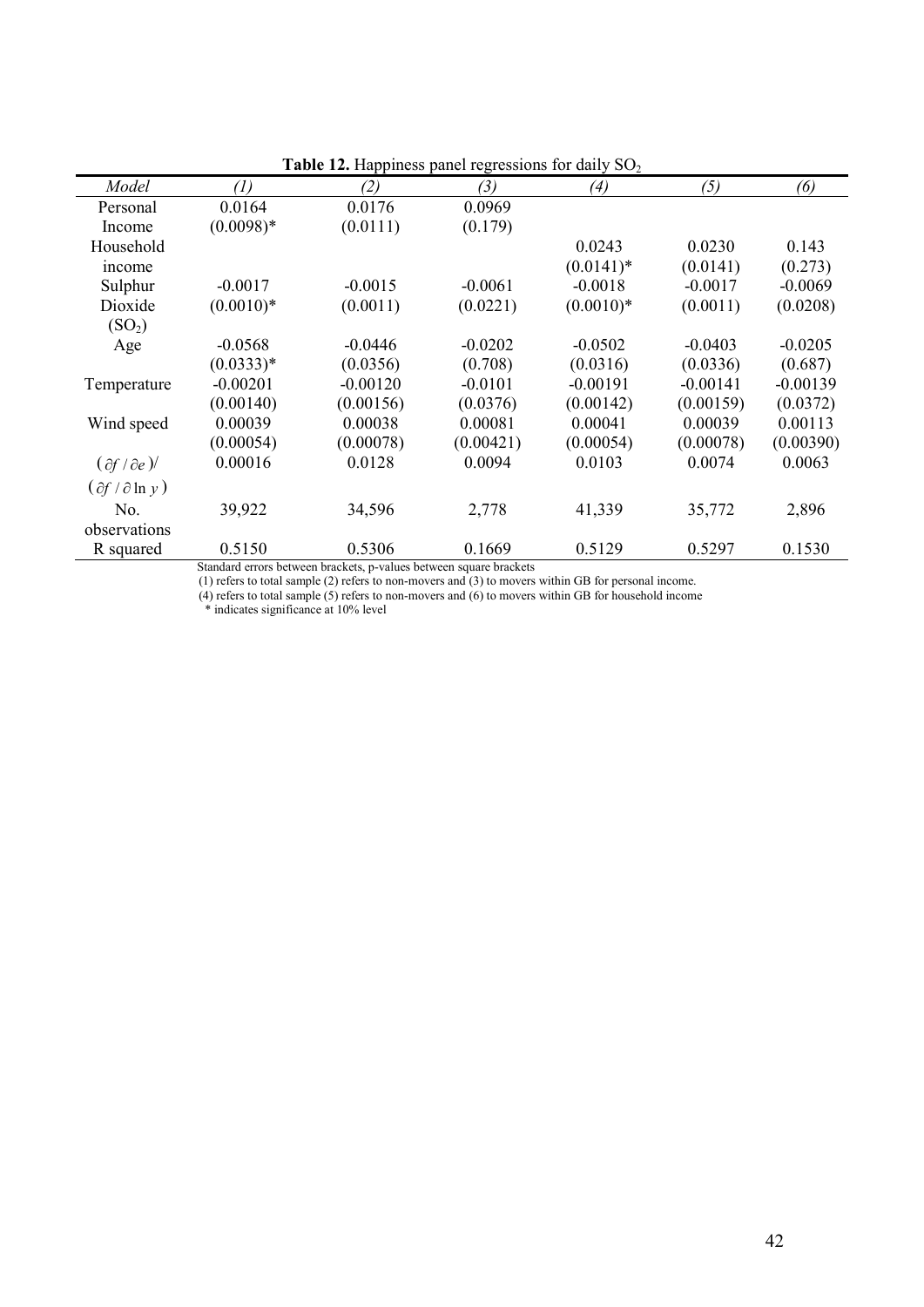| <b>rapic 15.</b> Happiness panel regressions for darry $\sigma_3$ |                   |             |           |                |                |           |  |
|-------------------------------------------------------------------|-------------------|-------------|-----------|----------------|----------------|-----------|--|
| Model                                                             | $\left( l\right)$ | (2)         | (3)       | (4)            | (5)            | (6)       |  |
| Personal                                                          | 0.0112            | 0.0074      | 0.0180    |                |                |           |  |
| Income                                                            | (0.0073)          | (0.0082)    | (0.0600)  |                |                |           |  |
| Household                                                         |                   |             |           | 0.0413         | 0.0367         | $-0.0067$ |  |
| income                                                            |                   |             |           | $(0.0121)$ *** | $(0.0139)$ *** | (0.0873)  |  |
| Ground-                                                           | $-0.00036$        | $-0.0005$   | $-0.0003$ | $-0.00033$     | $-0.00051$     | $-0.0008$ |  |
| Level                                                             | (0.0004)          | (0.00051)   | (0.0064)  | (0.0004)       | (0.0005)       | (0.0062)  |  |
| Ozone $(O_3)$                                                     |                   |             |           |                |                |           |  |
| Age                                                               | $-0.0272$         | $-0.0475$   | $-0.152$  | $-0.0265$      | $-0.0481$      | $-0.0540$ |  |
|                                                                   | (0.0225)          | $(0.0245)*$ | (0.241)   | (0.0213)       | $(0.0236)$ **  | (0.323)   |  |
| Temperature                                                       | $-0.00058$        | $-0.00145$  | 0.0183    | $-0.00081$     | $-0.00179$     | 0.0197    |  |
|                                                                   | (0.00108)         | (0.00125)   | (0.0200)  | (0.00107)      | (0.00122)      | (0.0191)  |  |
| Wind speed                                                        | 0.00021           | 0.00010     | 0.0018    | 0.00017        | 0.00011        | 0.00113   |  |
|                                                                   | (0.00032)         | (0.00037)   | (0.0031)  | (0.00033)      | (0.00036)      | (0.00334) |  |
| $(\partial f / \partial e)$                                       | 0.0101            | 0.0179      | 0.0035    | 0.00091        | 0.0015         | 0.0014    |  |
| $(\partial f / \partial \ln y)$                                   |                   |             |           |                |                |           |  |
| No.                                                               | 54,251            | 45,185      | 4,217     | 56,150         | 46,747         | 4,341     |  |
| observations                                                      |                   |             |           |                |                |           |  |
| R squared                                                         | 0.4818            | 0.5015      | 0.1738    | 0.4785         | 0.4998         | 0.1701    |  |
| $C_1 = 1 - 1$                                                     |                   |             |           |                |                |           |  |

Table 13. Happiness panel regressions for daily O<sub>3</sub>

(1) refers to total sample (2) refers to non-movers and (3) to movers within GB for personal income.

(4) refers to total sample (5) refers to non-movers and (6) to movers within GB for household income

\*\*\*, \*\* and \* indicate significance at 1%, 5% and 10% level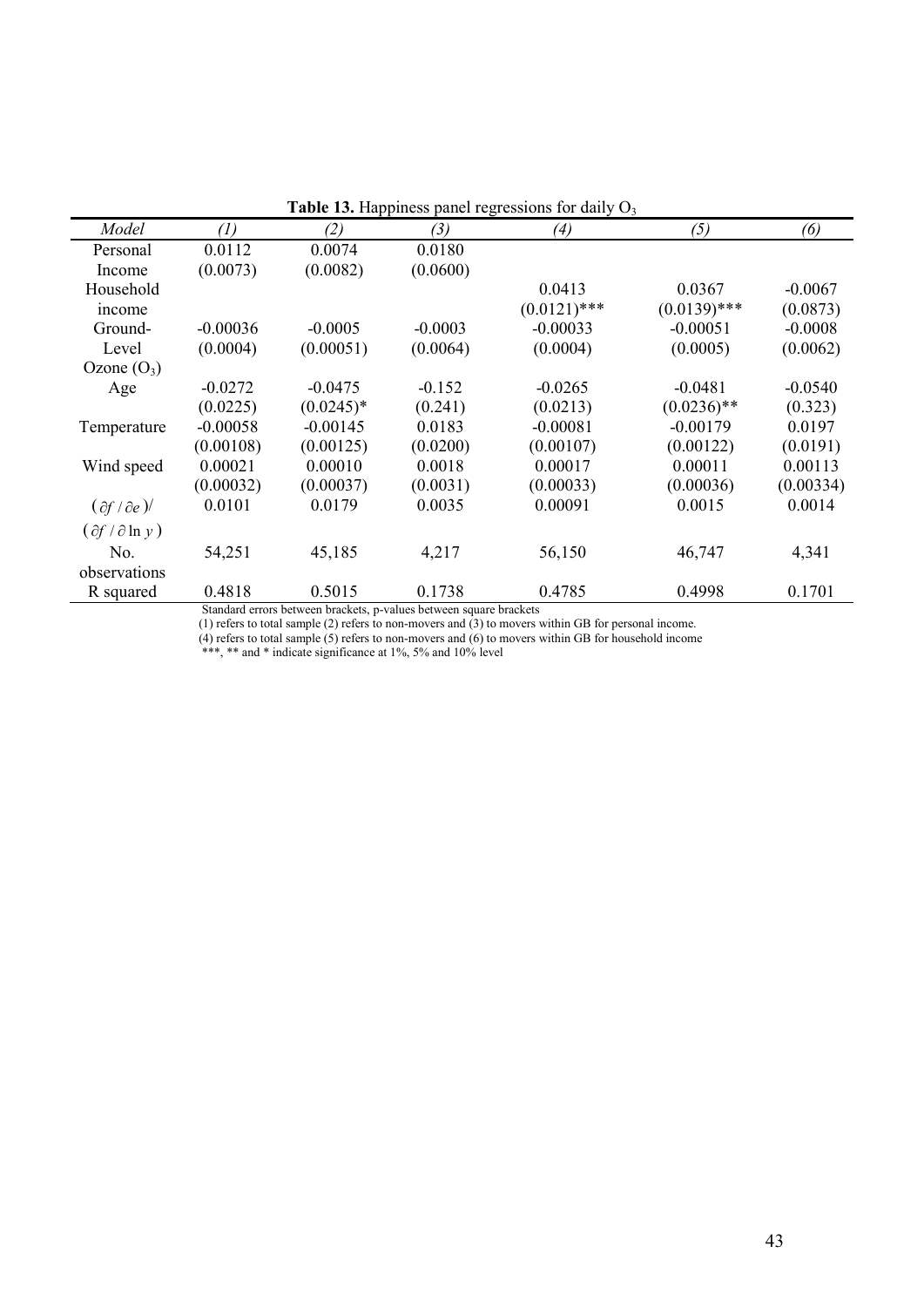| <b>Table 14.</b> Happiness panel regressions for daily $PQX$ |               |              |            |               |              |            |  |  |
|--------------------------------------------------------------|---------------|--------------|------------|---------------|--------------|------------|--|--|
| Model                                                        | (1)           | (2)          | (3)        | (4)           | (5)          | (6)        |  |  |
| Personal                                                     | 0.0099        | 0.0115       | 0.0029     |               |              |            |  |  |
| Income                                                       | (0.0065)      | (0.0076)     | (0.1040)   |               |              |            |  |  |
| Household                                                    |               |              |            | 0.0182        | 0.0154       | $-0.0269$  |  |  |
| income                                                       |               |              |            | $(0.0100)*$   | (0.0118)     | (0.081)    |  |  |
| Nitrogen                                                     | $0.31e-04$    | $0.49e-04$   | 0.00026    | $0.24e-04$    | $0.34e-04$   | 0.00033    |  |  |
| Oxides                                                       | $(0.51e-04)$  | $(0.59e-04)$ | (0.00062)  | $(0.51e-04)$  | $(0.59e-04)$ | (0.00061)  |  |  |
| (NO <sub>X</sub> )                                           |               |              |            |               |              |            |  |  |
| Age                                                          | $-0.0377$     | $-0.0349$    | 0.0861     | $-0.0335$     | $-0.0329$    | $-0.1204$  |  |  |
|                                                              | $(0.0191)$ ** | (0.0236)     | (0.2939)   | $(0.0181)$ ** | (0.0224)     | (0.273)    |  |  |
| Temperature                                                  | $-0.00084$    | $-0.00103$   | $-0.00114$ | $-0.00082$    | $-0.00094$   | $-0.00073$ |  |  |
|                                                              | (0.00096)     | (0.00109)    | (0.0124)   | (0.00099)     | (0.00111)    | (0.0027)   |  |  |
| Wind speed                                                   | 0.00062       | 0.00029      | $-0.00468$ | 0.00022       | 0.00022      | $-0.00471$ |  |  |
|                                                              | (0.00038)     | (0.00046)    | (0.0240)   | (0.00048)     | (0.00049)    | (0.0200)   |  |  |
| $(\partial f / \partial e)$                                  | 0.0005        | 0.0006       | 0.0132     | 0.0002        | 0.0003       | 0.0016     |  |  |
| $(\partial f / \partial \ln y)$                              |               |              |            |               |              |            |  |  |
| No.                                                          | 64,392        | 54,382       | 5,121      | 66,383        | 56,020       | 5,256      |  |  |
| observations                                                 |               |              |            |               |              |            |  |  |
| R squared                                                    | 0.4531        | 0.4741       | 0.2076     | 0.4510        | 0.4726       | 0.2169     |  |  |

**Table 14.** Happiness panel regressions for daily  $NO<sub>x</sub>$ 

(1) refers to total sample (2) refers to non-movers and (3) to movers within GB for personal income.

(4) refers to total sample (5) refers to non-movers and (6) to movers within GB for household income

\*\* and \* indicate significance at 5% and 10% level